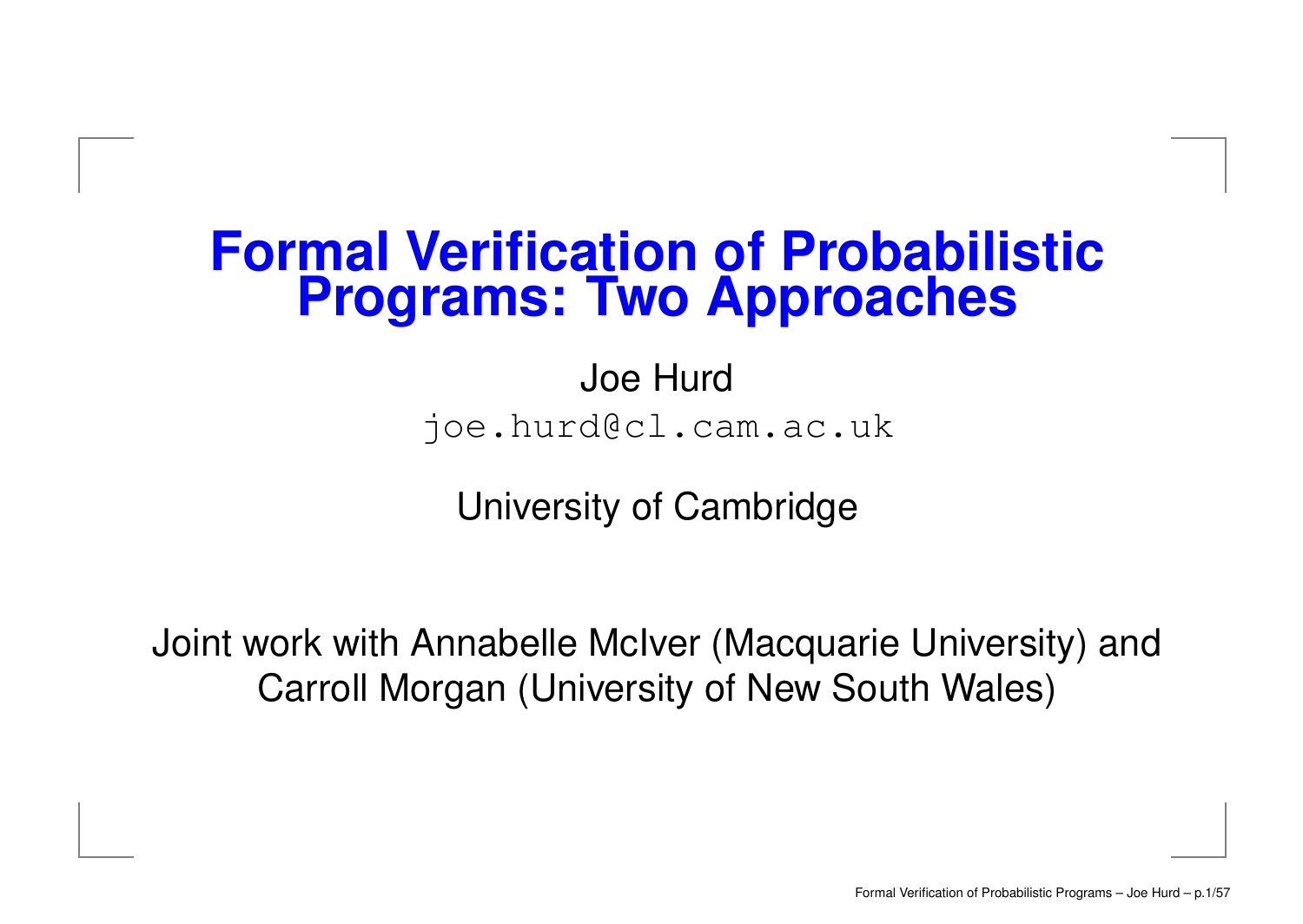### **Contents**

# • **Introduction**

- Approach 1: Monads
	- **Formalizing Probability**
	- Modelling Probabilistic Programs
	- Example Verifications
- Approach 2: pGCL
	- Formalizing Probabilistic Guarded Commands
	- wlp Verification Condition Generator
	- •Example Verifications
- Conclusion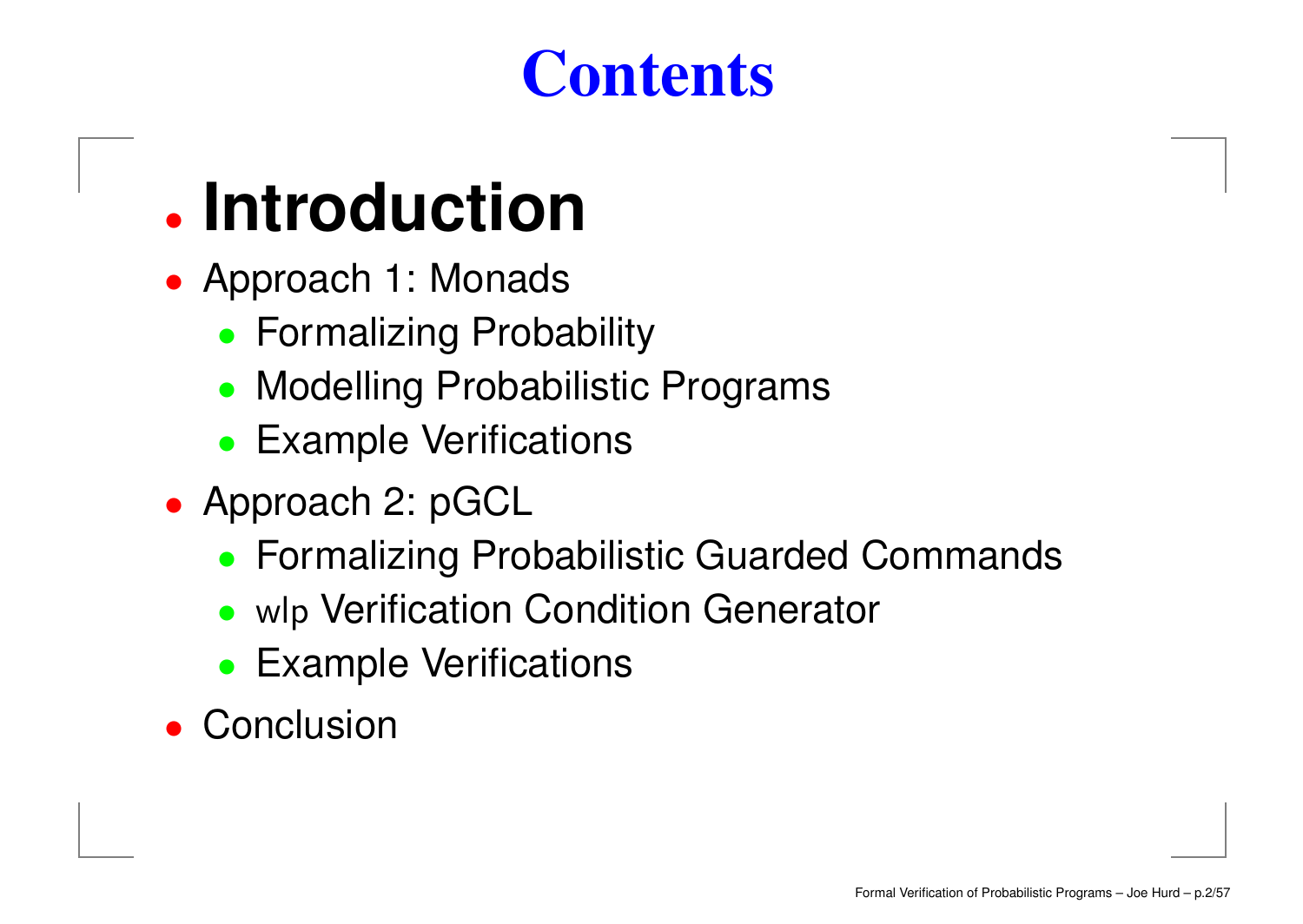Probabilistic programs are useful for many applications:

- Symmetry breaking
	- Rabin's mutual exclusion algorithm
- Eliminating pathological cases
	- Miller-Rabin primality test
- Algorithm complexity
	- Sorting nuts and bolts
- Defeating a powerful adversary
	- Mixed strategies in game theory
- Solving <sup>a</sup> problem in an extremely simple way
	- **Finding minimal cuts**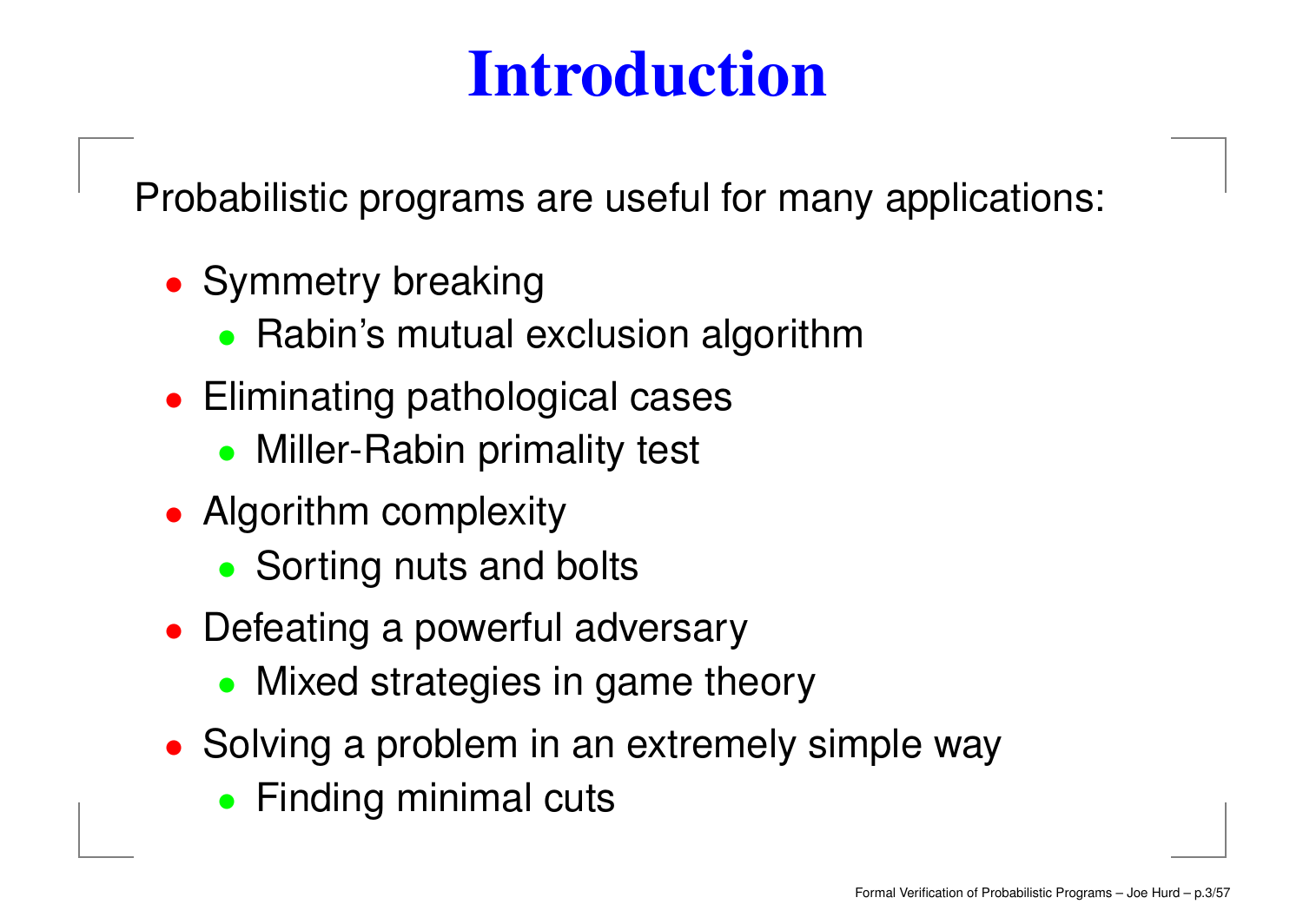• Quicksort Algorithm (Hoare, 1962):

```
fun quicksort elements =
 if length elements <= 1 then elements
elseletval pivot         = choose_pivot elements
     val (left, right) = partition pivot elements
  inquicksort left @ [pivot] @ quicksort right
  end;
```
• Usually  $O(n\log n)$  comparisons, unless choice of pivot interacts badly with data.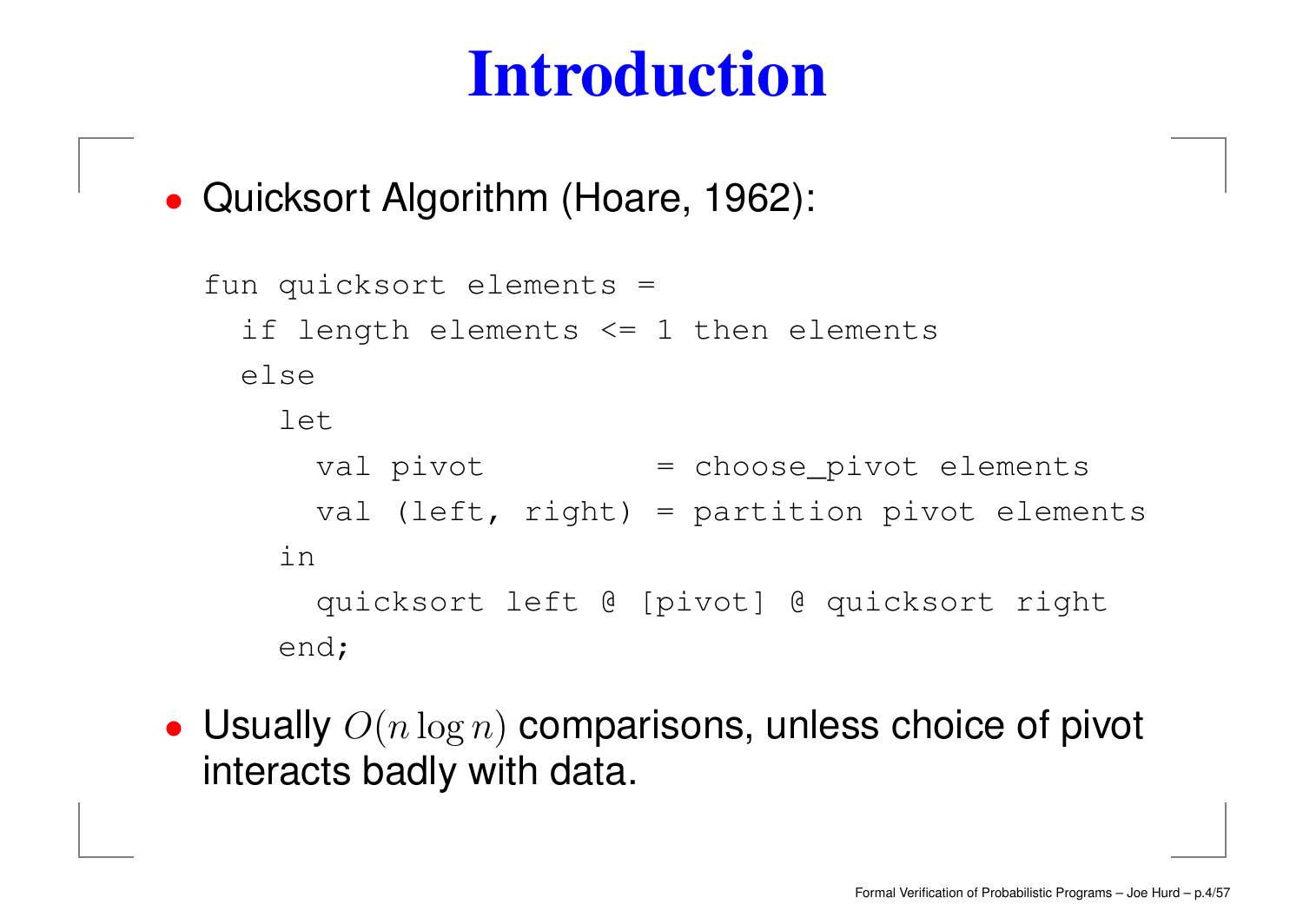• Example of bad behaviour when pivot is first element:

input: [5, 4, 3, 2, 1] pivot 5: [4, 3, 2, 1]--5--[] pivot 4:  $[3, 2, 1]^{--4--}[$ pivot 3: [2, 1]--3--[] pivot 2: [1]--2--[] output: [1, 2, 3, 4, 5]

- Lists in reverse order take  $O(n^2)$  comparisons.
- So do lists that are in the right order!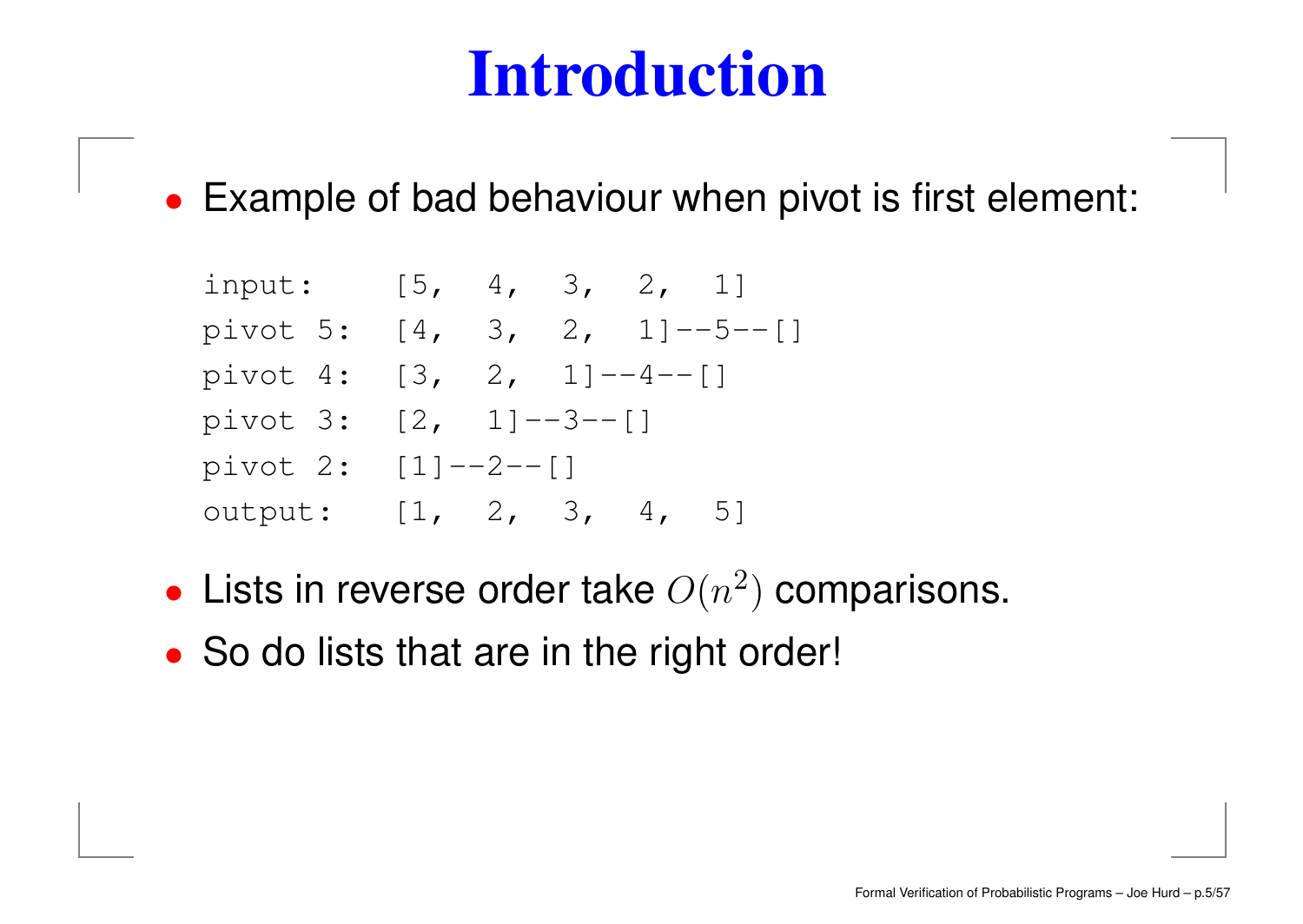- Solution: Introduce randomization into the algorithm itself.
- Pick pivots uniformly at random from the list of elements.
- Every list has exactly the same performance profile:
	- •Expected number of comparisons is  $O(n \log n)$ .
	- Small class  $C \subset S_n$  of lists with guaranteed bad performance has been replaced with <sup>a</sup> small probability  $|C|/n!$  of bad performance on any input.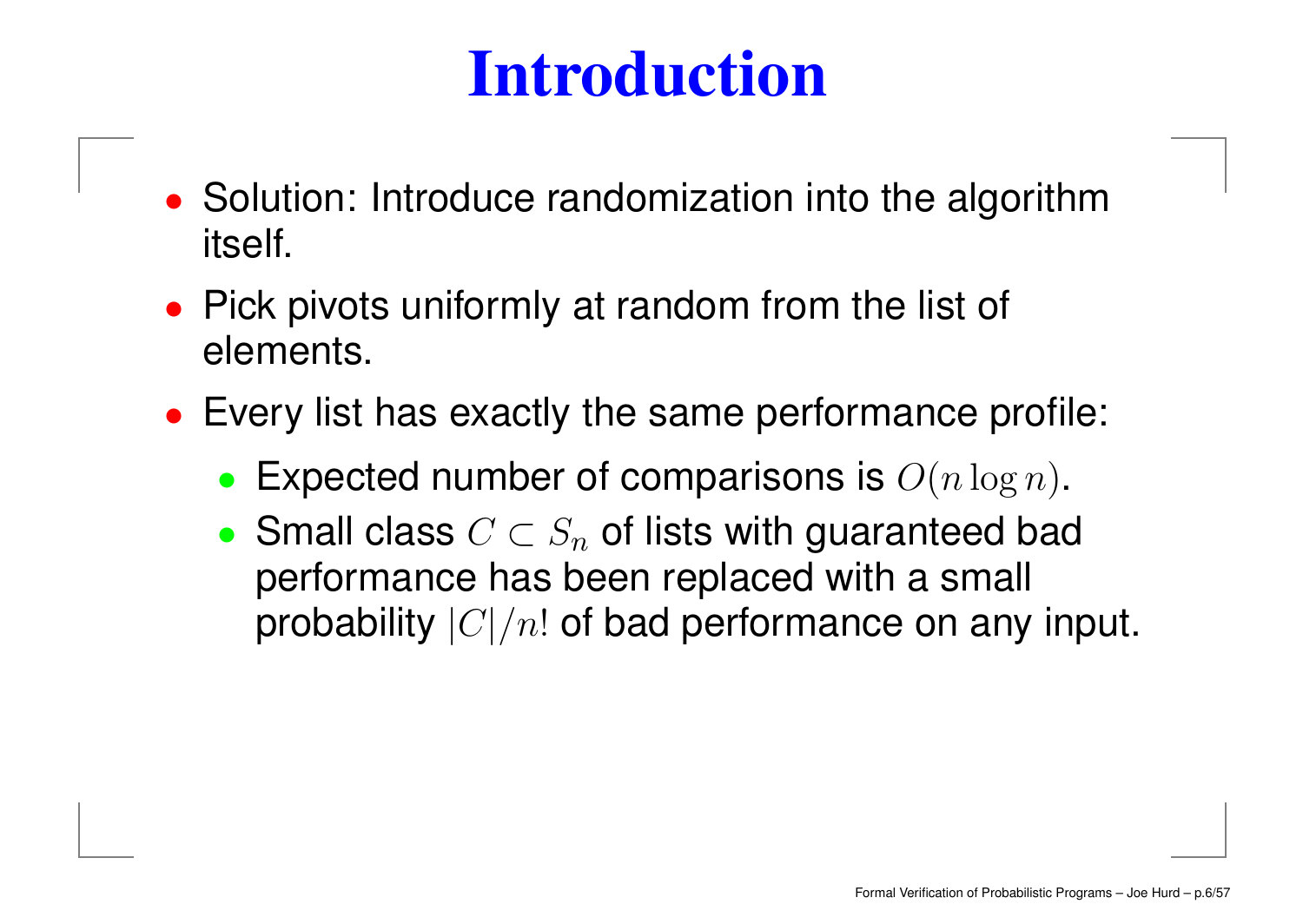• Broken procedure for choosing <sup>a</sup> pivot:

```
fun choose_pivot elements =
 if length elements = 1 orelse coin_flip ()
then hd elements
 else choose_pivot (tl elements);
```
- Not a uniform distribution when length of elements  $> 2$ .
- Actually reinstates a bad class of input lists taking  $O(n^2)$ (expected) comparisons.
- Would like to verify probabilistic programs in <sup>a</sup> theorem prover.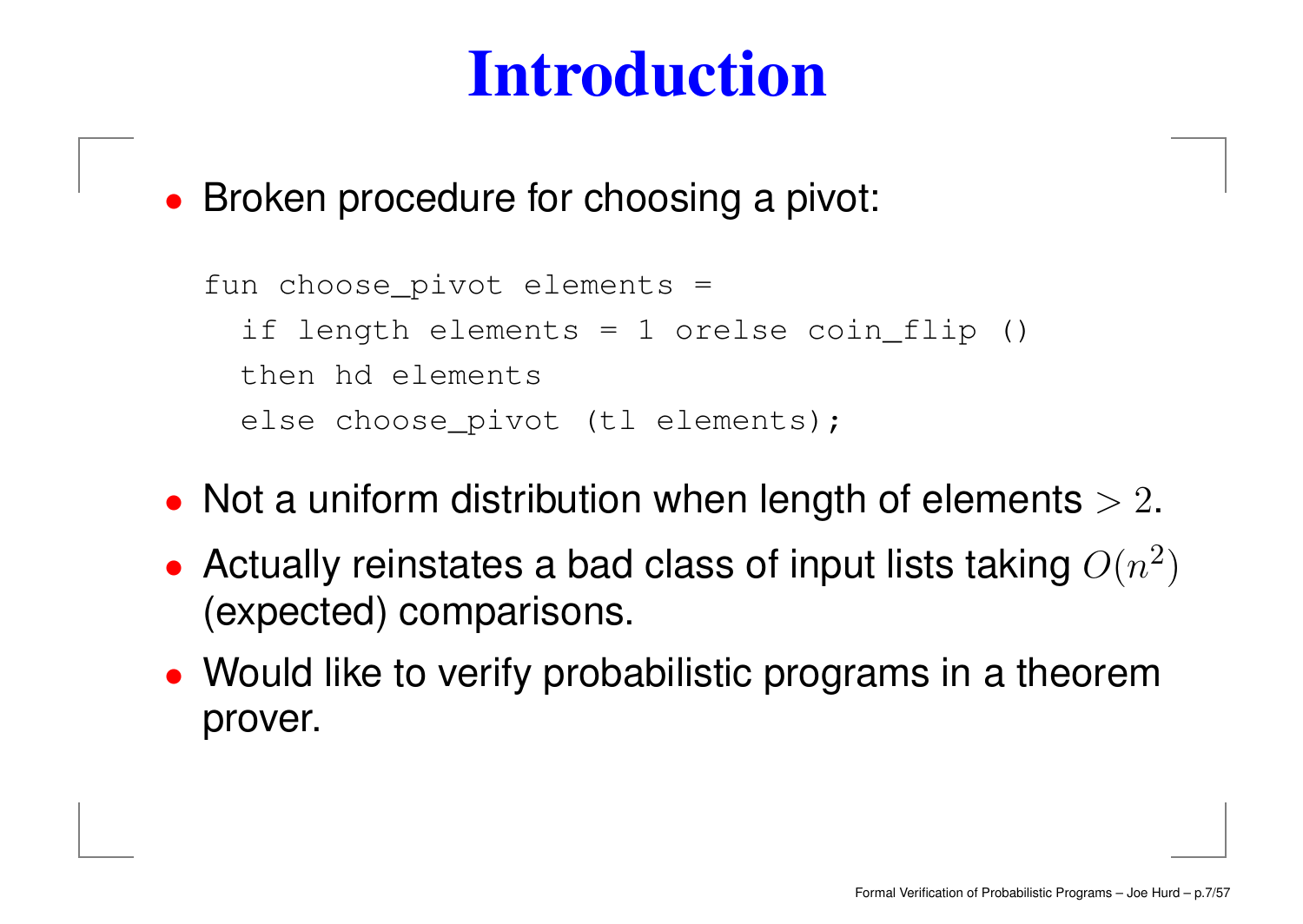### **The HOL Theorem Prover**

- Developed by Mike Gordon's Hardware Verification Group in Cambridge, first release was HOL88.
- Latest release in mid-2002 called HOL4, developed jointly by Cambridge, Utah and ANU.
- Implements classical Higher-Order Logic with Hindley-Milner polymorphism.
- Sprung from the Edinburgh LCF project, so has <sup>a</sup> small logical kernel to ensure soundness.
- Links to external proof tools, either as oracles (e.g., SAT solvers) or by translating their proofs (e.g., Gandalf).
- Comes with <sup>a</sup> large library of theorems contributed by many users over the years, including theories of lists, real analysis, groups etc.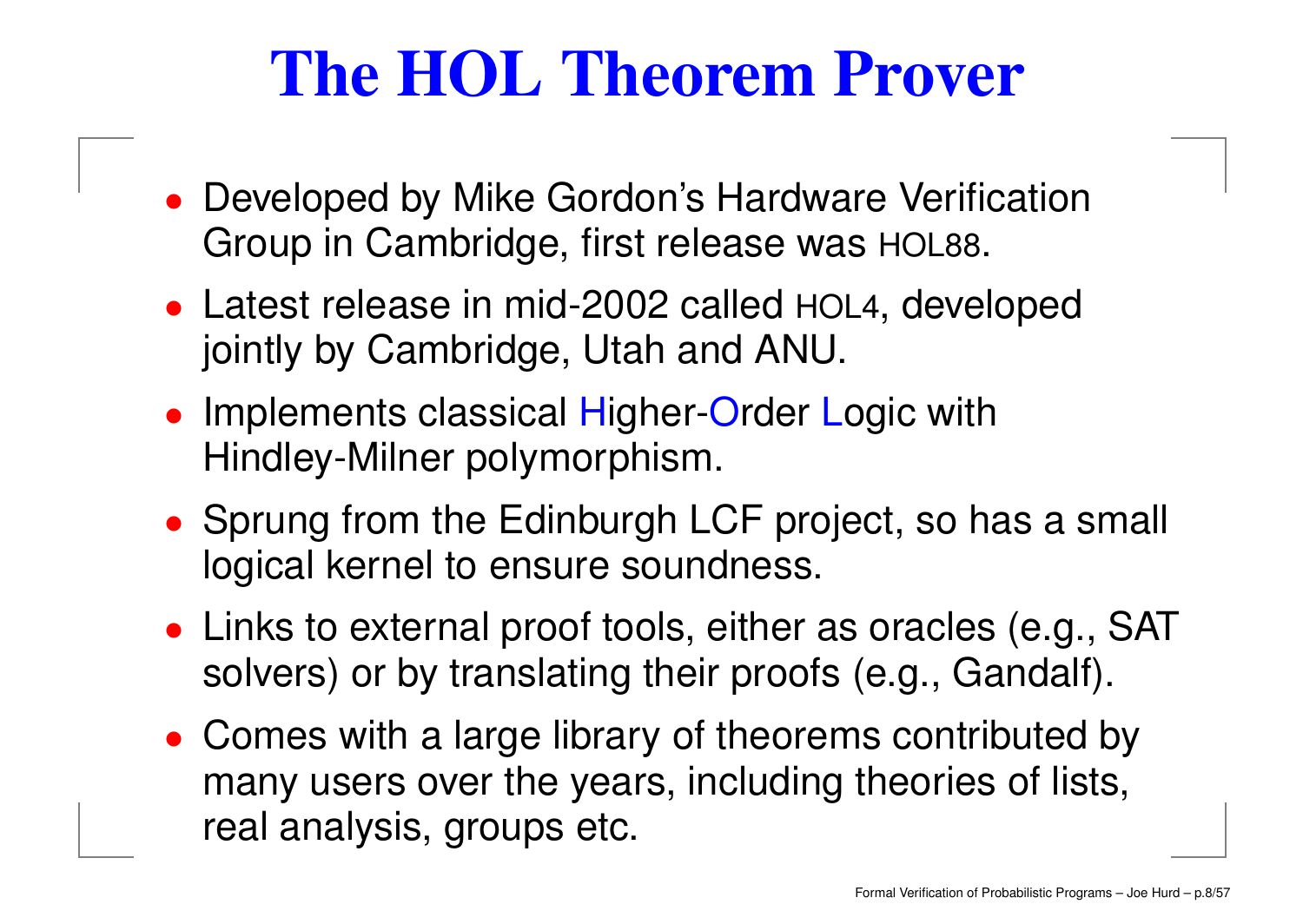### **Contents**

•Introduction

#### $\bullet$ **Approach 1: Monads**

- **Formalizing Probability**
- Modelling Probabilistic Programs
- Example Verifications
- Approach 2: pGCL
	- Formalizing Probabilistic Guarded Commands
	- wlp Verification Condition Generator
	- Example Verifications
- Conclusion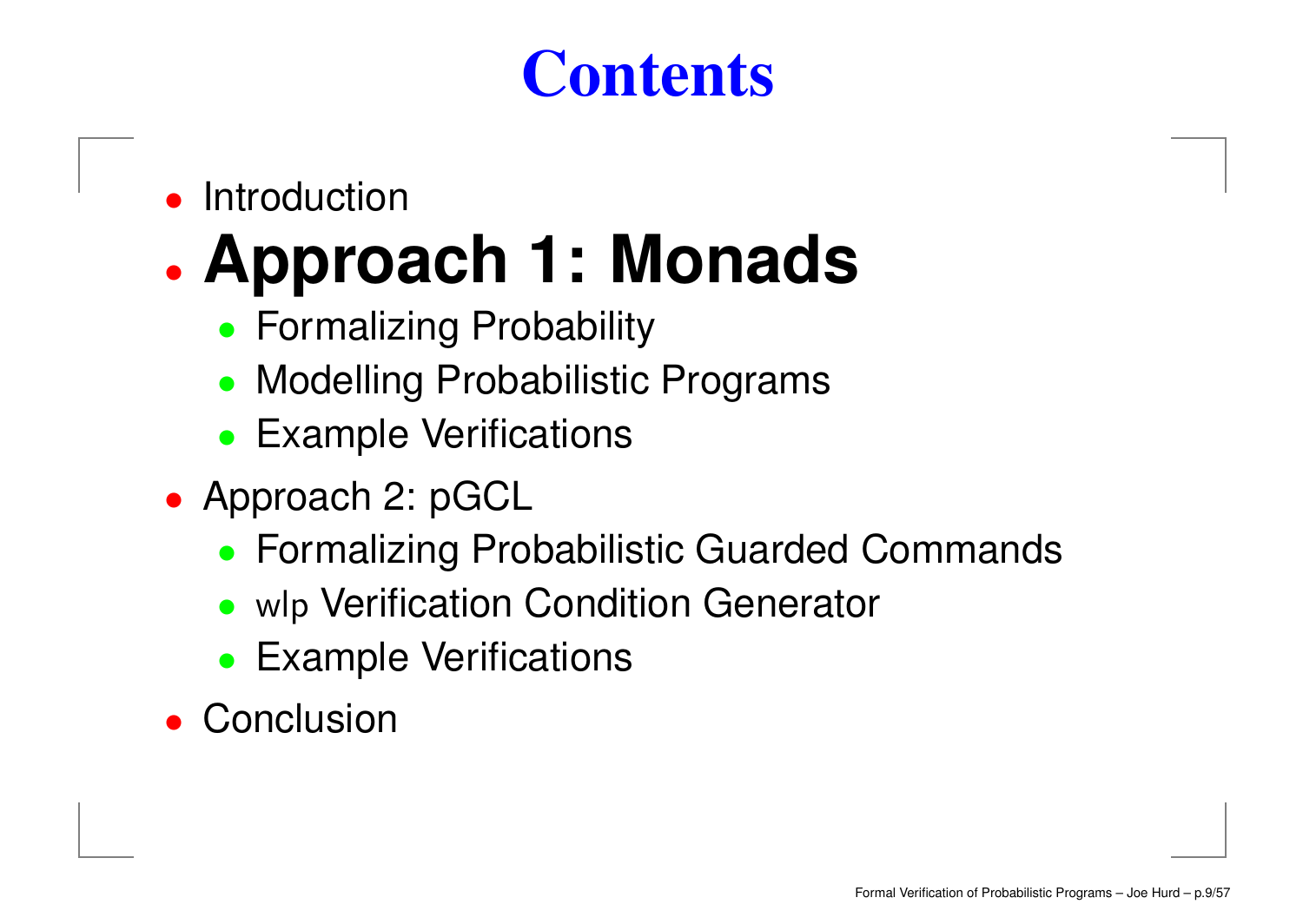### **Introduction: Monads**

To verify <sup>a</sup> probabilistic program in HOL:

• Must be able to formalize its probabilistic specification;

 $\mathcal{E}: \mathcal{P}(\mathcal{P}(\mathbb{B}^{\infty})), \quad \mathbb{P}: \mathcal{E} \rightarrow \mathbb{R}$ 

• and model the probabilistic program in the logic;

prob\_program :  $\mathbb{N} \to \mathbb{B}^{\infty} \to \{\text{success}, \text{failure}\} \times \mathbb{B}^{\infty}$ 

• then finally prove that the program satisfies its specification.

 $\vdash \forall \, n.$   $\mathbb{P} \left\{ s \mid \mathsf{fst} \; (\mathsf{prob\_program} \; n \; s) = \mathsf{failure} \right\} \leq 2^{-n}$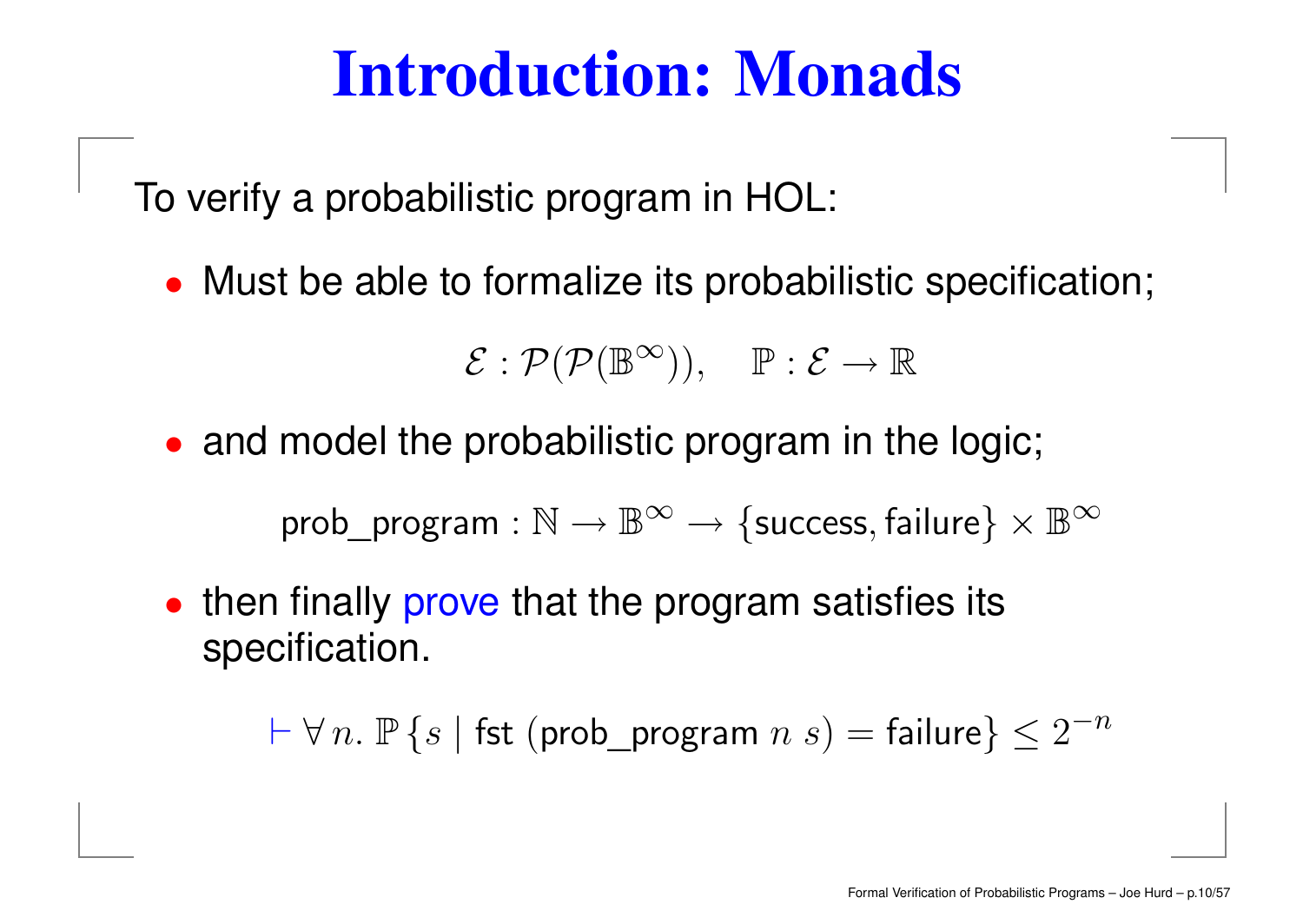### **Contents**

#### •Introduction

• Approach 1: Monads

#### •**Formalizing Probability**

- Modelling Probabilistic Programs
- Example Verifications
- Approach 2: pGCL
	- Formalizing Probabilistic Guarded Commands
	- wlp Verification Condition Generator
	- Example Verifications
- Conclusion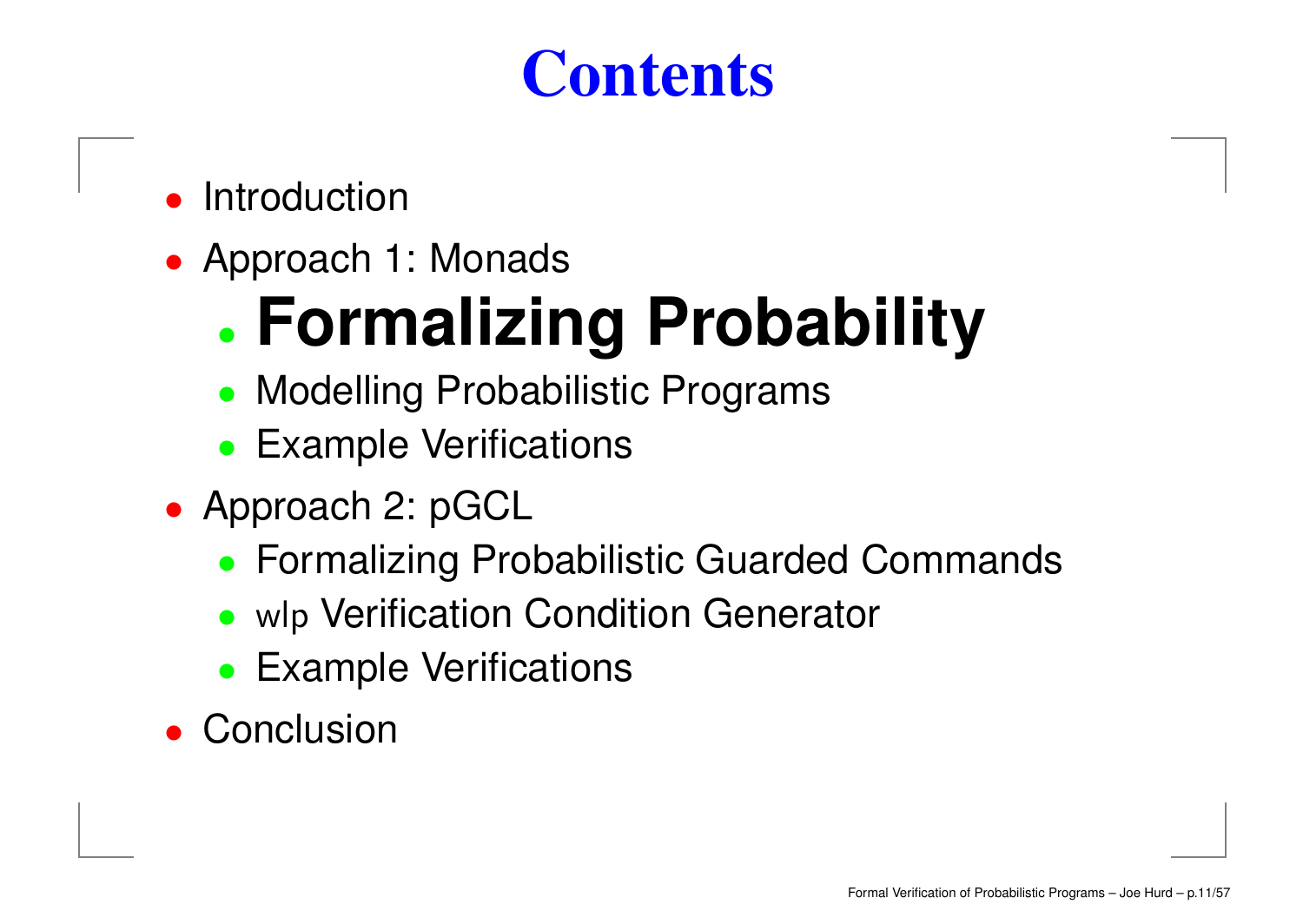# **Formalizing Probability**

 $\bullet$ • Need to construct a probability space of Bernoulli $(\frac{1}{2})$ sequences, to give meaning to specifications like

 $\mathbb{P}\left\{s \mid \mathsf{fst}\;(\mathsf{prob\_program}\;n\;s)=\mathsf{failure}\right\}$ 

- To ensure soundness, would like it to be <sup>a</sup> purely definitional extension of HOL (no axioms).
- Use measure theory, and end up with a set  $\mathcal E$  of events and a probability function  $\mathbb{P}$ :

 $\mathcal{E} = \{S \subset \mathbb{B}^\infty \mid S \text{ is a measurable set}\}$  $\mathbb{P}(S)$  = the probability measure of S (for  $S \in \mathcal{E}$ )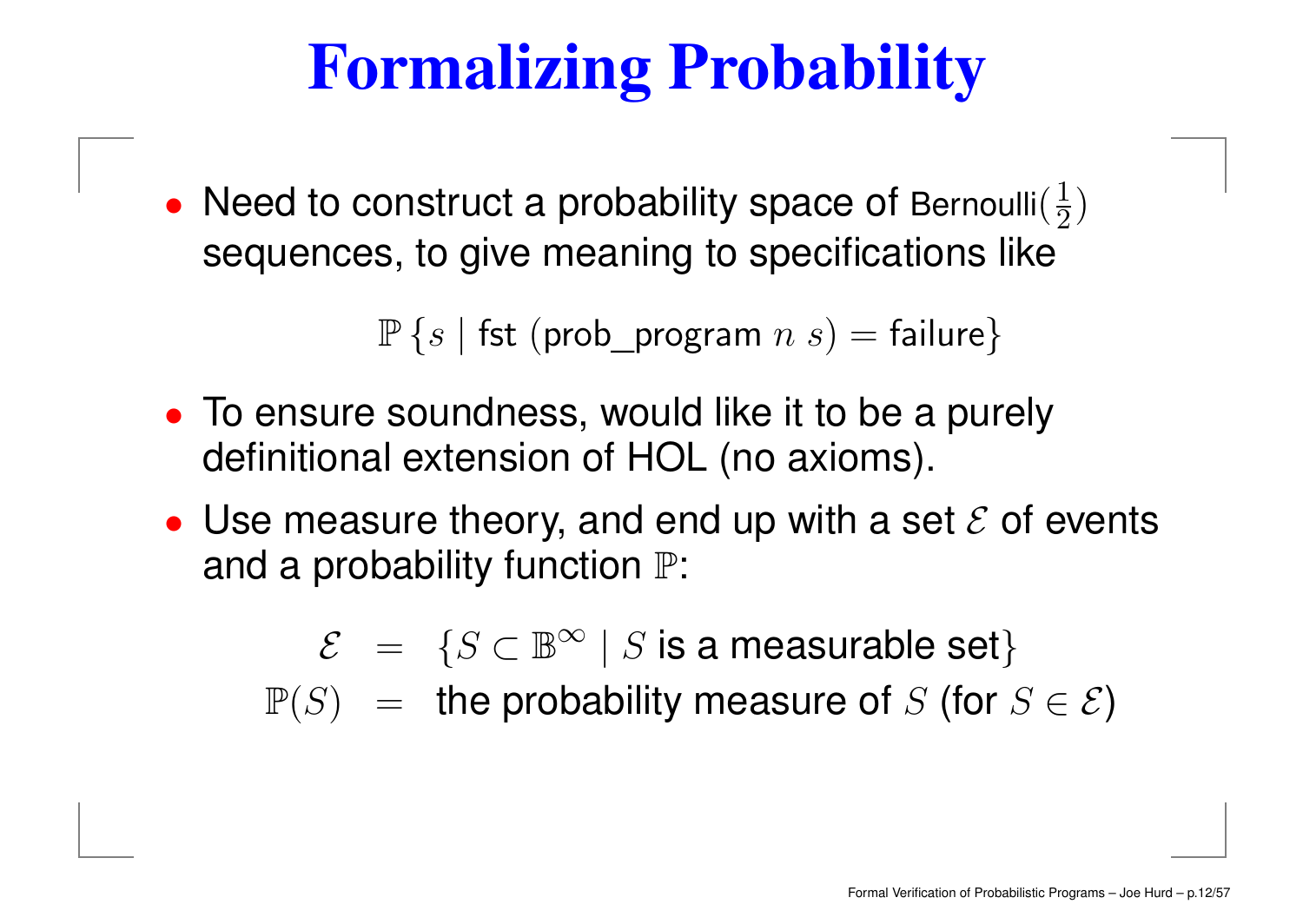# **Formalizing Probability**

- Formalized some general measure theory in HOL, including Carathéodory's extension theorem.
- Next defined the measure of prefix sets (or cylinders):

$$
\forall l. \ \mu \{s_0s_1s_2\cdots \mid [s_0,\ldots,s_{n-1}]=l\}=2^{-(\text{length } l)}
$$

- Finally extended this measure to a  $\sigma$ -algebra:
	- $\mathcal{E} \;\; = \;\; \sigma(\mathsf{prefix} \; \mathsf{sets})$ 
		- $\mathbb{P}$  = Carathéodory extension of  $\mu$  to  $\mathcal E$
- Similar to the definition of Lebesgue measure.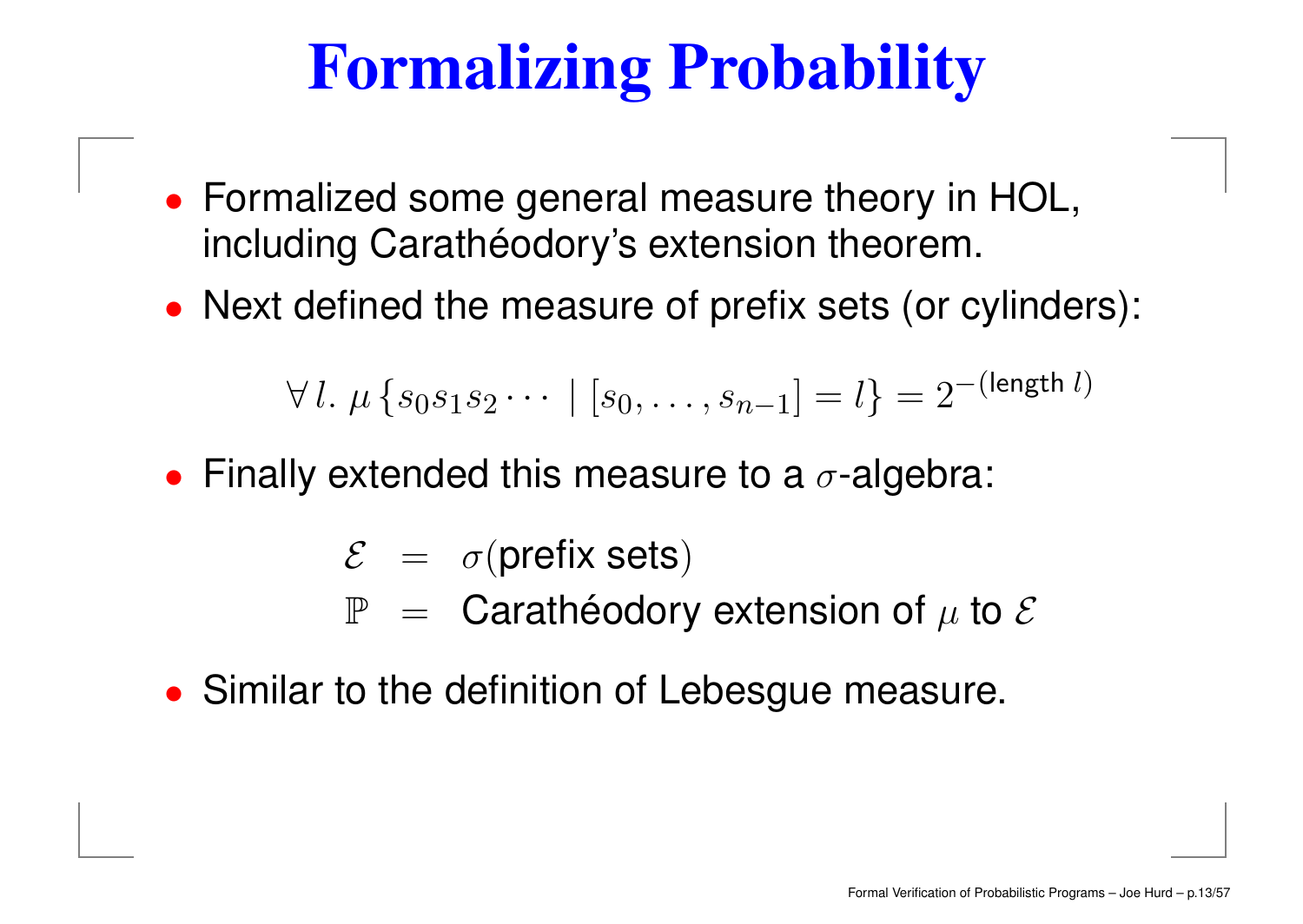### **Contents**

- •Introduction
- Approach 1: Monads
	- Formalizing Probability

### • **Modelling Probabilistic Programs**

- Example Verifications
- Approach 2: pGCL
	- Formalizing Probabilistic Guarded Commands
	- wlp Verification Condition Generator
	- •Example Verifications
- •**Conclusion**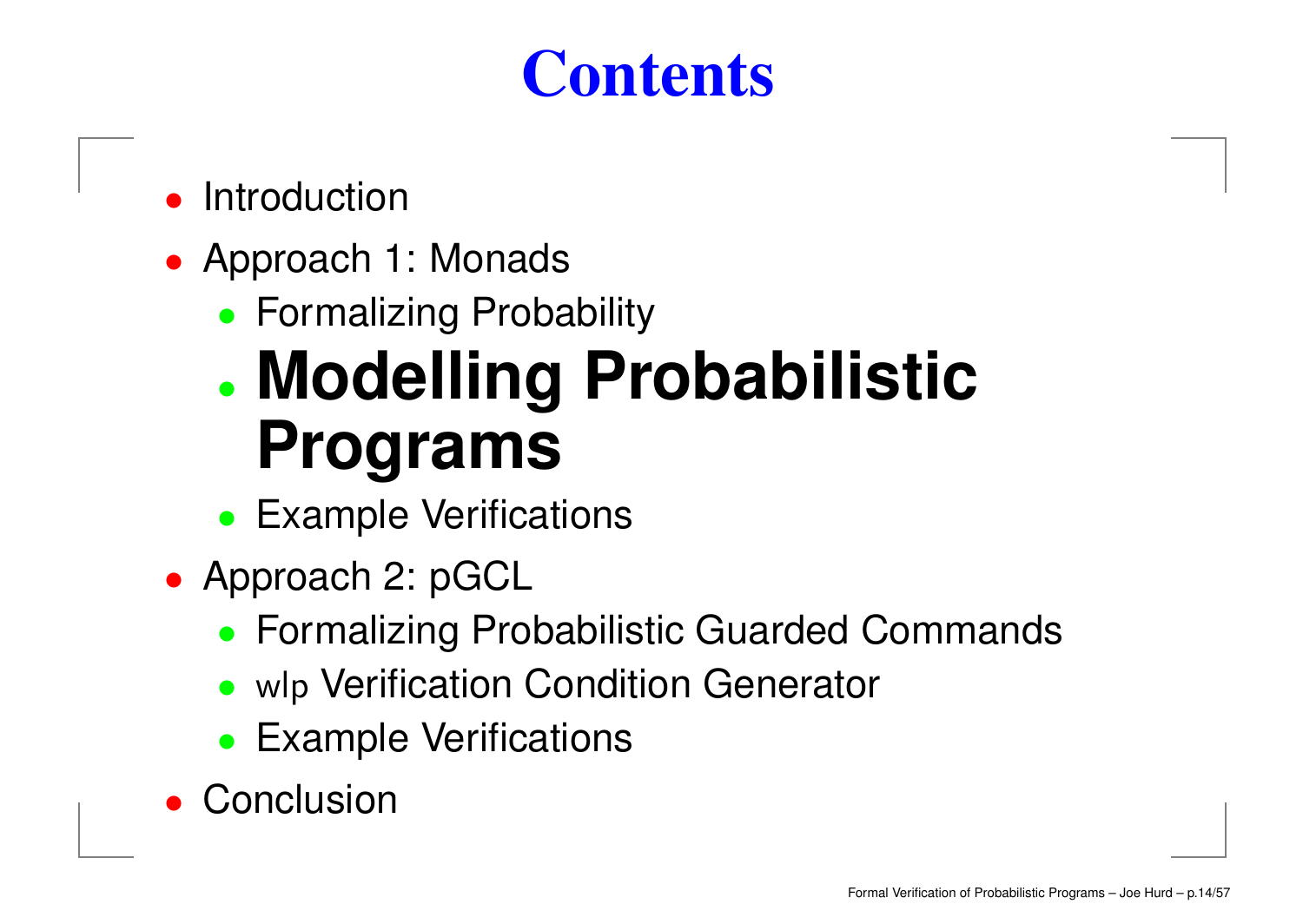### **Modelling Probabilistic Programs**

•Given <sup>a</sup> probabilistic 'function':

$$
\hat{f}:\alpha\to\beta
$$

• Model  $\hat{f}$  $f$  with a higher-order logic function

$$
f: \alpha \to \mathbb{B}^{\infty} \to \beta \times \mathbb{B}^{\infty}
$$

that passes around 'an infinite sequence of coin-flips.'

• The probability that  $\hat{f}$  $f(a)$  meets a specification  $B:\beta\rightarrow\mathbb{B}$  can then be formally defined as

 $\mathbb{P}\left\{s\mid B(\mathsf{fst}\; (f\; a\; s))\right\}$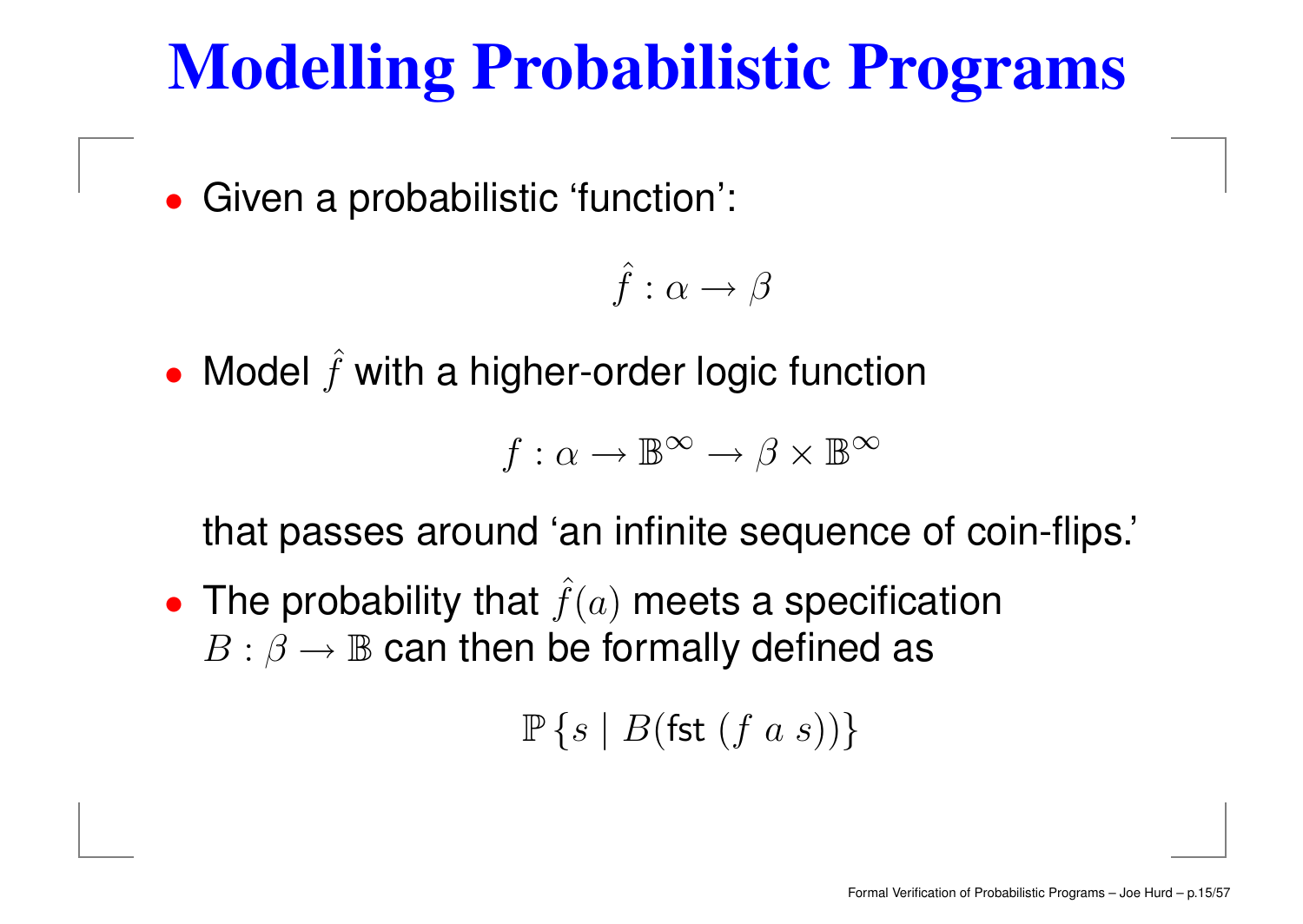### **Modelling Probabilistic Programs**

• Can use state-transformer monadic notation to express HOL models of probabilistic programs:

> unit  $a\;\;=\;\; \lambda\, s.\; (a,s)$ bind  $f \; g \;\; = \;\; \lambda \, s.$  let  $(x,s') \leftarrow f(s)$  in  $g \; x \; s'$  $\mathsf{coin\_flip}~f~g~=~\lambda\,s.~(\text{if shd}~s~\text{then}~f~\text{else}~g,~\text{stl}~s)$

• For example, if dice is <sup>a</sup> program that generates <sup>a</sup> dice throw from <sup>a</sup> sequence of coin flips, then

two\_dice  $=$  bind dice  $(\lambda\,x.$  bind dice  $(\lambda\,y.$  unit  $(x+y)))$ 

generates the sum of two dice.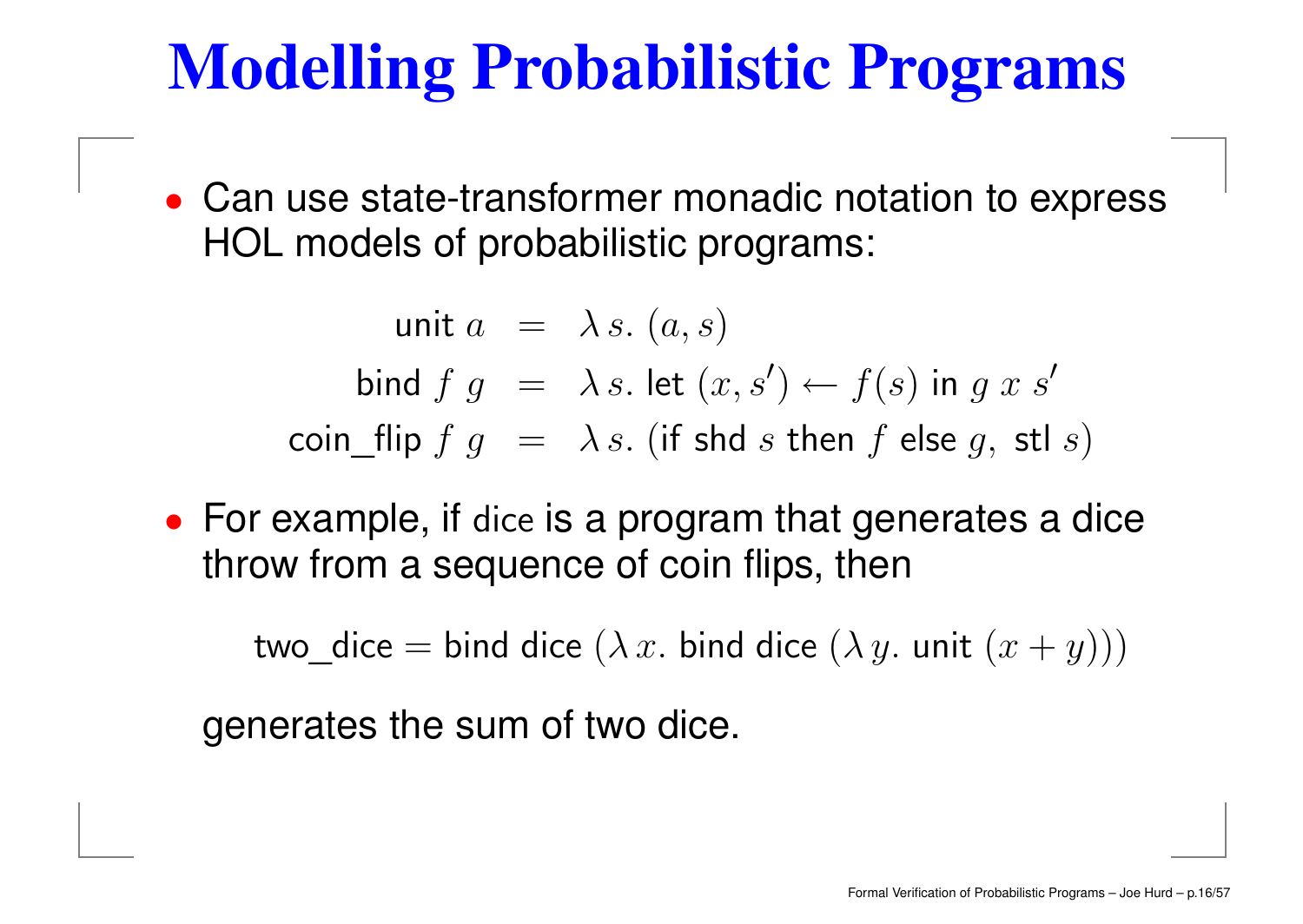# **Example: The Binomial** $(n, \frac{1}{2})$  **Distribution**

- $\bullet$ • Definition of a sampling algorithm for the Binomial $(n, \frac{1}{2})$ distribution:
	- $\vdash\;$  bit  $=$  coin\_flip (unit  $1)$  (unit  $0)$

$$
\vdash \text{ binomial } 0 = \text{unit } 0 \ \wedge
$$

 $\forall\,n.$ 

binomial (suc  $n)=\,$ bind bit  $(\lambda\,x.$  bind (binomial  $n)$   $(\lambda\,y.$  unit  $(x+y)))$ 

•Correctness theorem:

$$
\vdash \forall n, r. \; \mathbb{P}\left\{s \mid \text{fst (binomial } n \; s) = r\right\} = \binom{n}{r} \left(\frac{1}{2}\right)^n
$$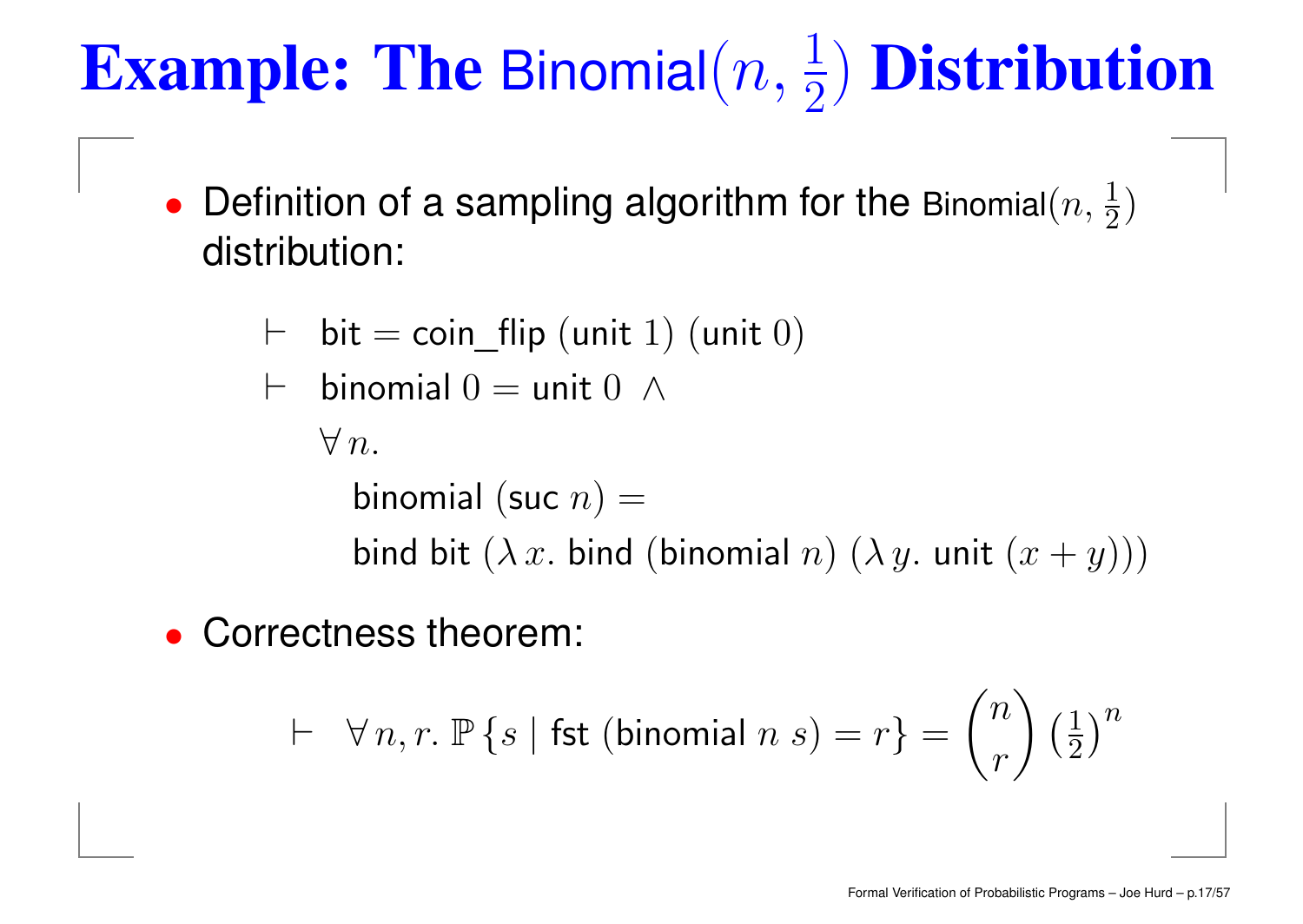### **Probabilistic Termination**

- $\bullet$ • The Binomial $(n, \frac{1}{2})$  sampling algorithm is guaranteed to terminate within  $n$  coin-flips.
- The following algorithm generates dice throws from coin-flips (Knuth and Yao, 1976):



- The backward loops introduce the possibility of looping forever.
- But the probability of this happening is 0.
- Probabilistic termination: the program terminates with probability 1.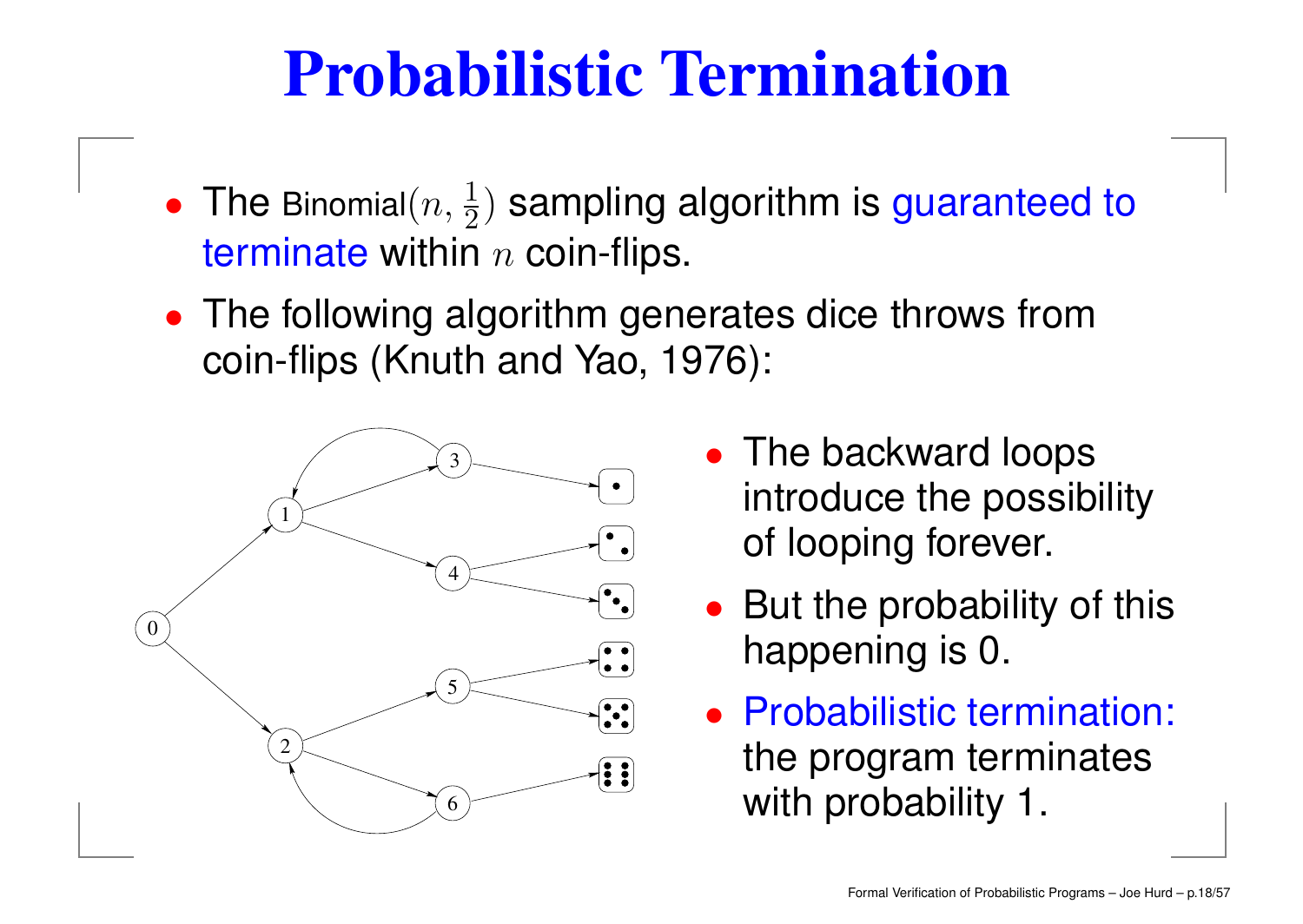### **Probabilistic Termination**

- Probabilistic termination is more expressive than guaranteed termination.
- No coin-flip algorithm that is guaranteed to terminate can sample from the following distributions:
	- Uniform $(3)$ : choosing one of  $0, 1, 2$  each with probability  $\frac{1}{3}.$
	- •• Geometric $(\frac{1}{2})$ : choosing  $n\in \mathbb{N}$  with probability  $(\frac{1}{2})^{n+1}.$ The index of the first head in <sup>a</sup> sequence of coin-flips.
- We model probabilistic termination in HOL using <sup>a</sup> probabilistic while loop:

$$
\vdash \forall c, b, a.
$$

while  $c$   $b$   $a=$  if  $\displaystyle c(a)$  then bind  $\displaystyle (b\ a)$   $\displaystyle ($  while  $c$   $b)$  else unit  $a$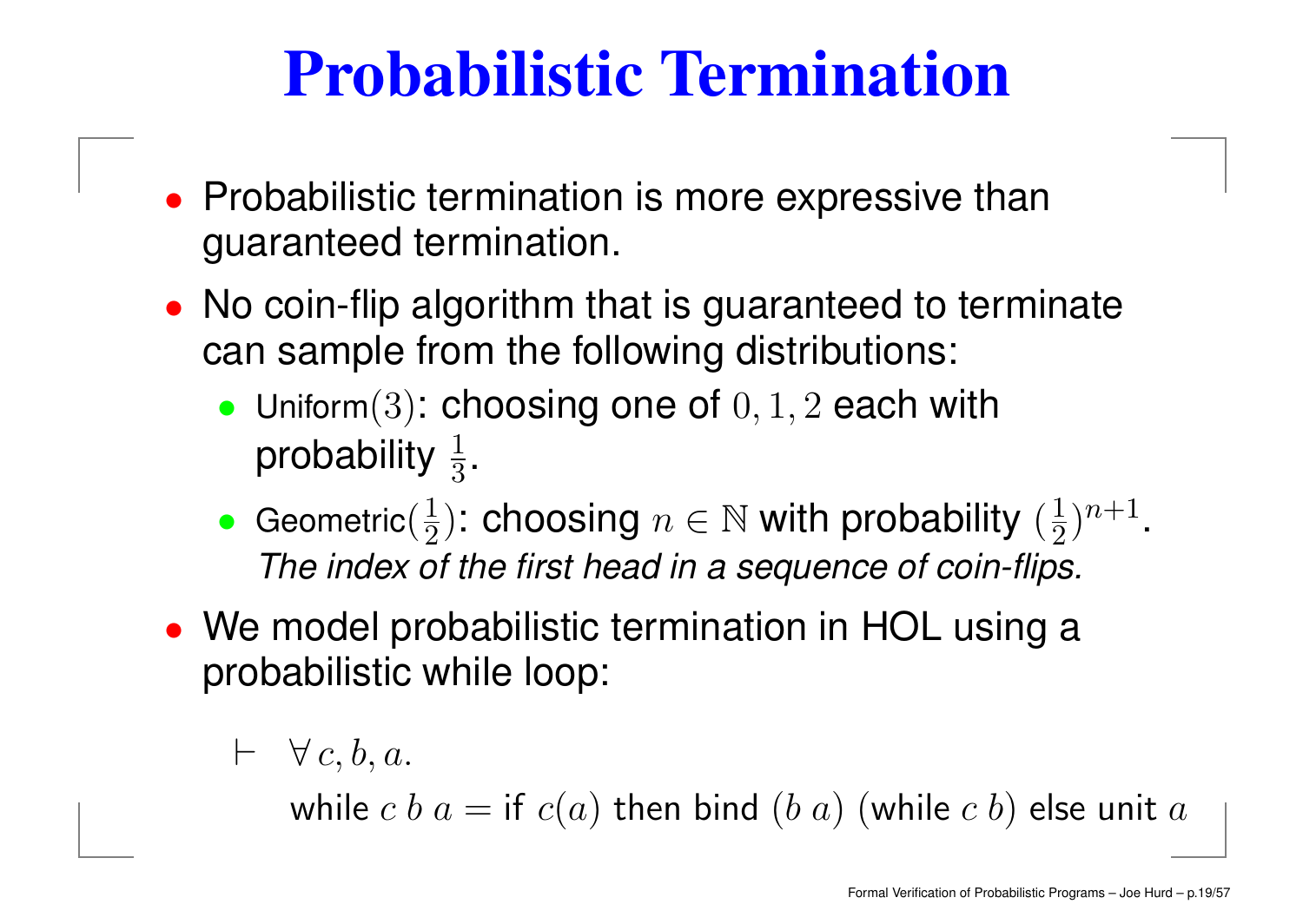### **Contents**

- •Introduction
- Approach 1: Monads
	- Formalizing Probability
	- Modelling Probabilistic Programs

### •**Example Verifications**

- Approach 2: pGCL
	- Formalizing Probabilistic Guarded Commands
	- wlp Verification Condition Generator
	- Example Verifications
- Conclusion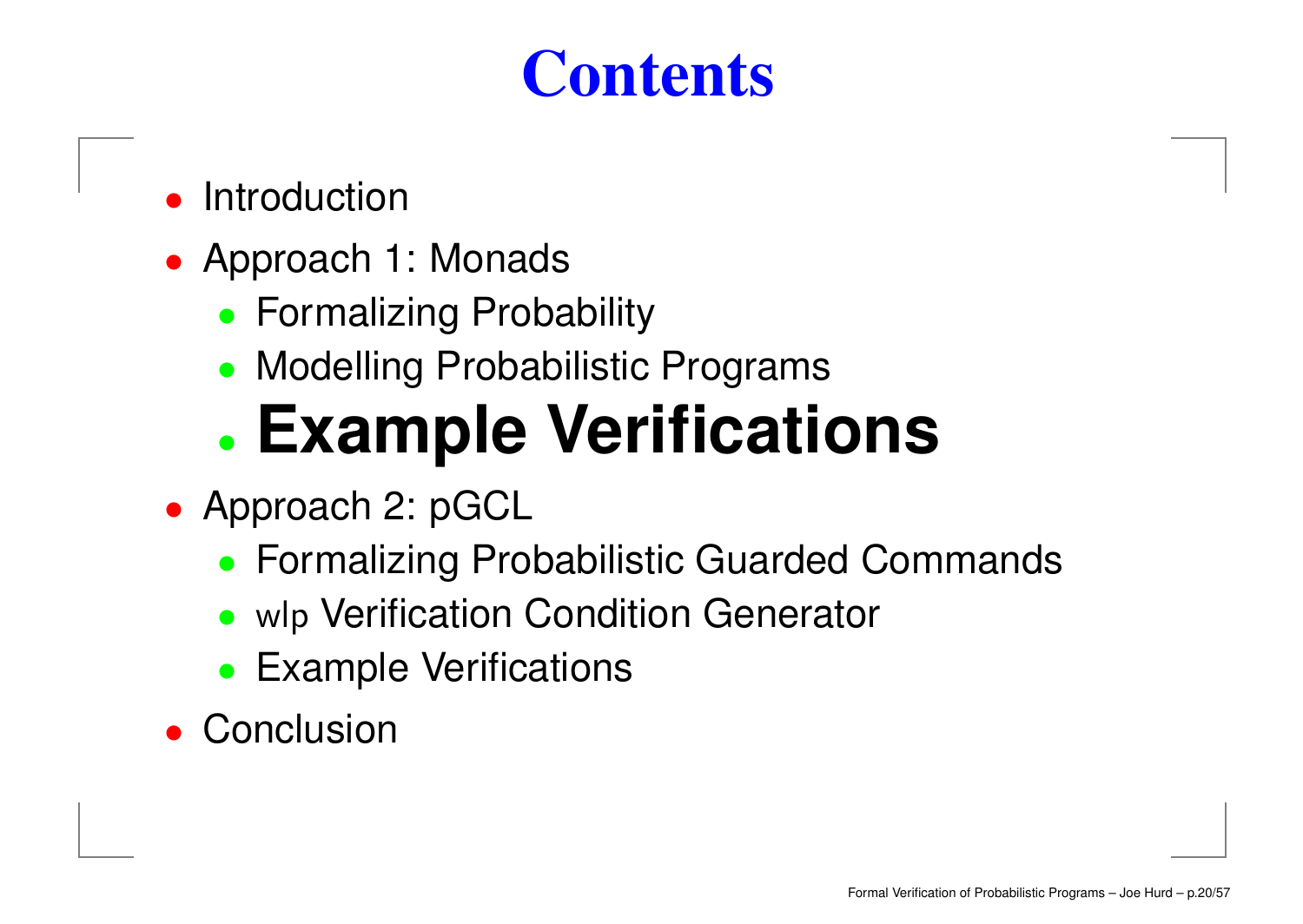### **Example: The** Uniform(3) **Distribution**

• First make a raw definition of unif3:

 $\vdash$ unif $3 =$ while  $(\lambda\, n.\ n=3)$ (coin\_flip (coin\_flip (unit  $0$ ) (unit  $1$ )) (coin\_flip (unit  $2$ ) (unit  $3$ ))) 3

- Next prove unif3 satisfies probabilistic termination.
- This allows us to derive a recursive definition of unif3:

 $\vdash$  $\vdash$   $\;$  unif3  $=$  coin\_flip (coin\_flip (unit  $0)$  (unit  $1))$  (coin\_flip (unit  $2)$  unif3)

 $\bullet$ • The correctness theorem also follows:

 $\ \vdash \quad \forall \, n. \; \mathbb{P} \left\{ s \mid \mathsf{fst} \; (\mathsf{unif3} \; s) = n \right\} = \mathsf{if} \; n < 3 \; \mathsf{then} \; \tfrac{1}{3} \; \mathsf{else} \; 0$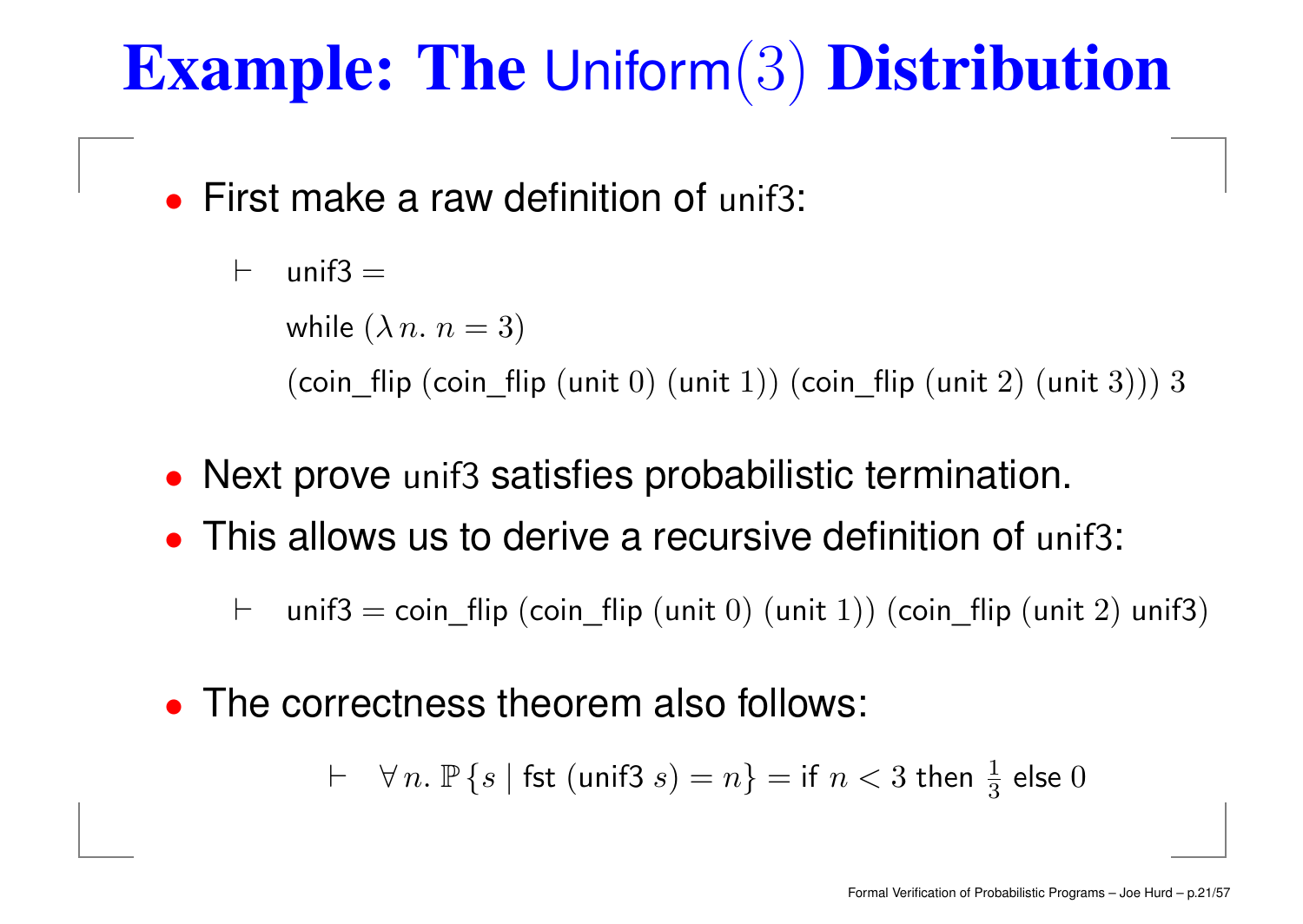### **Example: Optimal Dice**

A probabilistic finite state automaton:



dice  $\,=\,$ coin\_flip  $(prob$ -repeat (coin flip  $(coin-flip)$ (unit none)  $(unit (some 1)))$ (mmap some  $(coin-flip)$  $(unit 2)$  $(\text{unit } 3))))$ (prob\_repeat  $(coin-flip)$ (mmap some (coin\_flip  $(unit 4)$  $(unit 5)))$ (coin\_flip (unit (some 6))  $(unit none))))$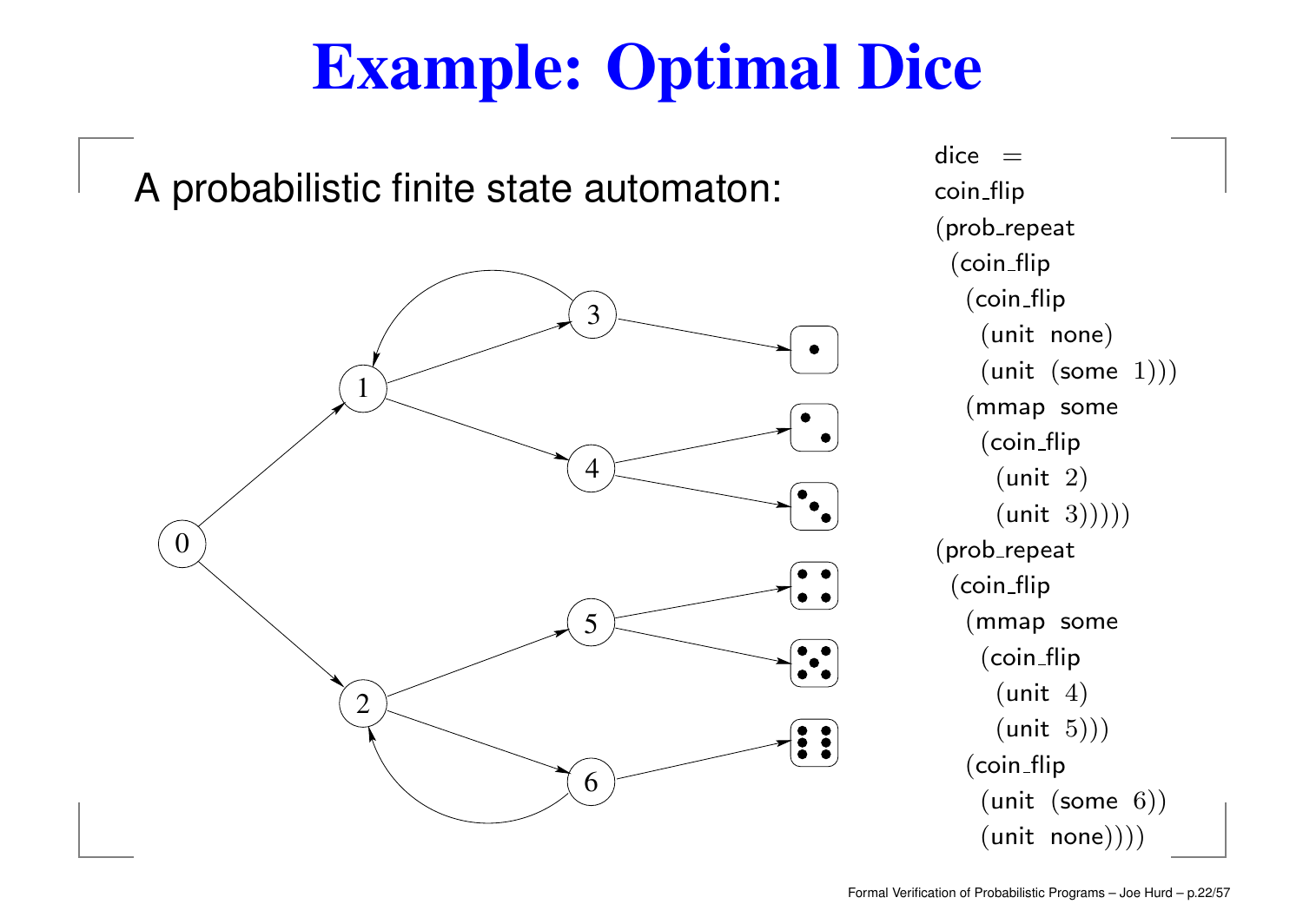### **Example: Optimal Dice**

•Correctness theorem:

 $\;\vdash\; \;\forall\, n.\; \mathbb{P}\left\{s \mid \textsf{fst }(\textsf{dice } s)=n\right\} = \textsf{if } 1 \leq n \wedge n \leq 6 \textsf{ then } \tfrac{1}{6} \textsf{ else } 0$ 

- $\bullet$ • The dice program takes  $3\frac{2}{3}$  coin flips (on average) to output <sup>a</sup> dice throw.
- Knuth and Yao (1976) show this to be optimal.
- To generate the sum of two dice throws, is it possible to do better than  $7\frac{1}{3}$  coin flips?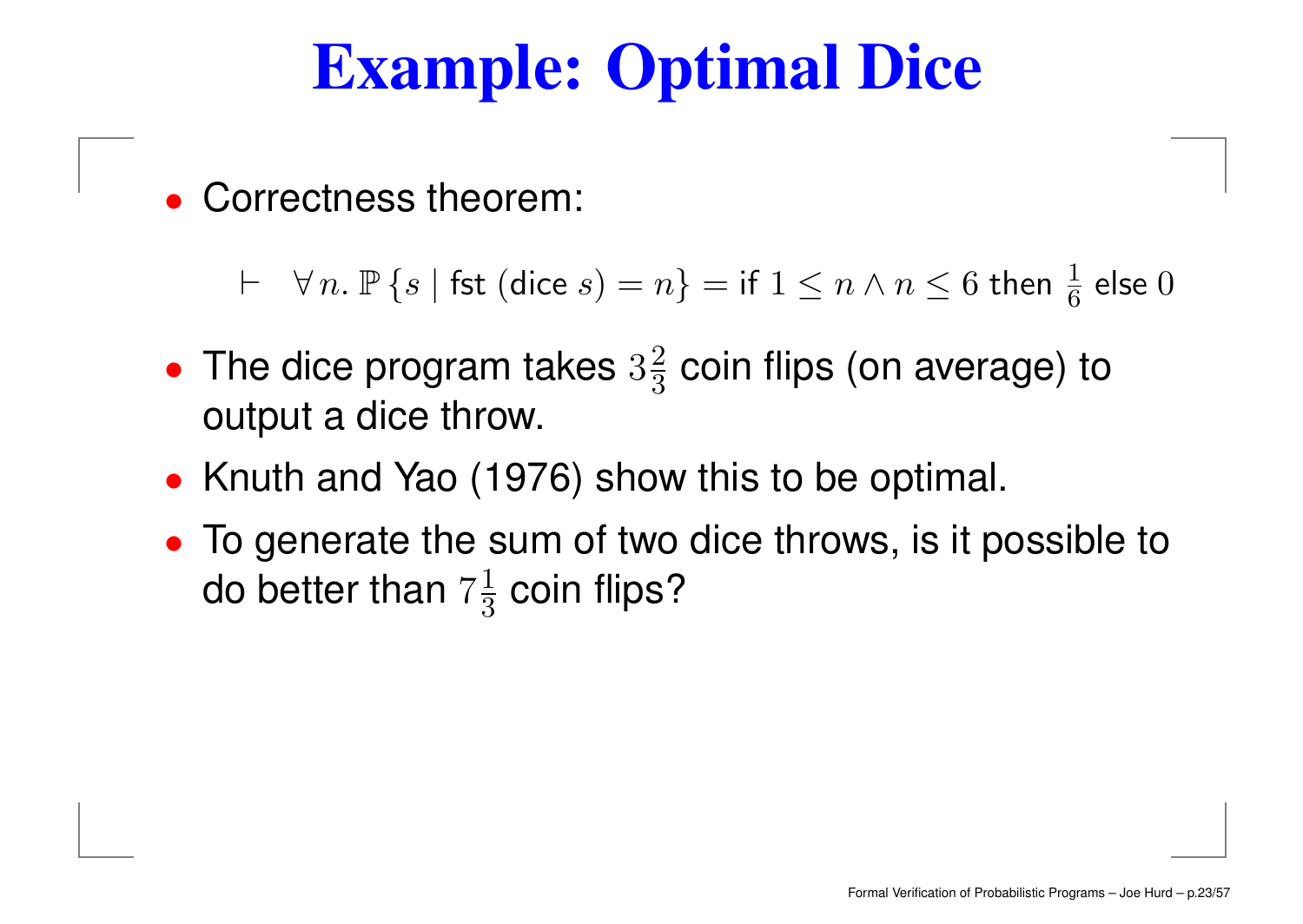### **Example: Optimal Dice**

On average, this program takes  $4\frac{7}{18}$  coin flips to produce <sup>a</sup> result, and this is also optimal.

 $\vdash\quad\forall\, n.$  $\mathbb{P}\{s \mid \textsf{fst (two\_dice } s) = n\} =$ if  $n=2 \vee n=12$  then  $\frac{1}{36}$ else if  $n=3\vee n=11$  then  $\frac{2}{36}$ else if  $n=4\vee n=10$  then  $\frac{3}{36}$ else if  $n=5\vee n=9$  then  $\frac{4}{36}$ else if  $n=6 \vee n=8$  then  $\frac{5}{36}$ else if  $n=7$  then  $\frac{6}{36}$ else 0

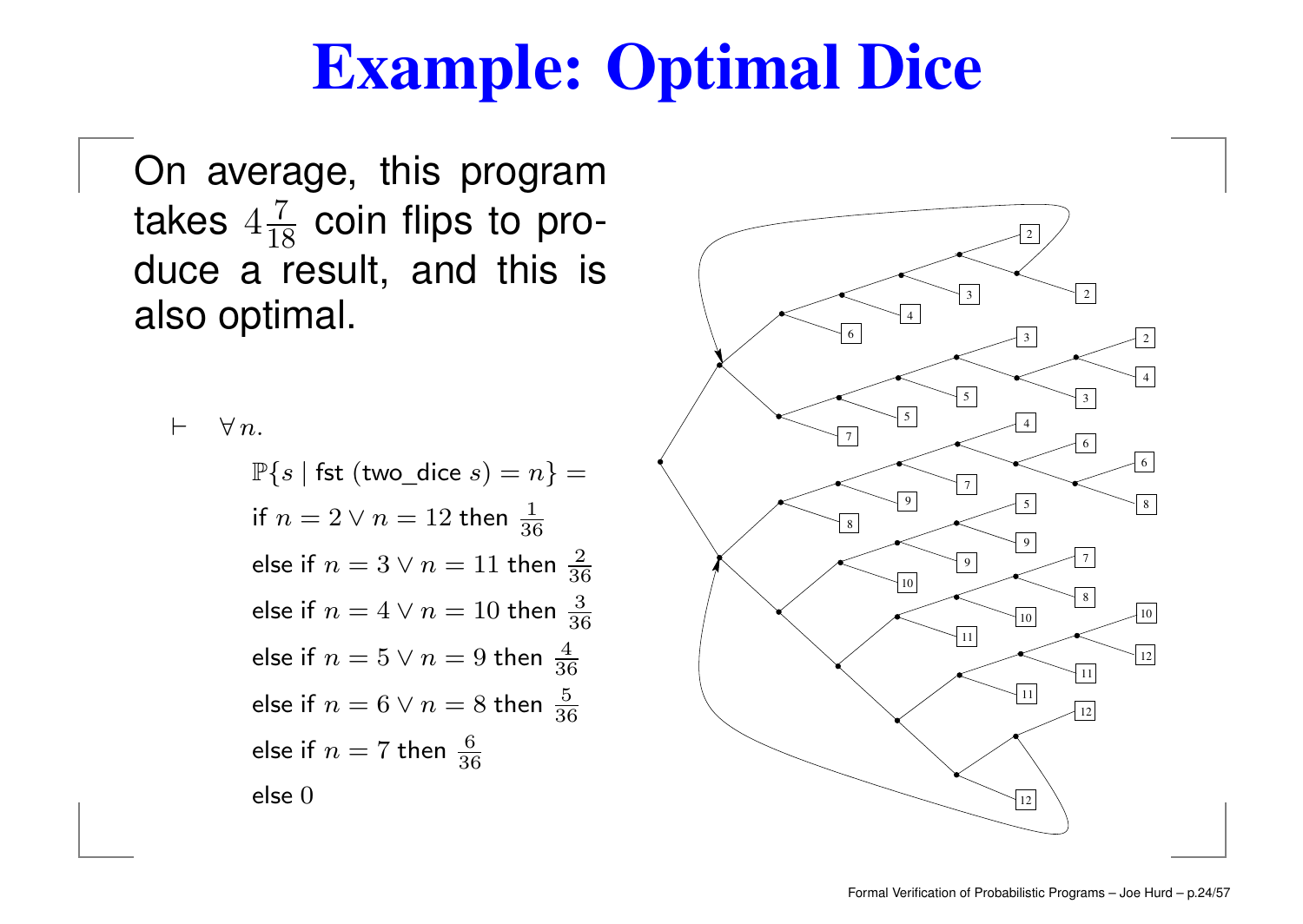### **Example: Random Walk**

• A drunk exits a pub at point  $n$ , and lurches left and right with equal probability until he hits home at point 0.



• Will the drunk always get home?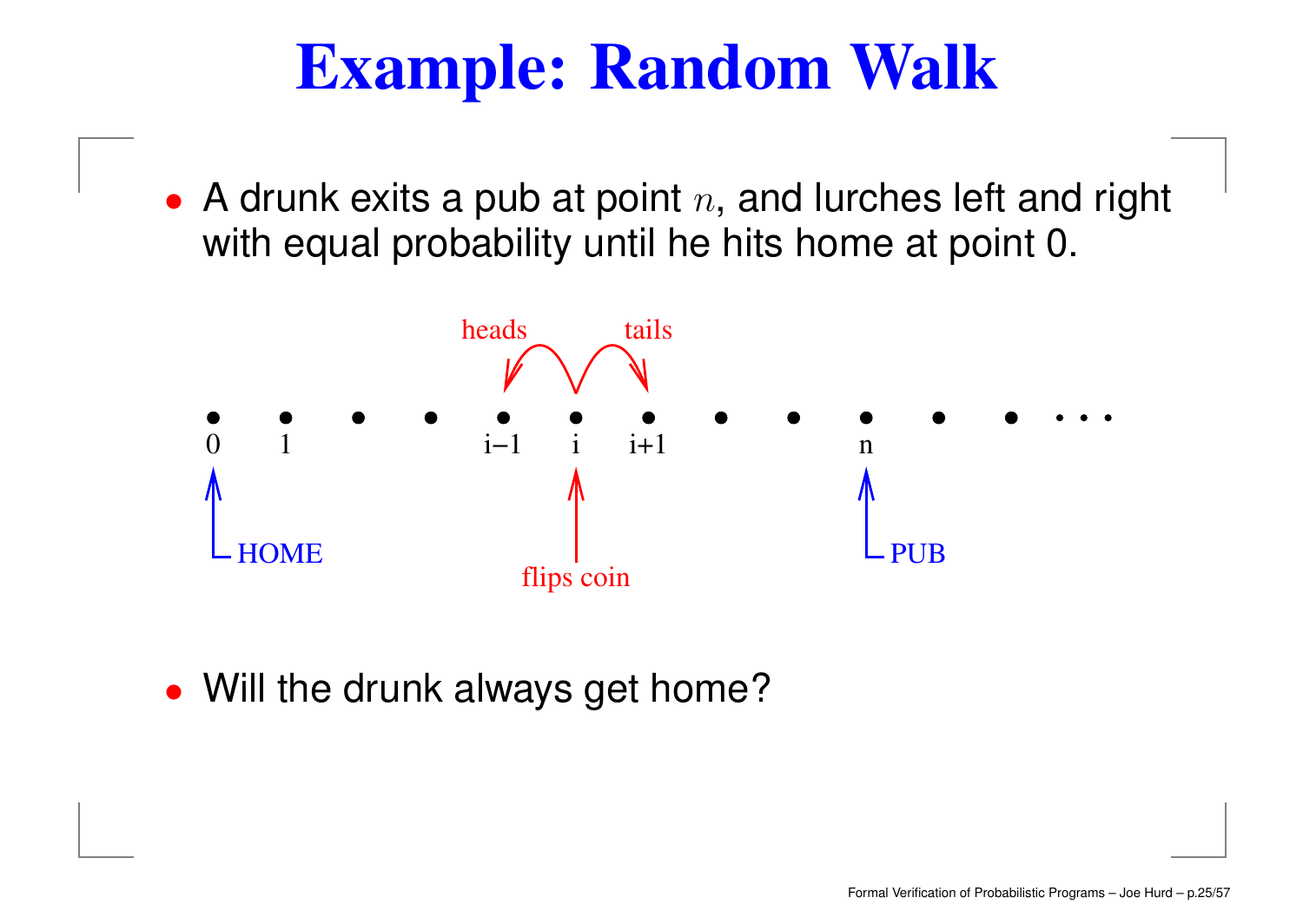### **Example: Random Walk**

- Perhaps surprisingly, the drunk does always get home.
	- We formalize the proof of this in HOL.
	- Thus the formalized random walk satisfies probabilistic termination.
- This allows us to derive a natural definition of walk:

 $\vdash\ \ \forall\, n,k.$ walk  $n$   $k = \,$ if  $n=0$  then unit  $k$  else  $\mathsf{coin\_flip}\ (\mathsf{walk}\ (n{+}1)\ (k{+}1))\ (\mathsf{walk}\ (n{-}1)\ (k{+}1))$ 

• And prove some neat properties:

 $\;\vdash\; \; \forall\, n,k.\; \forall^*s.$  even  $(\mathsf{fst}\;(\mathsf{walk}\; n\; k\; s)) = \mathsf{even}\; (n+k)$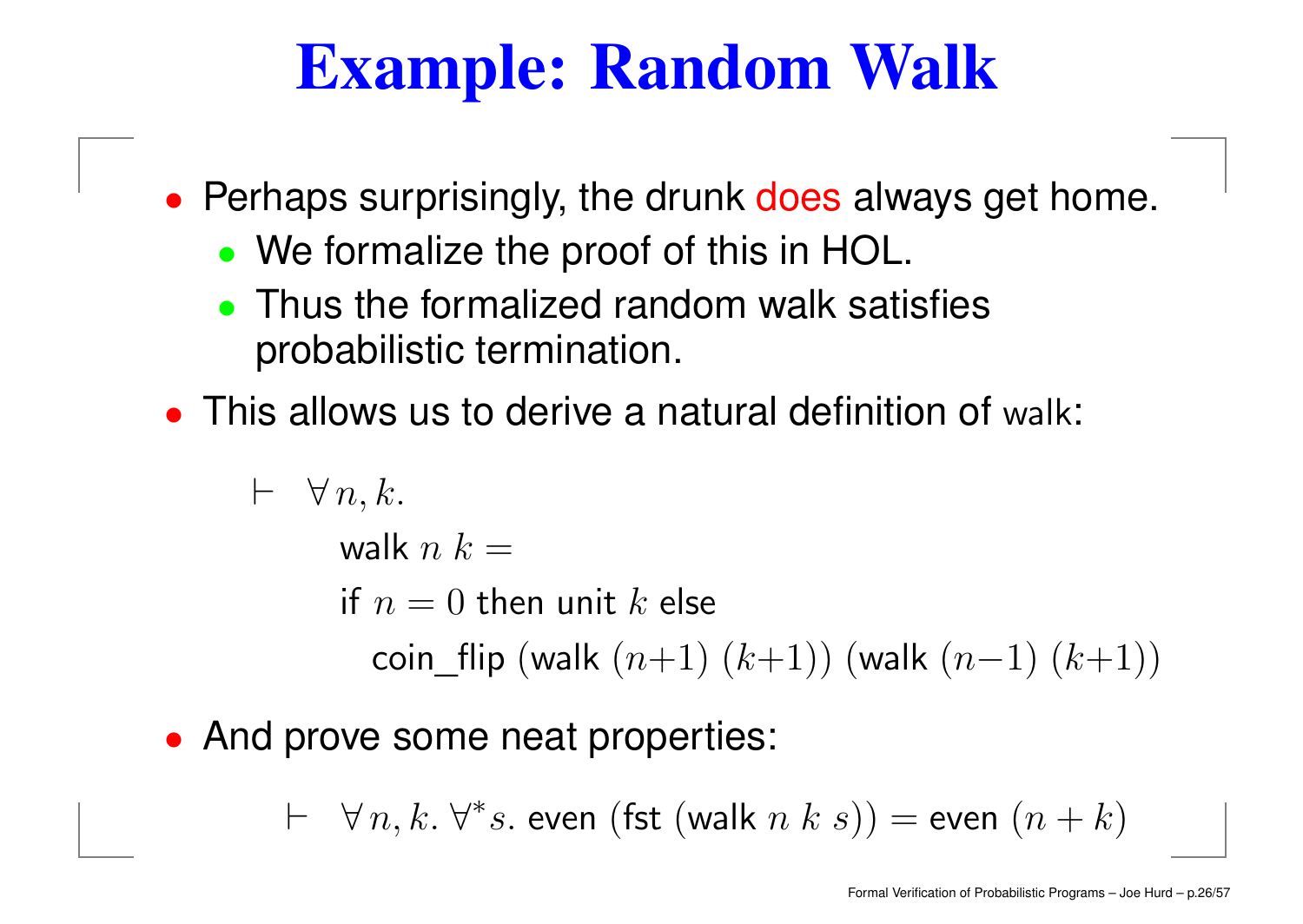### **Example: Random Walk**

- Can extract walk to ML and simulate it.
	- Use high-quality random bits from /dev/random.
- A typical sequence of results from random walks starting at level 1:

 $57, 1, 7, 173, 5, 49, 1, 3, 1, 11, 9, 9, 1, 1, 1547, 27, 3, 1, 1, 1, \ldots$ 

- • Record breakers:
	- 34th simulation yields a walk with 2645 steps
	- $\bullet$ 135th simulation yields <sup>a</sup> walk with 603787 steps
	- 664th simulation yields <sup>a</sup> walk with 1605511 steps
- •Expected number of steps to get home is infinite!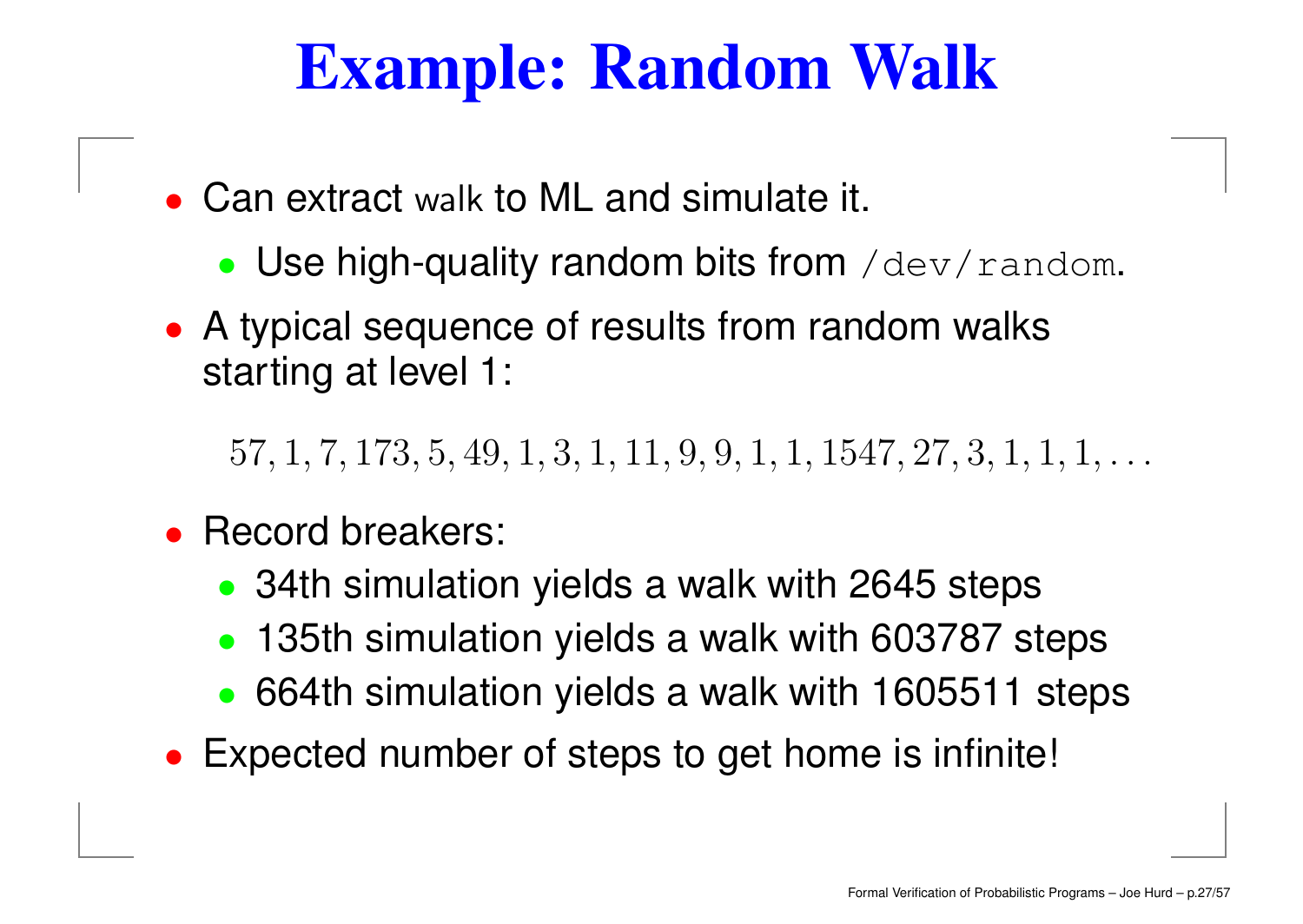### **Example: Miller-Rabin Primality Test**

The Miller-Rabin algorithm is a probabilistic primality test, used by commercial software such as Mathematica.

We formalize the test as a HOL function miller, and prove:

$$
\vdash \forall n, t, s. \text{ prime } n \implies \text{fst } (\text{miller } n \text{ } t \text{ } s) = \top
$$

$$
\vdash \ \ \forall \, n, t. \ \ \neg \textsf{prime} \; n \ \Rightarrow 1 - 2^{-t} \leq \mathbb{P} \left\{ s \mid \textsf{fst} \; (\textsf{miller} \; n \; t \; s) = \bot \right\}
$$

Here  $n$  is the number to test for primality, and  $t$  is the maximum number of iterations allowed.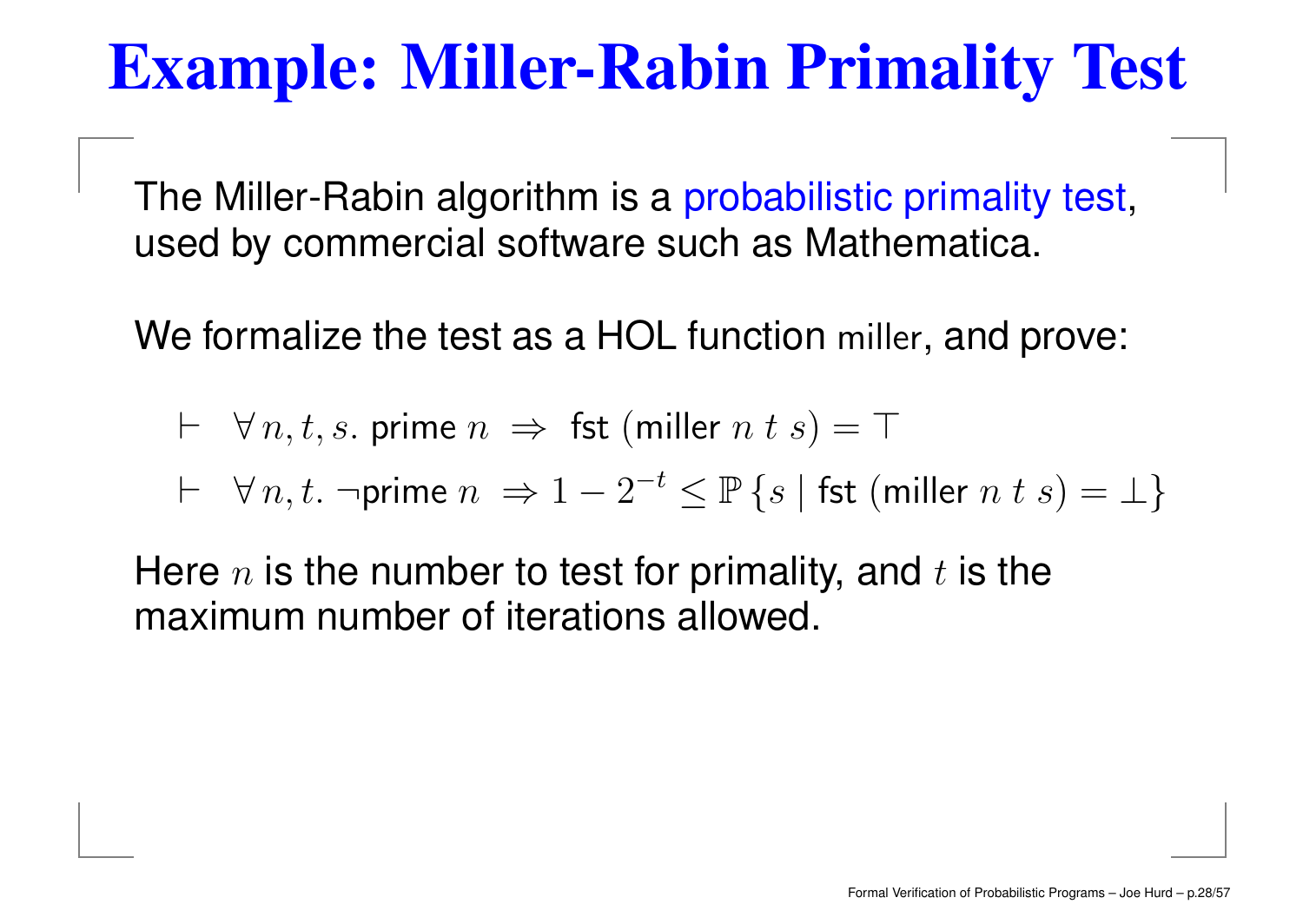### **Example: Miller-Rabin Primality Test**

• Can define <sup>a</sup> pseudo-random number generator in HOL, and interpret miller in the logic to prove numbers composite:

$$
\vdash \neg \mathsf{prime}(2^{2^6}+1) \;\land\; \neg \mathsf{prime}(2^{2^7}+1) \;\land\; \neg \mathsf{prime}(2^{2^8}+1)
$$

• Or can manually extract miller to ML, and execute it using /dev/random and calls to GMP:

| <b>bits</b> | $\mathbb{E}_{l,n}$ | <b>MR</b> | Gen time | $MR_1$ time |
|-------------|--------------------|-----------|----------|-------------|
| 500         | 99424              | 99458     | 0.0443   | 0.2498      |
| 1000        | 99712              | 99716     | 0.0881   | 0.7284      |
| 2000        | 99856              | 99852     | 0.3999   | 4.2910      |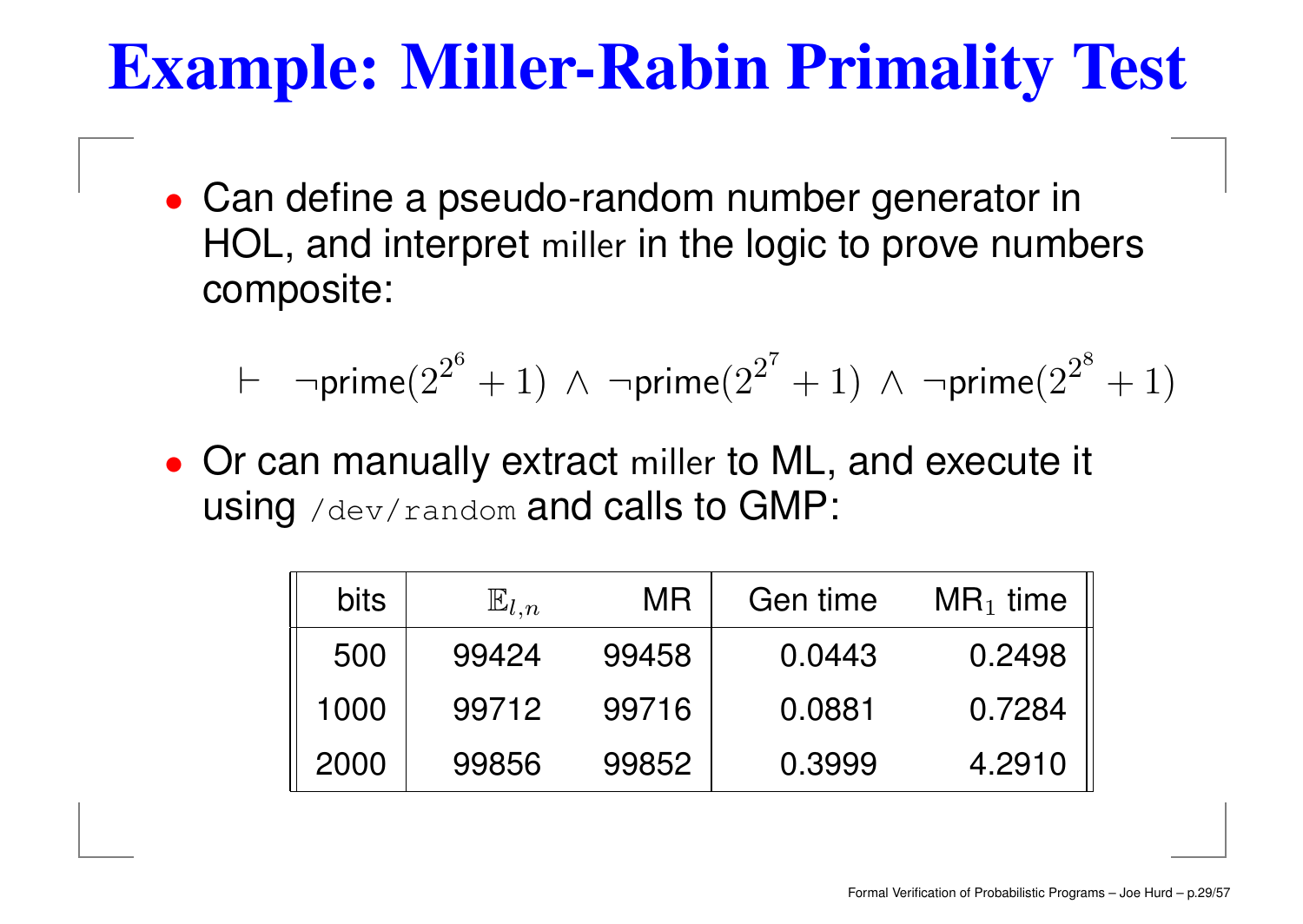### **Contents**

- •Introduction
- Approach 1: Monads
	- Formalizing Probability
	- Modelling Probabilistic Programs
	- Example Verifications

### •**Approach 2: pGCL**

- Formalizing Probabilistic Guarded Commands
- wlp Verification Condition Generator
- Example Verifications
- Conclusion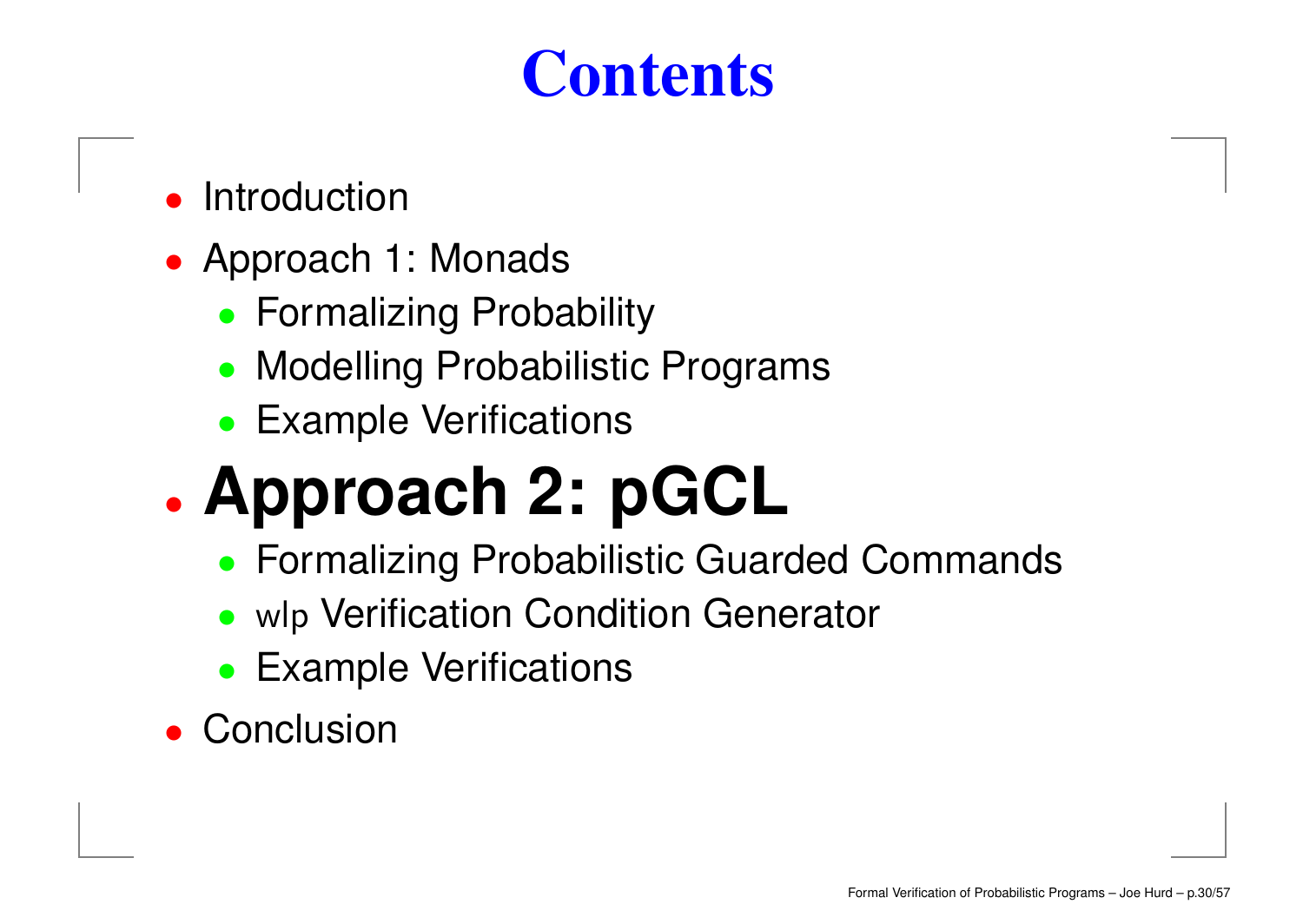# **Introduction: pGCL**

- pGCL stands for probabilistic Guarded Command Language.
- It's Dijkstra's GCL extended with probabilistic choice

### $c_1$   $_p\oplus$   $c_2$

- Like GCL, the semantics is based on weakest preconditions.
- Important: retains demonic choice

#### $c_1$  n  $c_2$

• Developed by Morgan et al. in the Programming Research Group, Oxford, 1994–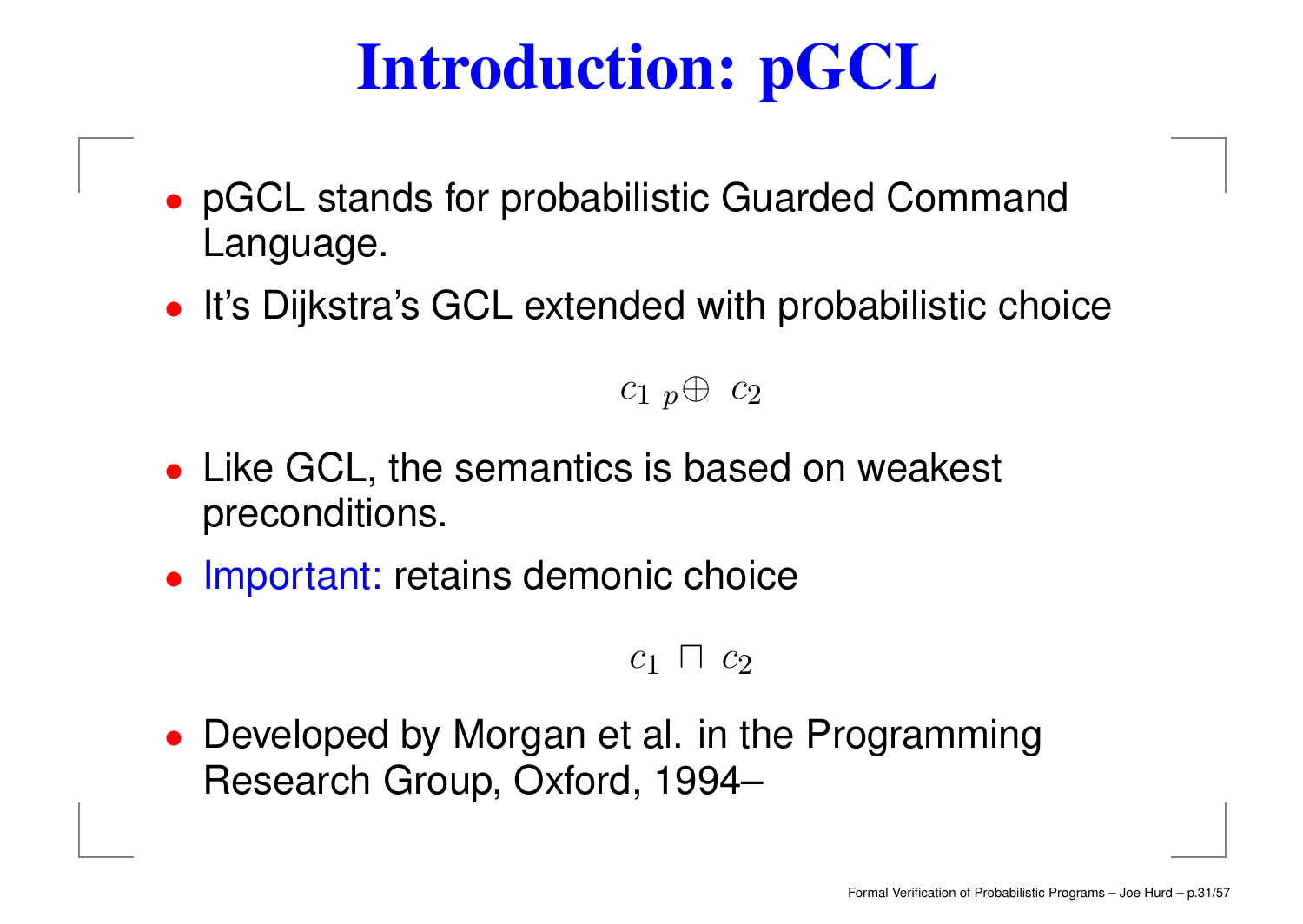### **Contents**

- •Introduction
- Approach 1: Monads
	- Formalizing Probability
	- Modelling Probabilistic Programs
	- Example Verifications
- Approach 2: pGCL

### • **Formalizing Probabilistic Guarded Commands**

- wlp Verification Condition Generator
- Example Verifications
- Conclusion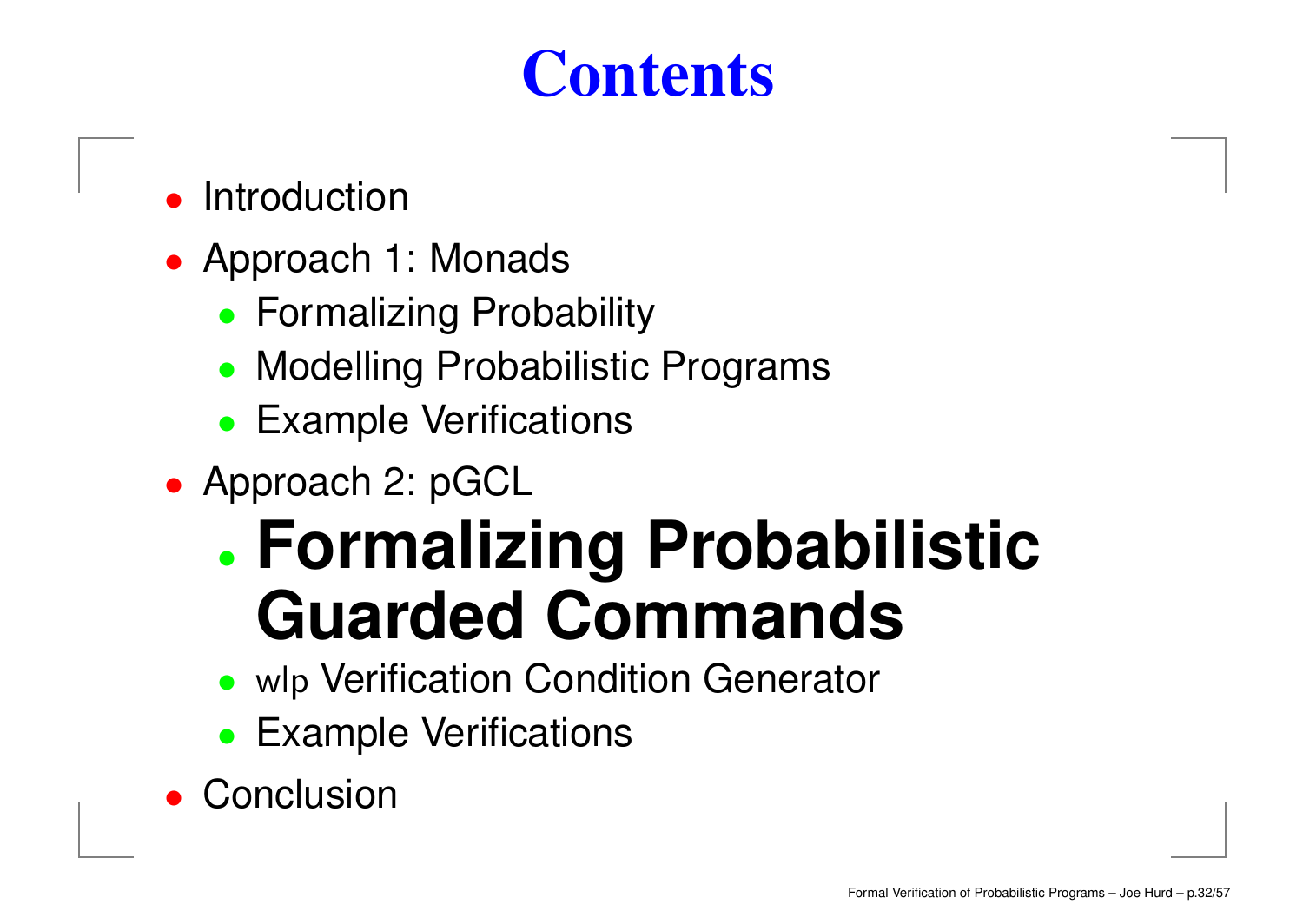# **pGCL Semantics**

 $\bullet\,$  Given a standard program  $C$  and a postcondition  $Q,$  let  $P$  be the weakest precondition that satisfies

### $[P]C[Q]$

- Precondition P is weaker than P' if  $P' \Rightarrow P$ .
- Such a  $P$  will always exist and be unique, so think of  $C$ as <sup>a</sup> function that transforms postconditions into weakest preconditions.
- pGCL generalizes this to probabilistic programs:
	- Conditions  $\alpha \to \mathbb{B}$  become expectations  $\alpha \to$  posreal.
	- Expectation P is weaker than P' if  $P' \sqsubseteq P$ .
	- Think of programs as expectation transformers.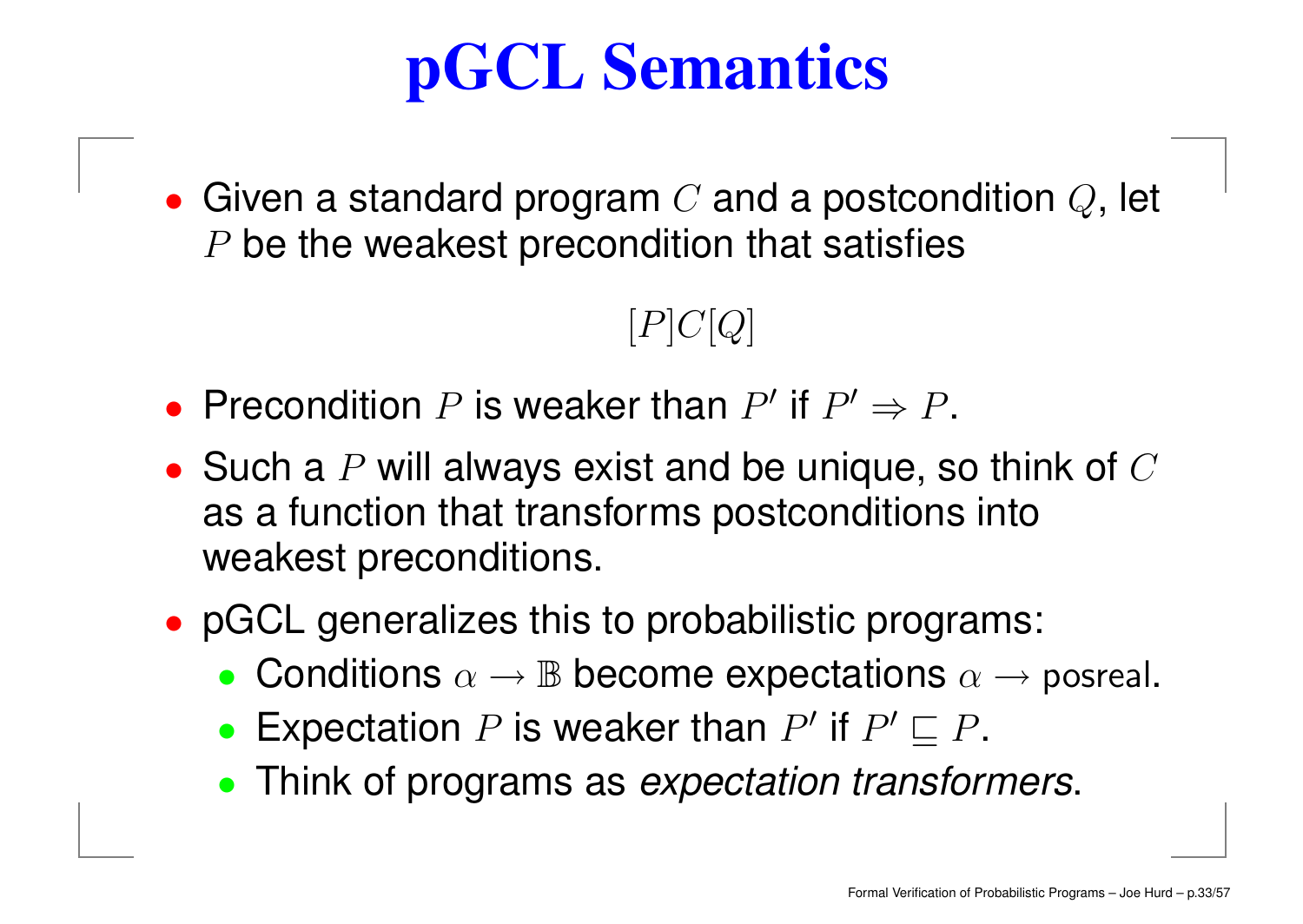# **pGCL Commands**

Model pGCL commands with <sup>a</sup> HOL datatype:

command $\mathtt{d} \quad \equiv \quad$  Assert of (state  $\rightarrow$  posreal)  $\times$  command | Abort | Skip Assign of string  $\times$  (state  $\rightarrow \mathbb{Z}$ ) Seq of command  $\times$  command Demon of command  $\times$  command Prob of (state  $\rightarrow$  posreal)  $\times$  command  $\times$  command While of (state  $\rightarrow \mathbb{B}$ )  $\times$  command

Note: the probability in Prob can depend on the state.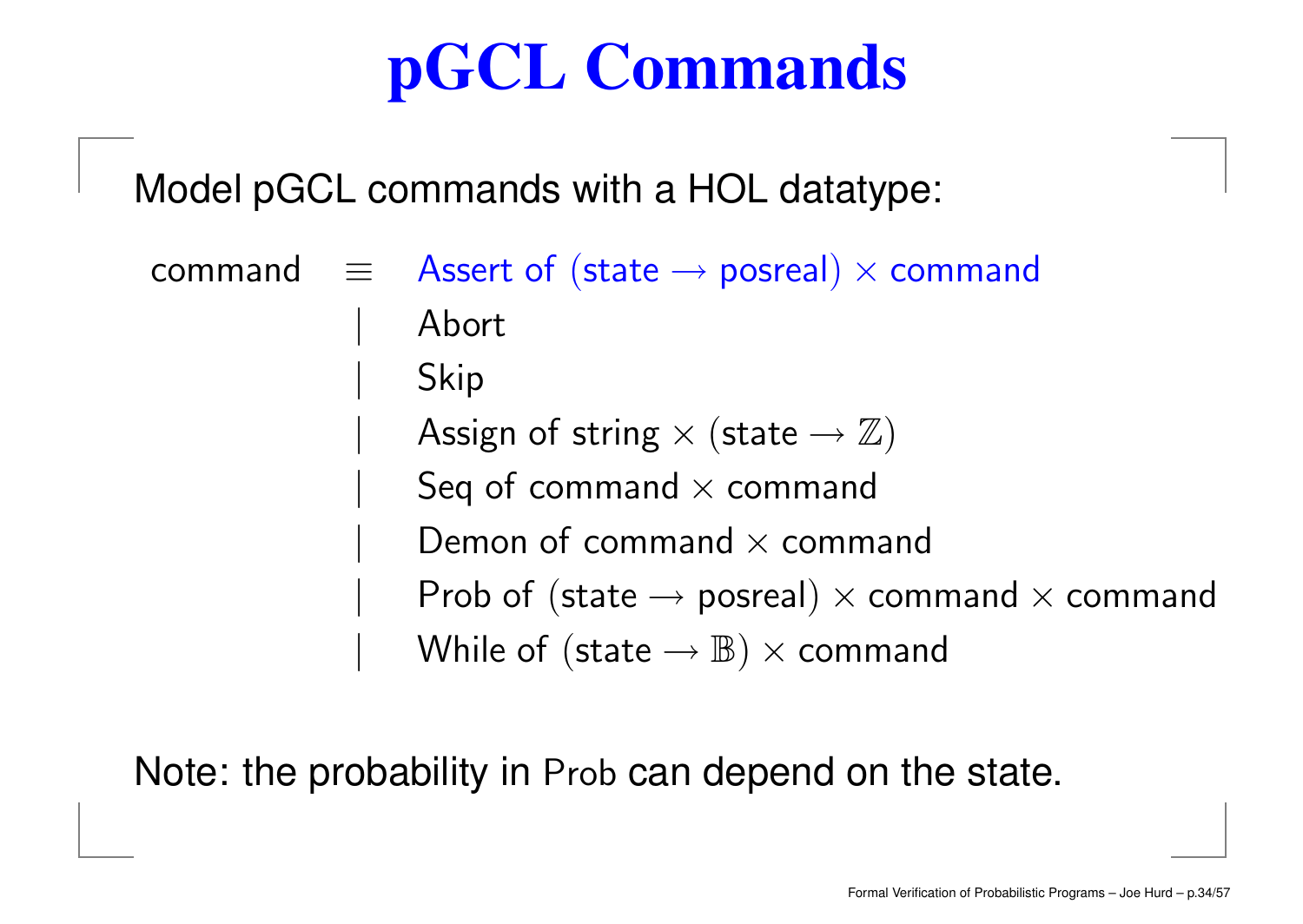### **Derived Commands**

Define the following *derived commands* as syntactic sugar:

 $v := e$   $\equiv$  Assign  $v$   $e$  $c_1$ ;  $c_2$   $\equiv$  Seq  $c_1$   $c_2$  $c_1$   $\sqcap$   $c_2$   $\equiv$   $\,$  Demon  $c_1$   $c_2$  $c_1$   $_p\oplus$   $c_2$   $\quad \equiv \quad$  Prob  $(\lambda s.\ p)\ c_1\ c_2$  $\mathsf{Cond}\;b\;c_1\;c_2\;\;\;\equiv\;\;\;\mathsf{Prob}\;(\lambda s.\; \mathsf{if}\; b\; s\;\mathsf{then}\;1\;\mathsf{else}\;0)\;c_1\;c_2$  $v:=\{e_1,\ldots,e_n\} \quad \equiv \quad v:=e_1\ \sqcap \ \cdots \ \sqcap \ v:=e_n$  $v := \langle e_1, \cdots, e_n \rangle \quad \equiv \quad v := e_{1} \; \mathbb{1}_{/n} \oplus \; v := \langle e_2, \ldots, e_n \rangle$  $p_1 \rightarrow c_1 \mid \cdots \mid p_n \rightarrow c_n \equiv$ ( Abort if none of the  $p_i$  hold on the current state  $\left\{ \begin{array}{ll} \prod_{i\in I} c_i & \text{where } I = \{i \mid 1 \leq i \leq n \wedge p_i \text{ holds} \} \end{array} \right.$ 

In addition, we write  $v := n+1$  instead of " $v" := \lambda s. \ s$  " $n" + 1.$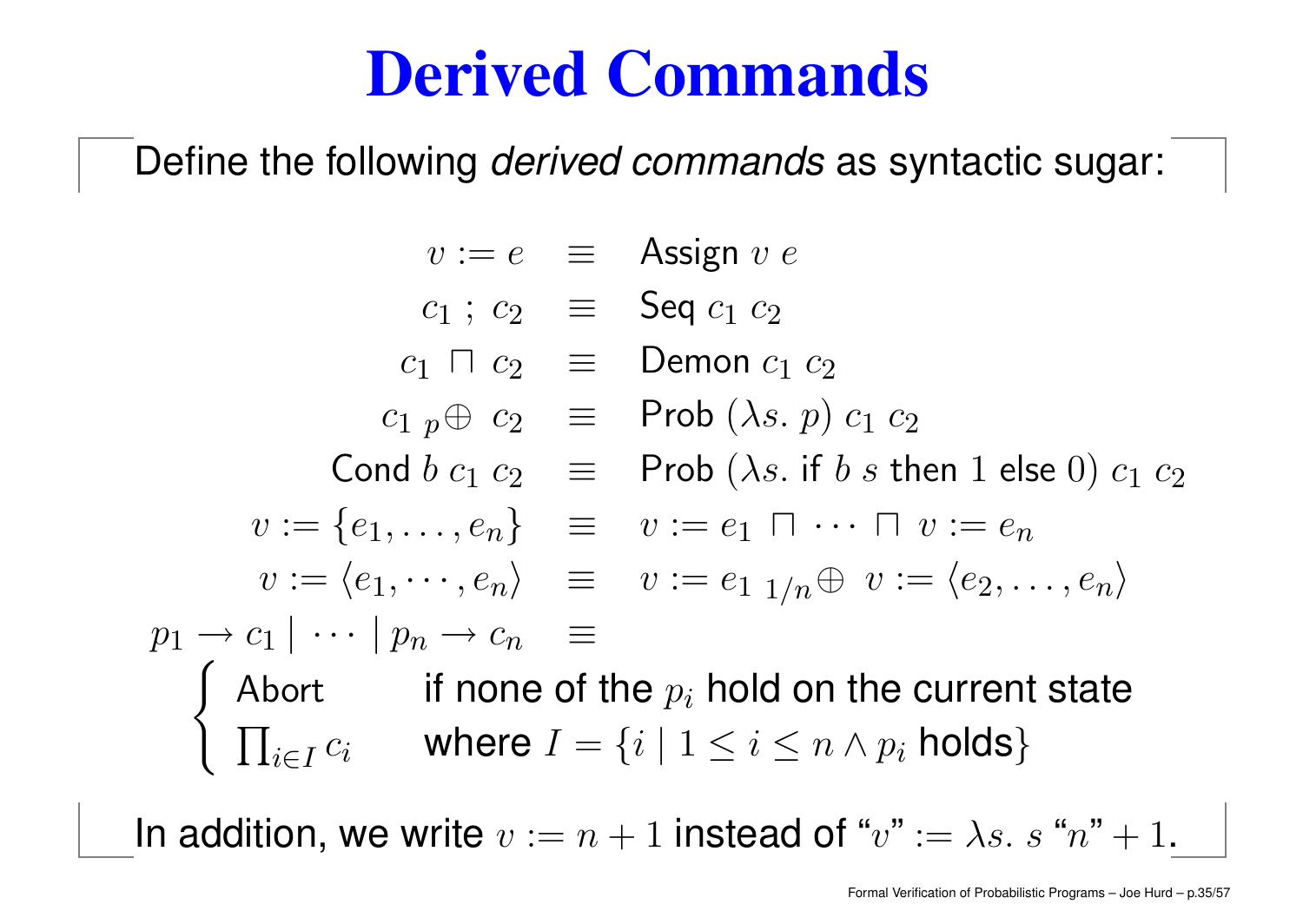### **Weakest Preconditions**

Define weakest preconditions (wp) directly on commands:

 $\vdash\;\;$  (wp  $({\sf Assert}\; p\; c) =$  wp  $c)$  $\wedge$  (wp Abort =  $\lambda r$ . Zero)  $\wedge$  (wp Skip =  $\lambda r.\; r)$  $\wedge$  (wp (Assign  $v$   $e) = \lambda r, s.$   $r$  ( $\lambda w.$  if  $w = v$  then  $e$   $s$  else  $s$   $w))$  $\wedge$  (wp (Seq  $c_1$   $c_2$ ) =  $\lambda r$ . wp  $c_1$  (wp  $c_2$   $r$ ))  $\wedge$  (wp (Demon  $c_1$   $c_2$ ) =  $\lambda r$ . Min (wp  $c_1$   $r$ ) (wp  $c_2$   $r$ ))  $\wedge$  (wp (Prob  $p~c_1~c_2) =$  $\lambda r$ , s. let  $x \leftarrow [p \ s]_{\leq 1}$  in  $x(\text{wp } c_1 \ r \ s) + (1-x)(\text{wp } c_2 \ r \ s))$  $\wedge$  (wp (While  $b$   $c$ )  $=$  $\lambda r$ . expect\_lfp  $(\lambda e, s.$  if  $b \ s$  then wp  $c \ e \ s$  else  $r \ s))$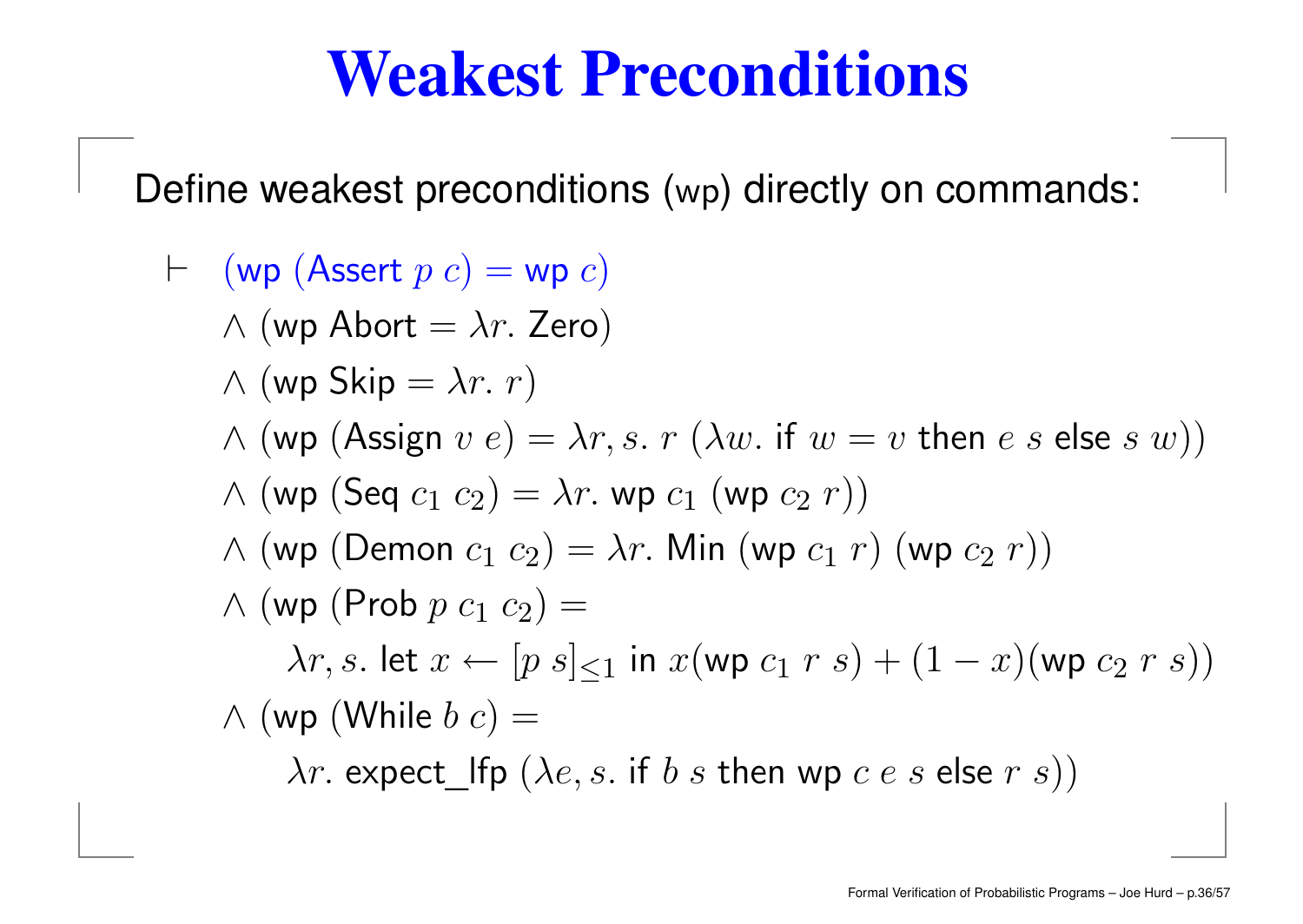### **Weakest Preconditions: Example**

• The goal is to end up with variables  $i$  and  $j$  containing the same value:

$$
post \equiv \text{if } i = j \text{ then } 1 \text{ else } 0.
$$

• First program:

$$
\mathsf{pd} \equiv i := \langle 0, 1 \rangle \; ; \; j := \{0, 1\}
$$
\n
$$
\vdash \mathsf{wp} \; \mathsf{pd} \; \mathsf{post} = \mathsf{Zero}
$$

• Second program:

$$
\mathsf{dp} \equiv j := \{0, 1\} ; i := \langle 0, 1 \rangle
$$
  
 
$$
\vdash \mathsf{wp} \; \mathsf{dpp} \; \mathsf{post} = \lambda s. \; 1/2.
$$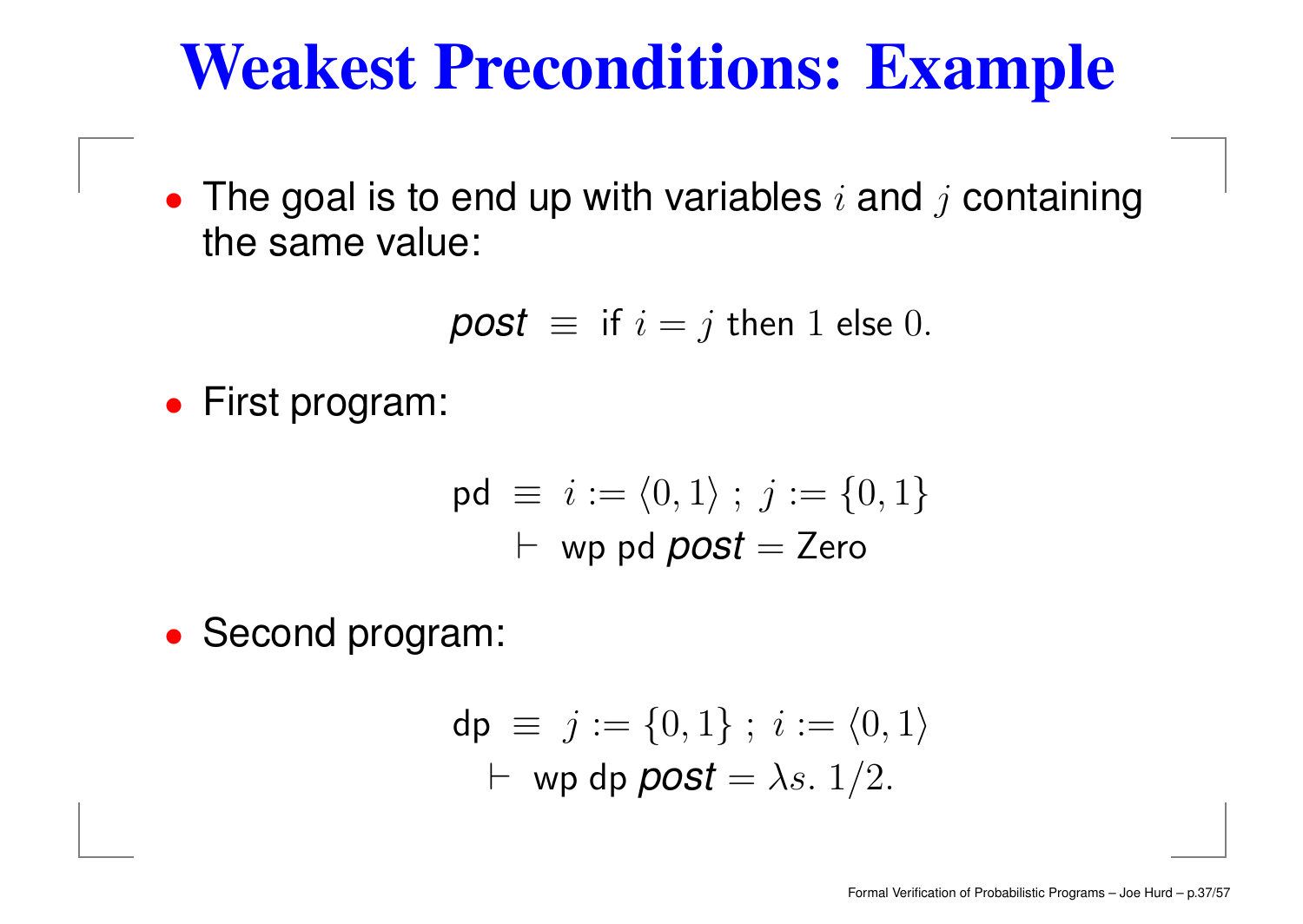### **Contents**

- •Introduction
- Approach 1: Monads
	- Formalizing Probability
	- Modelling Probabilistic Programs
	- Example Verifications
- Approach 2: pGCL
	- Formalizing Probabilistic Guarded Commands

### • wlp **Verification Condition Generator**

- Example Verifications
- Conclusion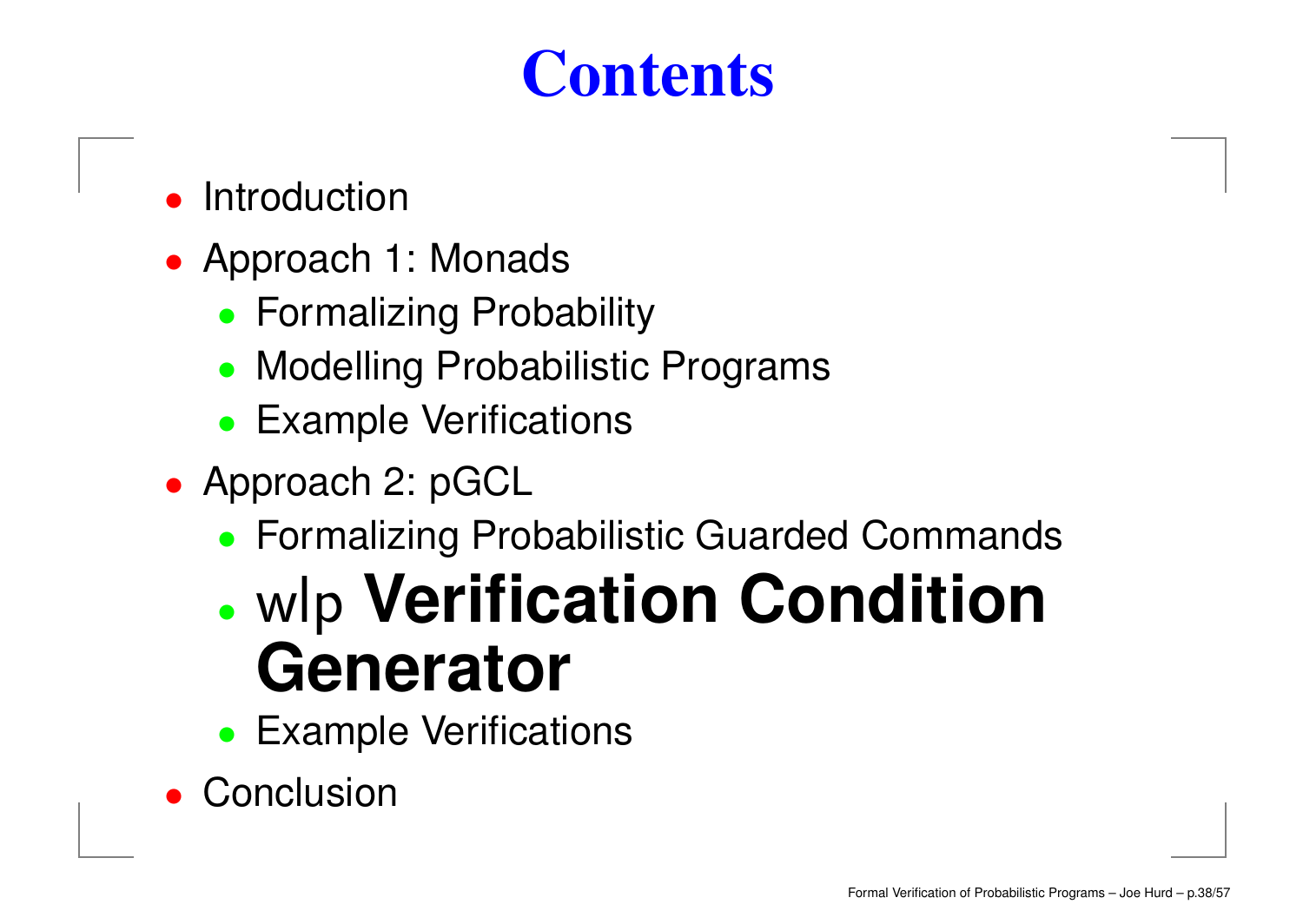### **Weakest Liberal Preconditions**

Weakest liberal conditions (wlp) model partial correctness.

 $\vdash\;$  (wlp (Assert  $p$   $c)$   $=$  wlp  $c)$  $\wedge$  (wlp Abort =  $\lambda r$ . Magic)  $\wedge$  (wlp Skip =  $\lambda r.\; r)$  $\land$  (wlp  $(\mathsf{Assign}\; v\; e) = \lambda r, s.\; r\; (\lambda w.\; \mathsf{if}\; w = v\; \mathsf{then}\; e\; s\; \mathsf{else}\; s\; w))$  $\wedge$  (wlp (Seq  $c_1$   $c_2$ ) =  $\lambda r$ . wlp  $c_1$  (wlp  $c_2$   $r$ ))  $\wedge$  (wlp (Demon  $c_1$   $c_2$ ) =  $\lambda r$ . Min (wlp  $c_1$   $r$ ) (wlp  $c_2$   $r$ ))  $\wedge$  (wlp (Prob  $p~c_1~c_2) =$  $\lambda r, s$ . let  $x \leftarrow [p \ s]_{\leq 1}$  in  $x(\text{wlp } c_1 \ r \ s) + (1-x)(\text{wlp } c_2 \ r \ s))$  $\wedge$  (wlp (While  $b$   $c)$   $=$ 

 $\lambda r$ . expect\_gfp  $(\lambda e, s.$  if  $b~s$  then wlp  $c~e~s$  else  $r~s))$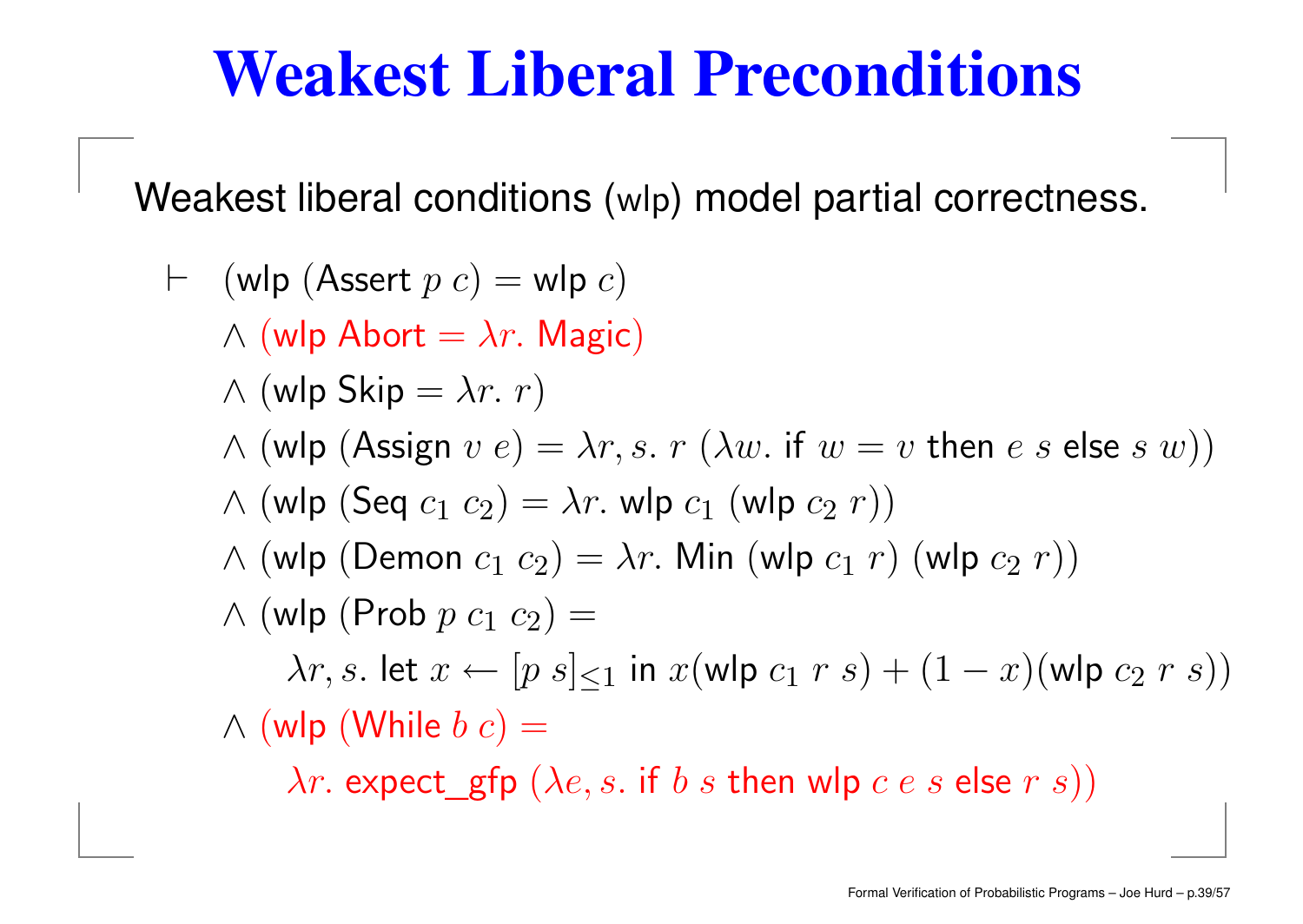### **Weakest Liberal Preconditions: Example**

• We illustrate the difference between wp and wlp on the simplest infinite loop:

```
loop \equiv While (\lambda s. \top) Skip
```
• For any postcondition *post*, we have

 $\vdash \,$  wp loop  ${post} =$  Zero  $\,\wedge\,$  wlp loop  ${post} =$  Magic

• These correspond to the Hoare triples

 $\Box$  loop  $\textcolor{blue}{|pos|}\qquad \{\top\}$  loop  $\{\textcolor{blue}{post}\}$ 

as we would expect from an infinite loop.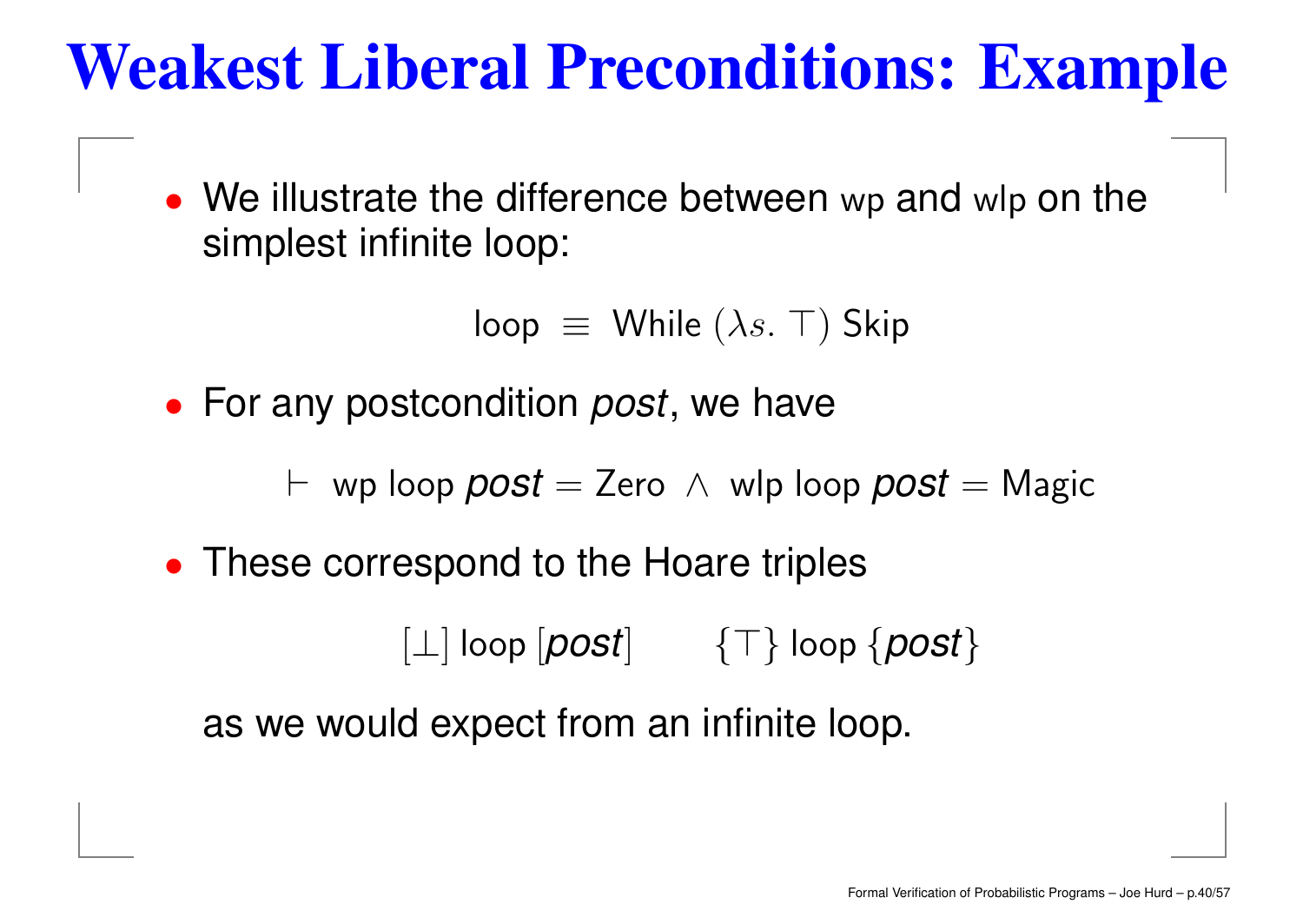### **Calculating** wlp **Lower Bounds**

- Suppose we have a pGCL command  $c$  and a postcondition  $q$ .
- We wish to derive a lower bound on the weakest liberal precondition.
- Can think of this as the first-order query  $P \sqsubseteq$  wlp  $c$   $q$ .
- $\bullet$  Idea: use a Prolog interpreter to solve for the variable  $P$ .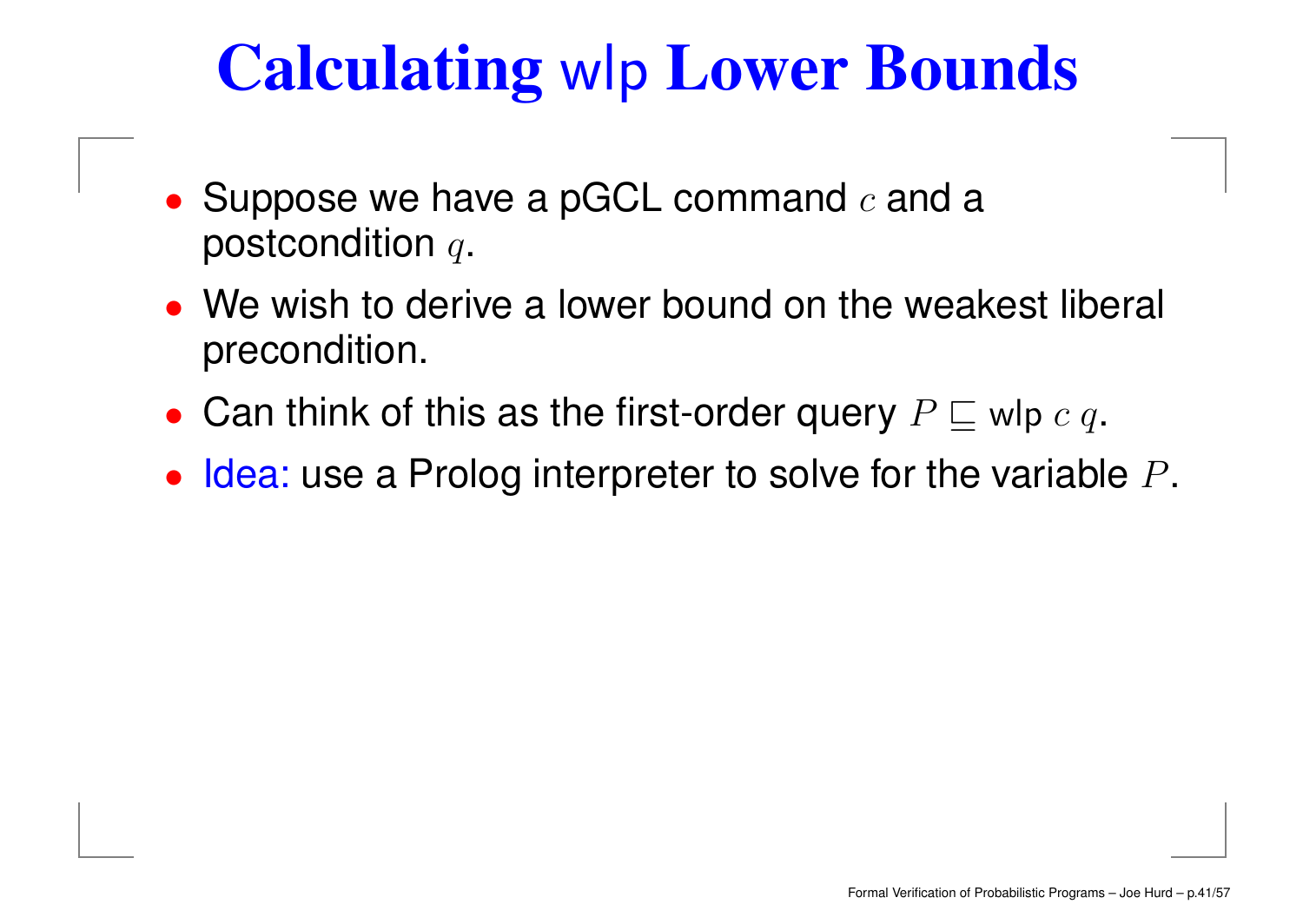### **Calculating** wlp**: Rules**

Example Rules:

- $\bullet~$  Magic  $\sqsubseteq$  wlp Abort  $Q$
- $\bullet \ \ Q \sqsubseteq$  wlp Skip  $Q$
- $\bullet$   $R \sqsubseteq$  wlp  $C_2$   $Q \;\wedge\; P \sqsubseteq$  wlp  $C_1$   $R \; \Rightarrow$  $P \sqsubseteq$  wlp (Seq  $C_1$   $C_2$ )  $Q$
- $\bullet$   $\;P_1 \sqsubseteq$  wlp  $C_1 \;Q \;\wedge\; P_2 \sqsubseteq$  wlp  $C_2 \;Q \;\Rightarrow\;$ Min  $P_1$   $P_2$   $\sqsubseteq$  wlp (Demon  $C_1$   $C_2$ )  $Q$

Note: the Prolog interpreter automatically calculates the 'middle condition' in <sup>a</sup> Seq command.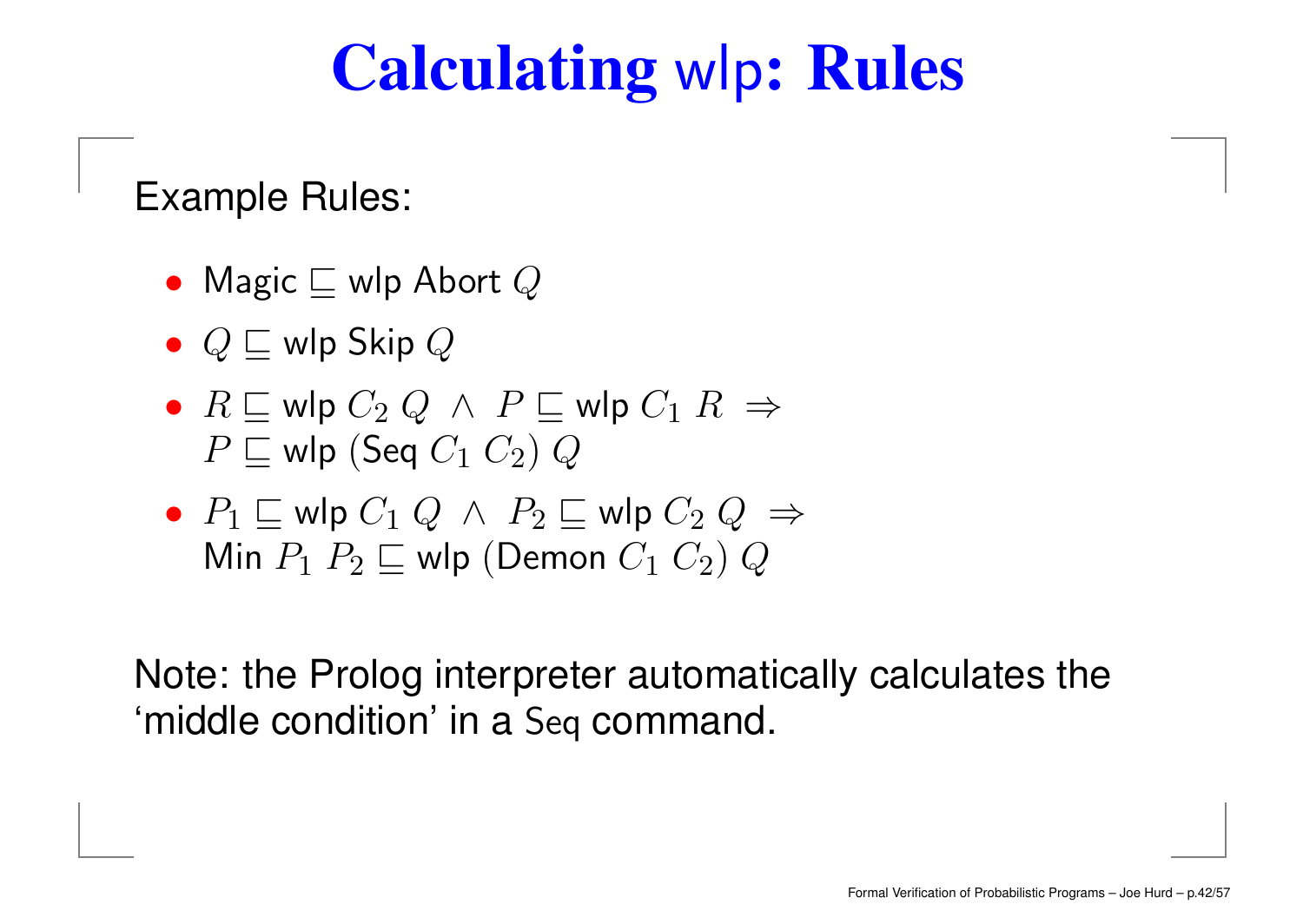# **Calculating** wlp**: While Loops**

• We use the following theorem about While loops:

 $\vdash \forall P, Q, b, c.$  $P \sqsubseteq$  If  $b$  (wlp  $c$   $P)$   $Q \Rightarrow$   $P \sqsubseteq$  wlp (While  $b$   $c)$   $Q$ 

- Cannot use in this form, because of the repeated occurrence of  $P$  in the premise.
- Instead, provide <sup>a</sup> rule that requires an assertion:
	- $\bullet\;R\sqsubseteq$  wlp  $C\;P\;\wedge\;P\sqsubseteq$  If  $b\;R\;Q\;\Rightarrow\;$  $P \sqsubseteq$  wlp (Assert  $P$  (While  $b$   $c$ ))  $Q$
- The second premise generates a verification condition as an extra subgoal.
- It is left to the user to provide a useful loop invariant in the Assert around the while loop.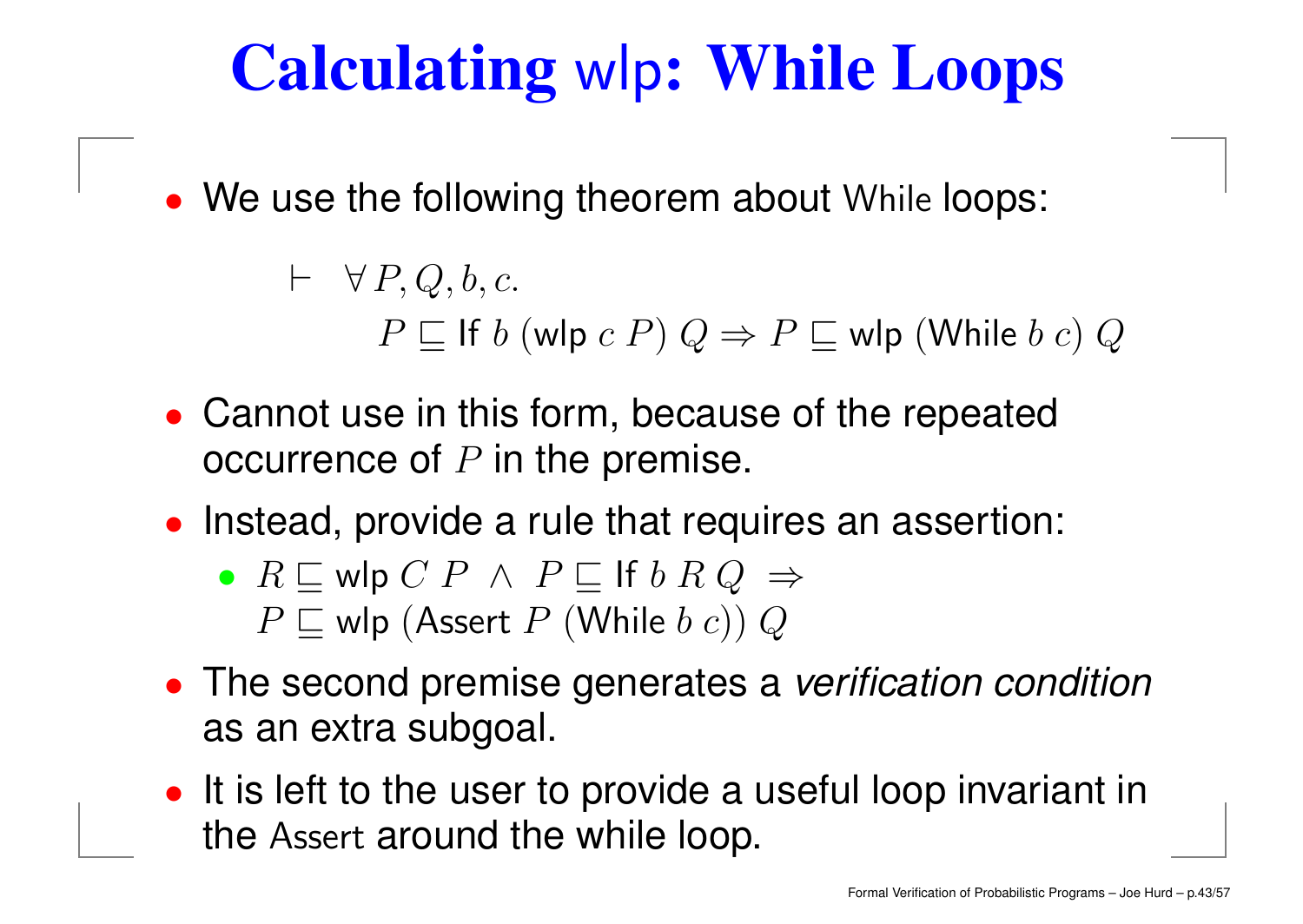### **Contents**

- •Introduction
- Approach 1: Monads
	- Formalizing Probability
	- Modelling Probabilistic Programs
	- Example Verifications
- Approach 2: pGCL
	- Formalizing Probabilistic Guarded Commands
	- wlp Verification Condition Generator

#### •**Example Verifications**

• Conclusion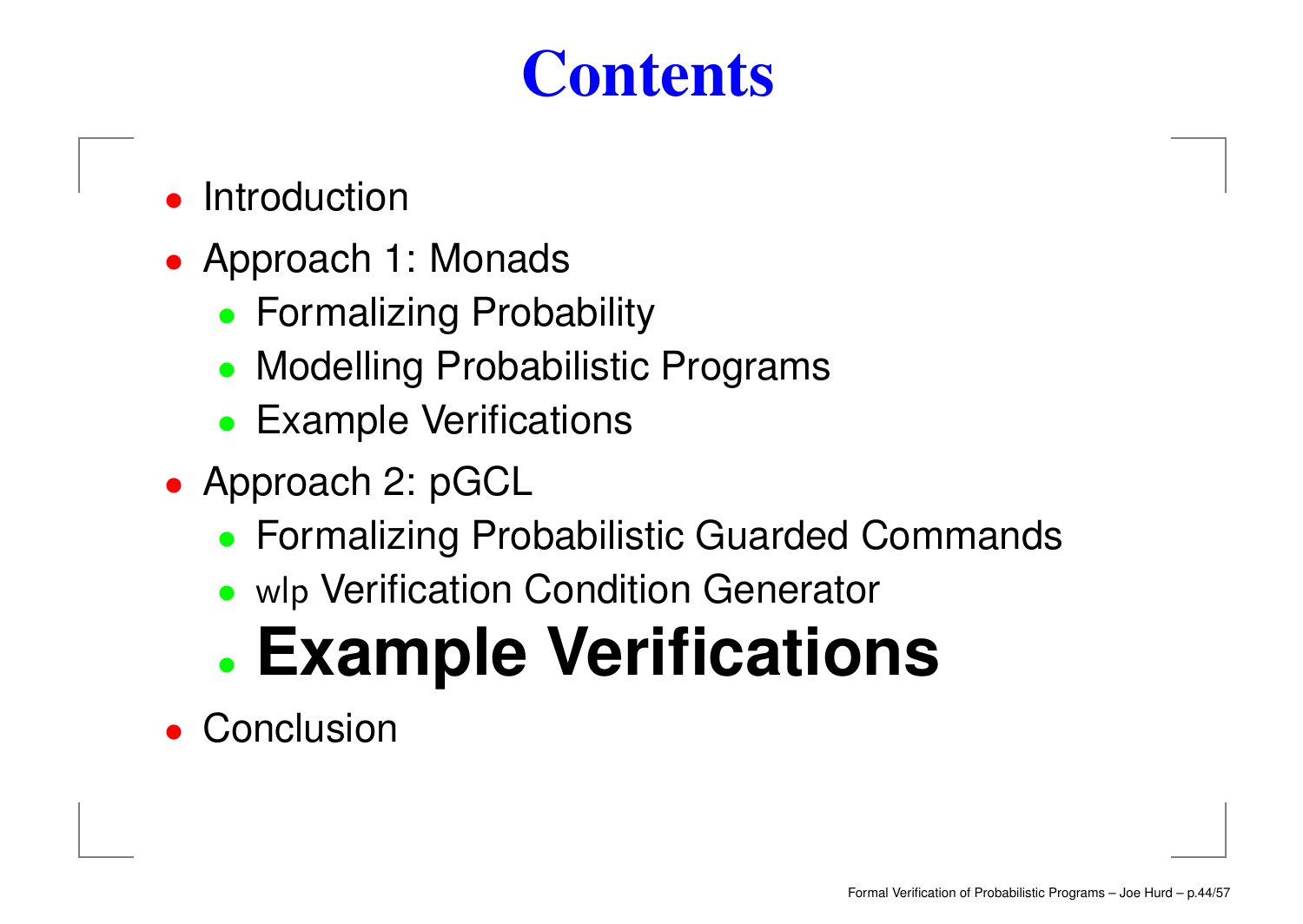### **Example: Monty Hall**

contestant  $\textit{switch} \, \equiv$  $pc := \{1, 2, 3\}$ ;  $cc := \langle 1, 2, 3\rangle$  ;  $pc \neq 1 \wedge cc \neq 1 \rightarrow ac := 1$  $pc \neq 2 \wedge cc \neq 2 \rightarrow ac := 2$  $pc \neq 3 \wedge cc \neq 3 \rightarrow ac := 3 ;$ if ¬*switch* then Skip else  $cc := (\mathsf{if}\; cc \neq 1 \land ac \neq 1$  then  $1$ else if  $cc\neq 2 \wedge ac \neq 2$  then  $2$  else  $3)$ 

The postcondition is simply the desired goal of the contestant, i.e.,

win 
$$
\equiv
$$
 if  $cc = pc$  then 1 else 0.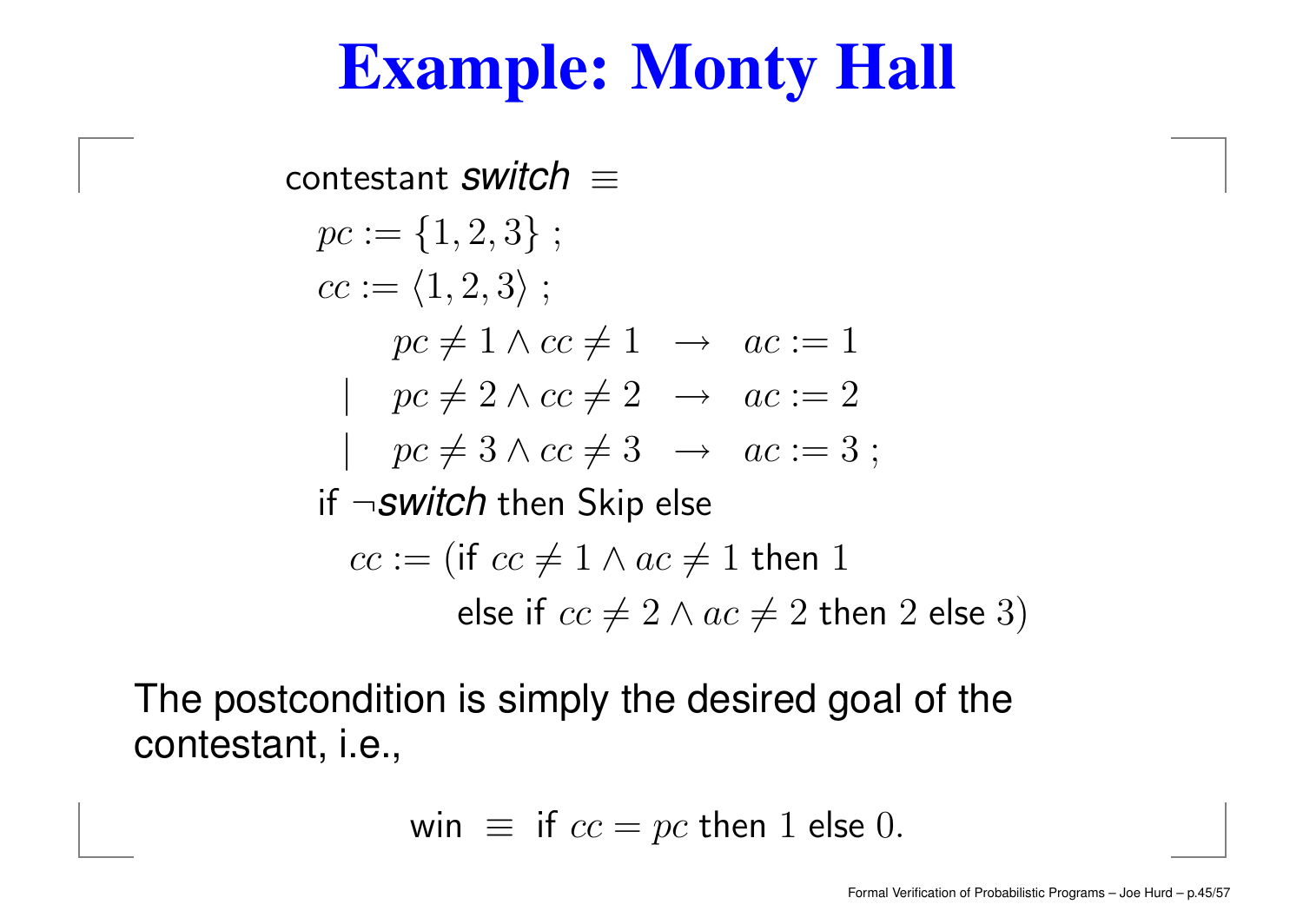### **Example: Monty Hall**

- Verification proceeds by:
	- 1. Rewriting away all the syntactic sugar.
	- 2. Expanding the definition of wp.
	- 3. Carrying out the numerical calculations.
- After 22 seconds and 250536 primitive inferences in the logical kernel:
	- $\vdash \,$  wp (contestant  $\,$ swit $\,$ c $\,$ h $\,)$  win  $= \lambda s.$  if  $\,$ swit $\,$ c $\,$ h $\,$ then  $2/3$  else  $1/3$
- In other words, by switching the contestant is twice as likely to win the prize.
- Not trivial to do by hand, because the intermediate expectations get rather large.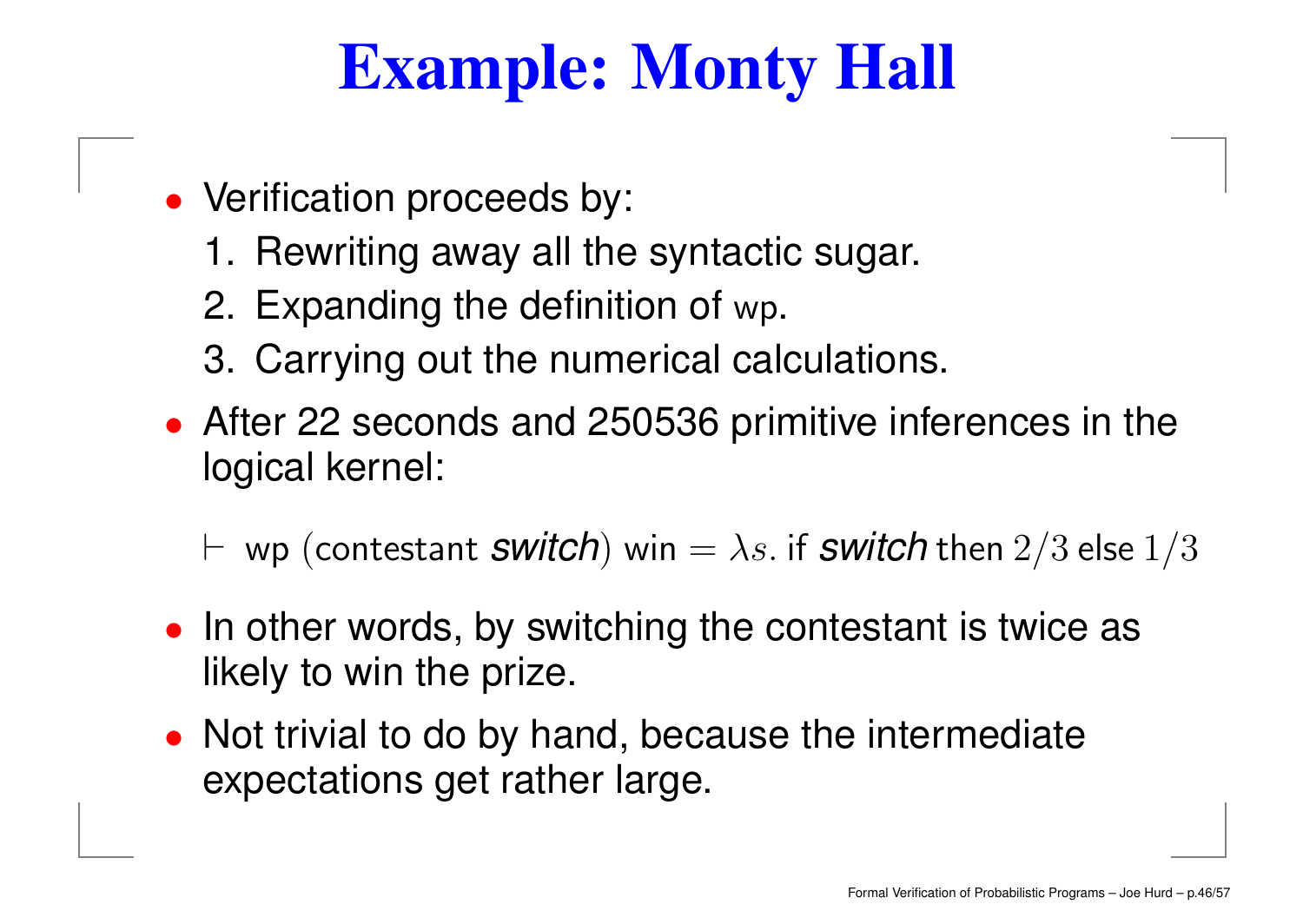- Suppose  $N$  processors are executing concurrently, and from time to time some of them need to enter a critical section of code.
- The mutual exclusion algorithm of Rabin (1982, 1992) works by electing <sup>a</sup> leader who is permitted to enter the critical section:
	- 1. Each of the waiting processors repeatedly tosses <sup>a</sup> fair coin until a head is shown
	- 2. The processor that required the largest number of tosses wins the election.
	- 3. If there is <sup>a</sup> tie, then have another election.
- Could implement the coin tossing using  $n := 0 \; ; \; b := 0 \; ; \; \mathsf{While} \; (b = 0) \; (n := n+1 \; ; \; b := \langle 0, 1 \rangle)$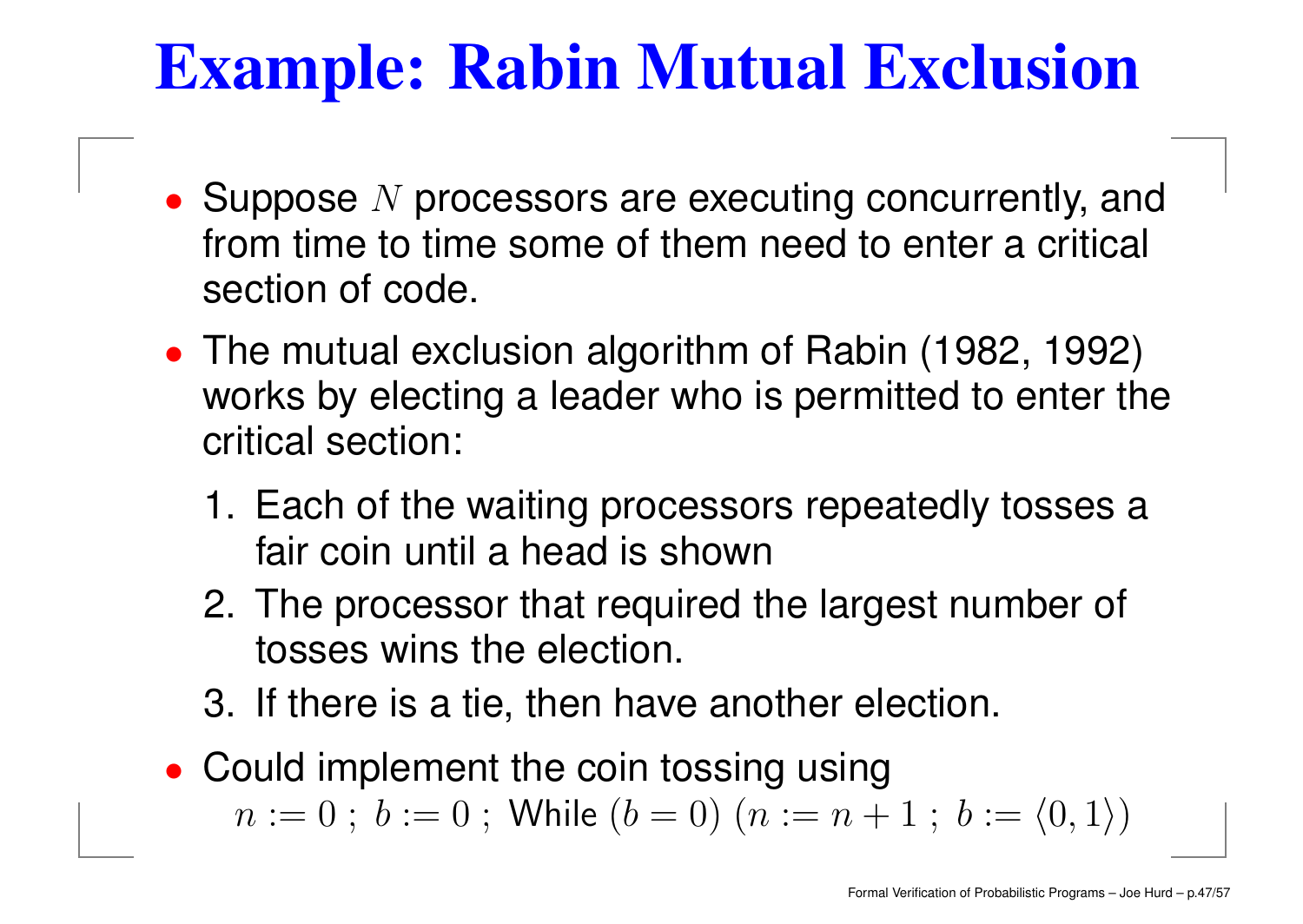For our verification, we do not model  $i$  processors concurrently executing the above voting scheme, but rather the following data refinement of that system:

- 1. Initialize  $i$  with the number of processors waiting to enter the critical section who have just picked <sup>a</sup> number.
- 2. Initialize  $n$  with 1, the lowest number not yet considered.
- 3. If  $i = 1$  then we have a unique winner: return Success.
- 4. If  $i=0$  then the election has failed: return FAILURE.
- 5. Reduce  $i$  by eliminating all the processors who picked the lowest number  $n$  (since certainly none of them won the election).
- 6. Increment  $n$  by 1, and jump to Step 3.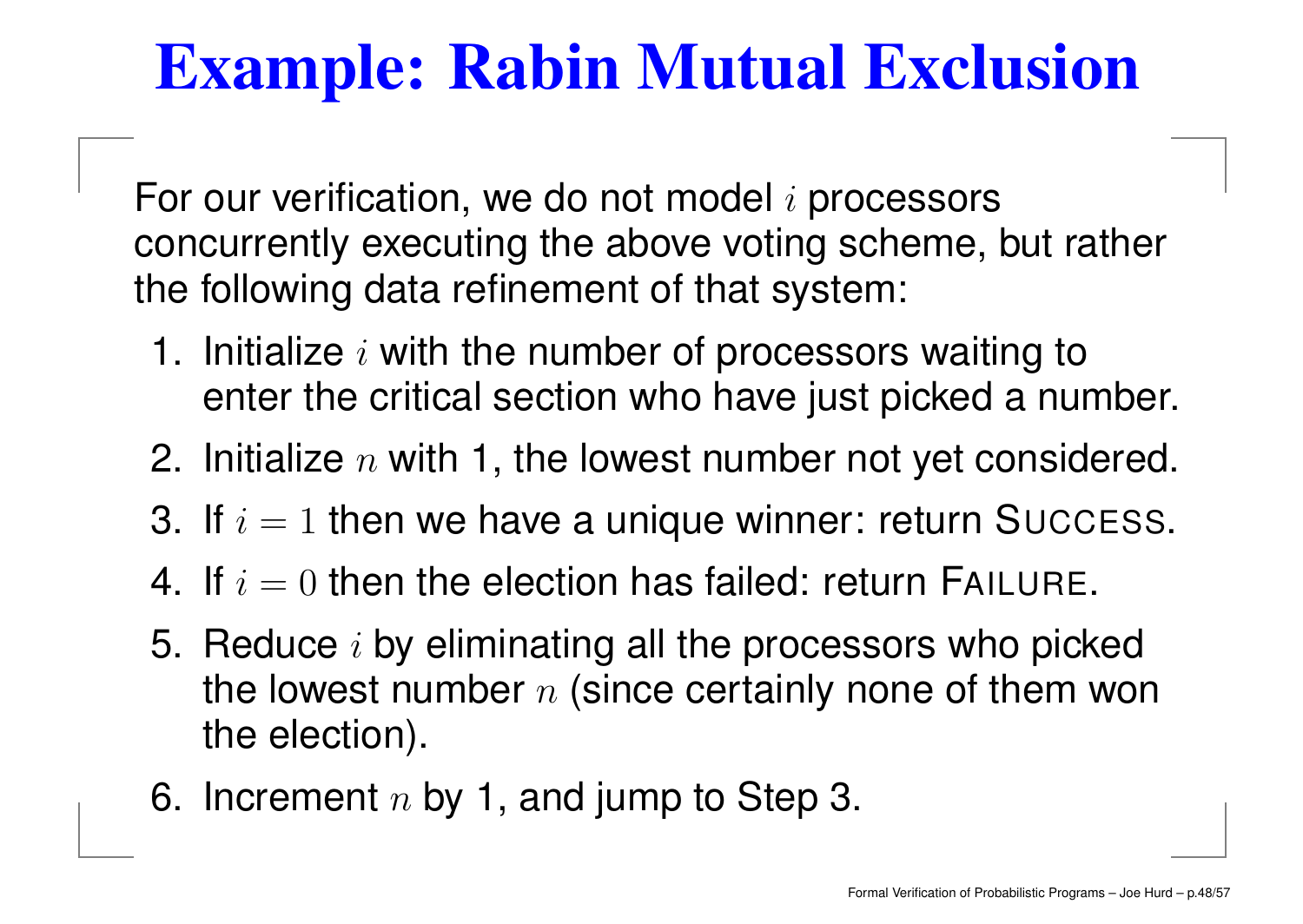The following pGCL program implements this data refinement:

> rabin  $\equiv$  While  $(1 < i)$  (  $n := i \; ;$ While  $(0 < n)$  $(d := \langle 0, 1 \rangle ; i := i - d ; n := n - 1)$ )

The desired postcondition representing <sup>a</sup> unique winner of the election is

$$
post \equiv \text{ if } i = 1 \text{ then } 1 \text{ else } 0
$$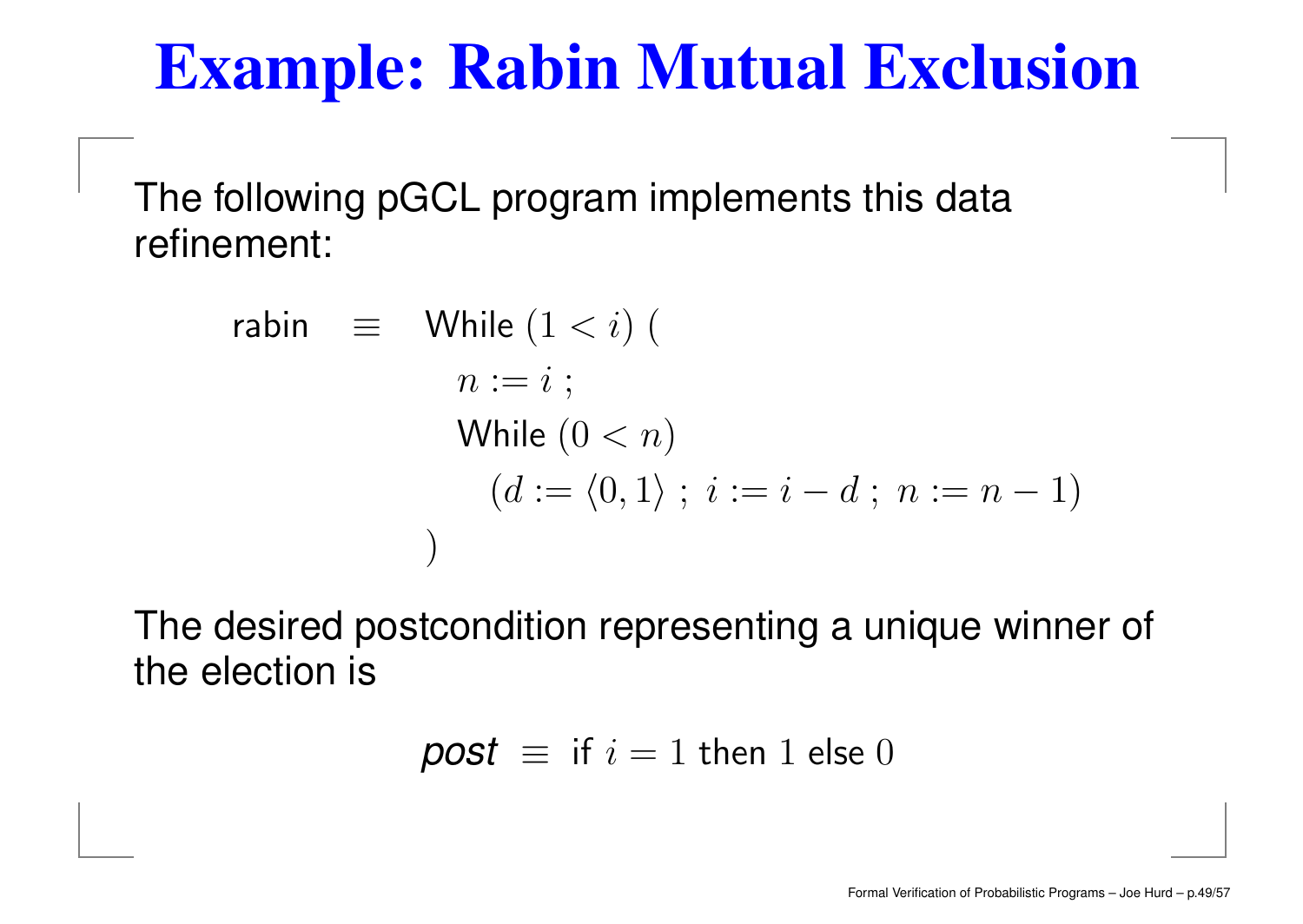•The precondition that we aim to show is

```
\mathsf{pre} \equiv \mathsf{if} \, i = 1 then 1 else if 1 < i then 2/3 else 0
```
"For any positive number of processors wanting to enter the critical section, the probability that the voting scheme will produce <sup>a</sup> unique winner is <sup>2</sup>/<sup>3</sup>, except for the trivial case of one processor when it will always succeed."

- Surprising: The probability of success is independent of the number of processors.
- We formally verify the following statement of partial correctness:

 $\mathsf{pre} \sqsubseteq \mathsf{wlp}$  rabin  $\mathsf{post}$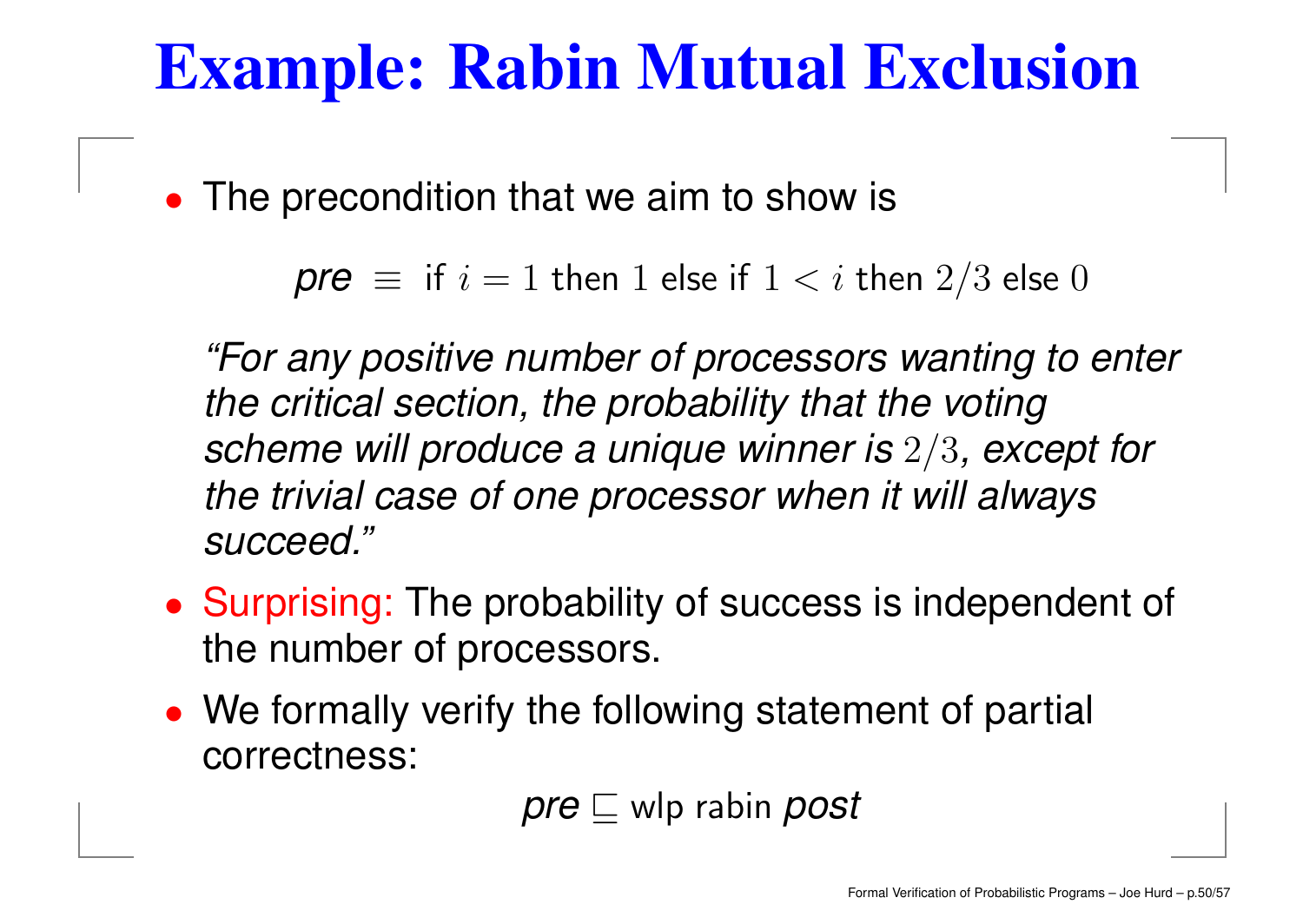- Need to annotate the While loops with invariants.
- The invariant for the outer loop is simply pre.
- For the inner loop we used

if  $0\leq n\leq i$  then  $(2/3)*$  invar $1$   $i$   $n+$  invar $2$   $i$   $n$  else  $0$ 

where

invar $1$   $i$   $n$   $\equiv$  $1 -$  (if  $i = n$  then  $(n + 1)/2^n$  else if  $i = n + 1$  then  $1/2^n$  else  $0)$ invar2  $i$   $n~\equiv~$  if  $i = n$  then  $n/2^n$  else if  $i = n+1$  then  $1/2^n$  else  $0$ 

• Coming up with these was the hardest part of the verification.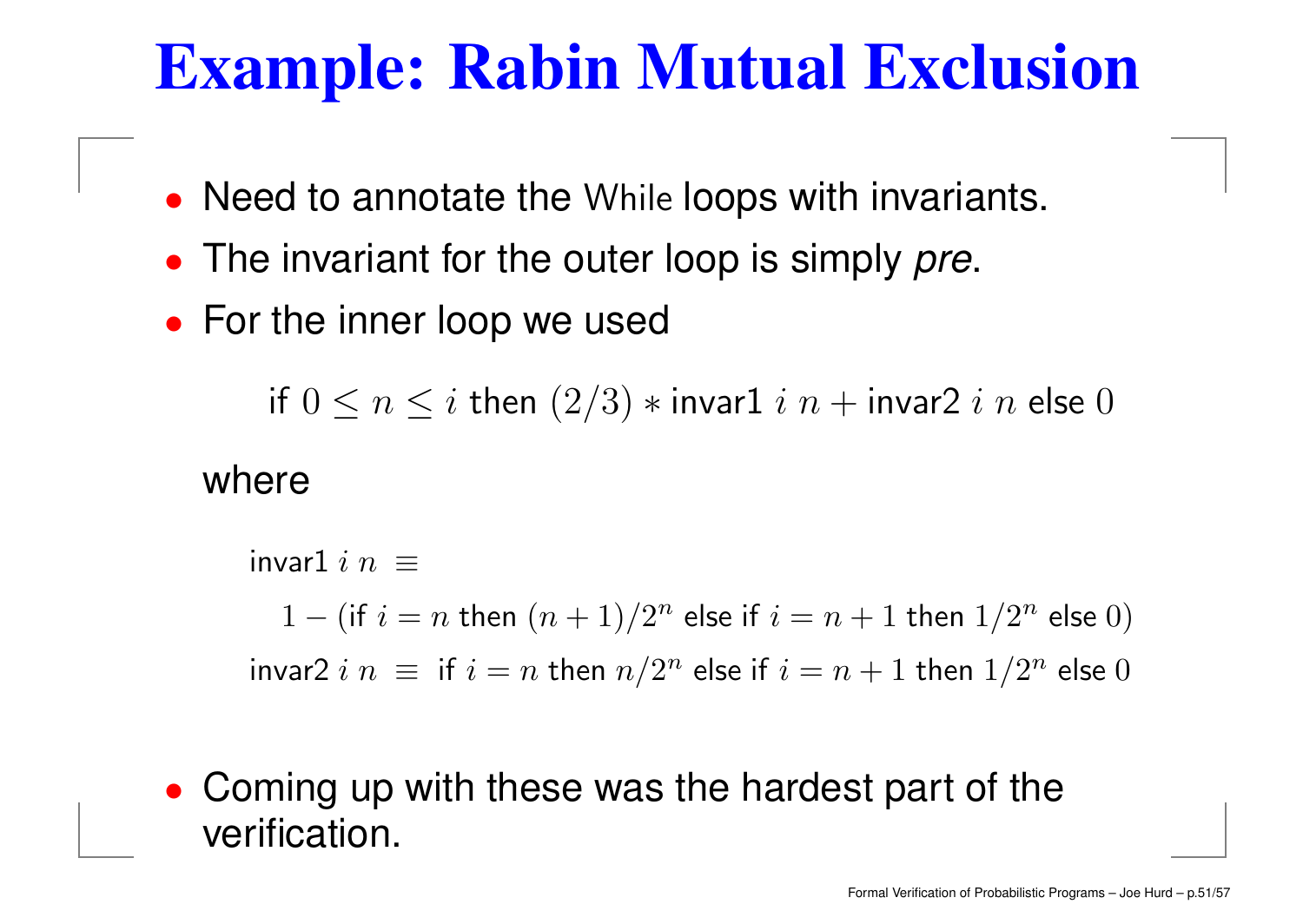The verification proceeded as follows:

- 1. Create the annotated program annotated\_rabin.
- 2. Prove wlp rabin  $=$  wlp annotated\_rabin
- 3. Use this to reduce the goal to

 $\mathsf{pre} \sqsubseteq \mathsf{wlp}$  annotated rabin  $\mathsf{post}$ 

4. This is in the correct form to apply the VC generator. 5. Finish off the VCs with 58 lines of HOL-4 proof script.

$$
|- \text{ Leg } (\& \text{ if } s" \text{ i" = 1 then 1}
$$
\n
$$
= \text{ else if } 1 < s" \text{ i" then } 2/3 \text{ else 0}
$$
\n
$$
(\text{wlp } \text{rabin } (\& \text{ if } s" \text{ i" = 1 then 1 else 0)})
$$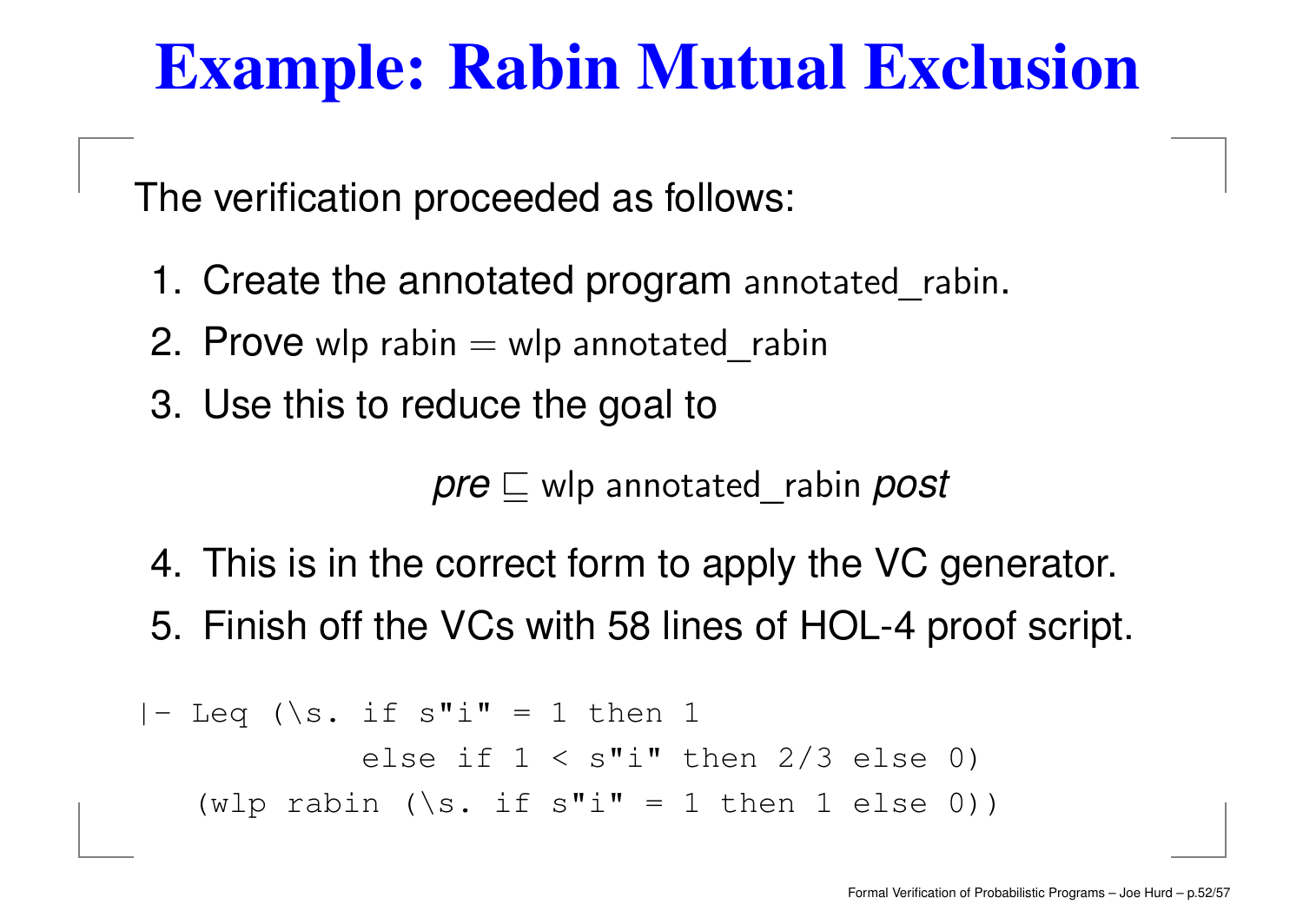### **Contents**

- •Introduction
- Approach 1: Monads
	- Formalizing Probability
	- Modelling Probabilistic Programs
	- Example Verifications
- Approach 2: pGCL
	- Formalizing Probabilistic Guarded Commands
	- wlp Verification Condition Generator
	- Example Verifications

# • **Conclusion**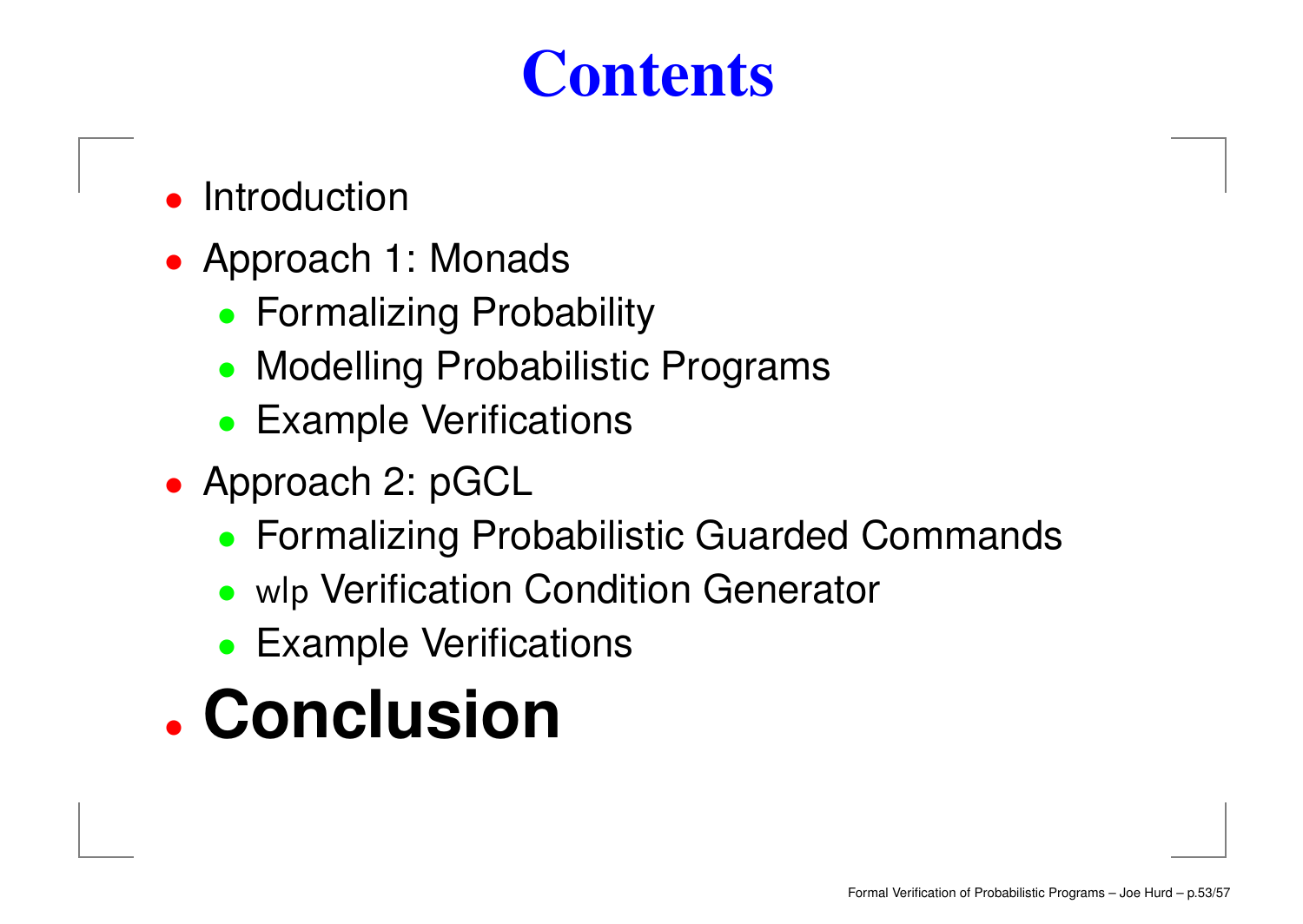### **Conclusion**

Advantages of Monad Approach

- Grounded in measure theory.
	- Probabilities more than real numbers.
- More suitable for verifying functional programs.
	- Simple to lift verified HOL functions to ML.
- Can reason about the distinction between probabilistic and guaranteed termination.
	- Practical difference: operating systems typically provide <sup>a</sup> source of random bits.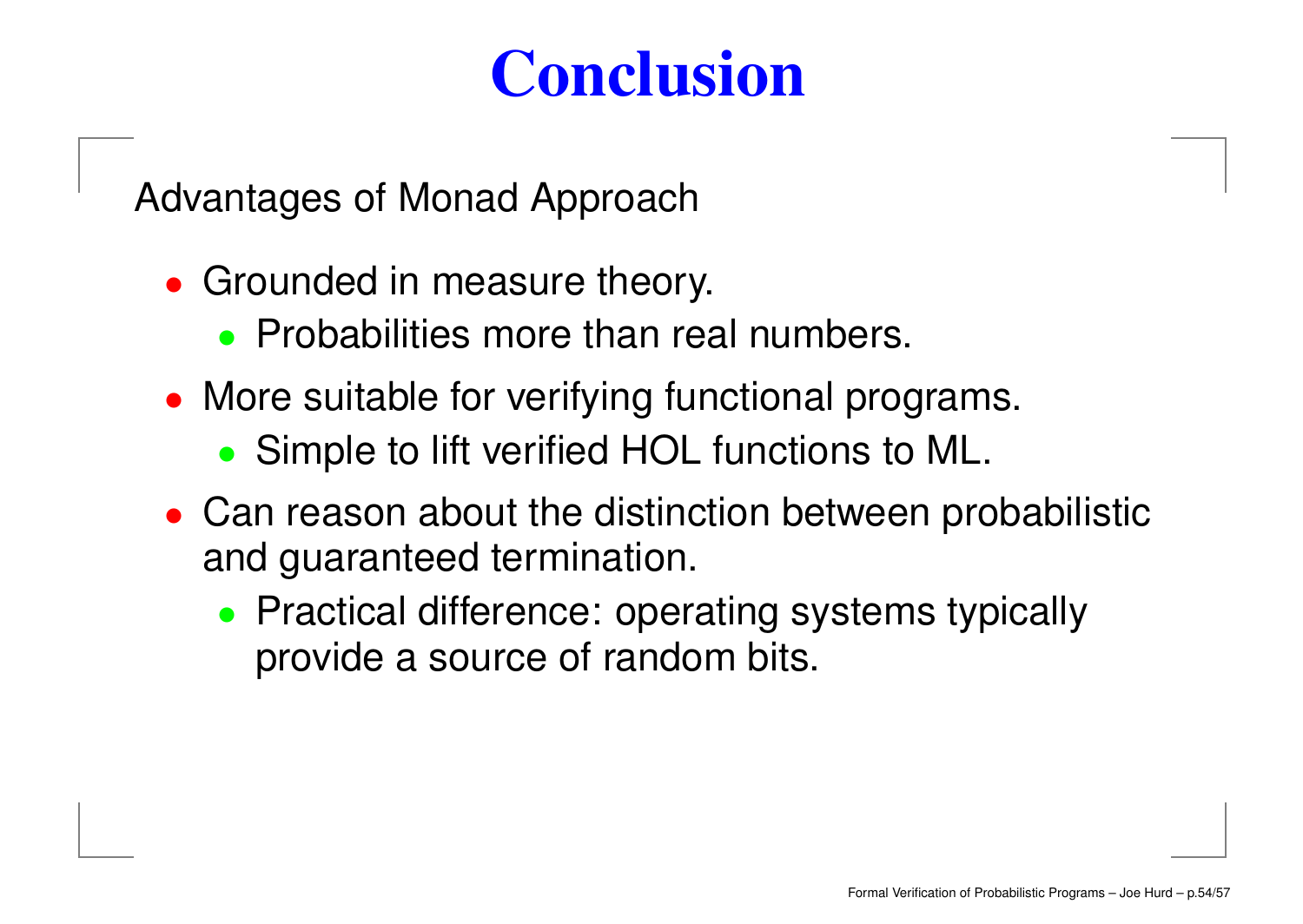### **Conclusion**

Advantages of pGCL Approach

- Supports the demonic choice programming construct.
	- Can be used to verify distributed algorithms.
- Verification easier to carry out than monad approach.
	- Modelling programs with expectation transformers is a useful abstraction.
- Deep embedding: can quantify over all programs.
	- May be useful for modelling a 'spy' in a security protocol verification.

Future Work: combine these approaches to get the best of both worlds.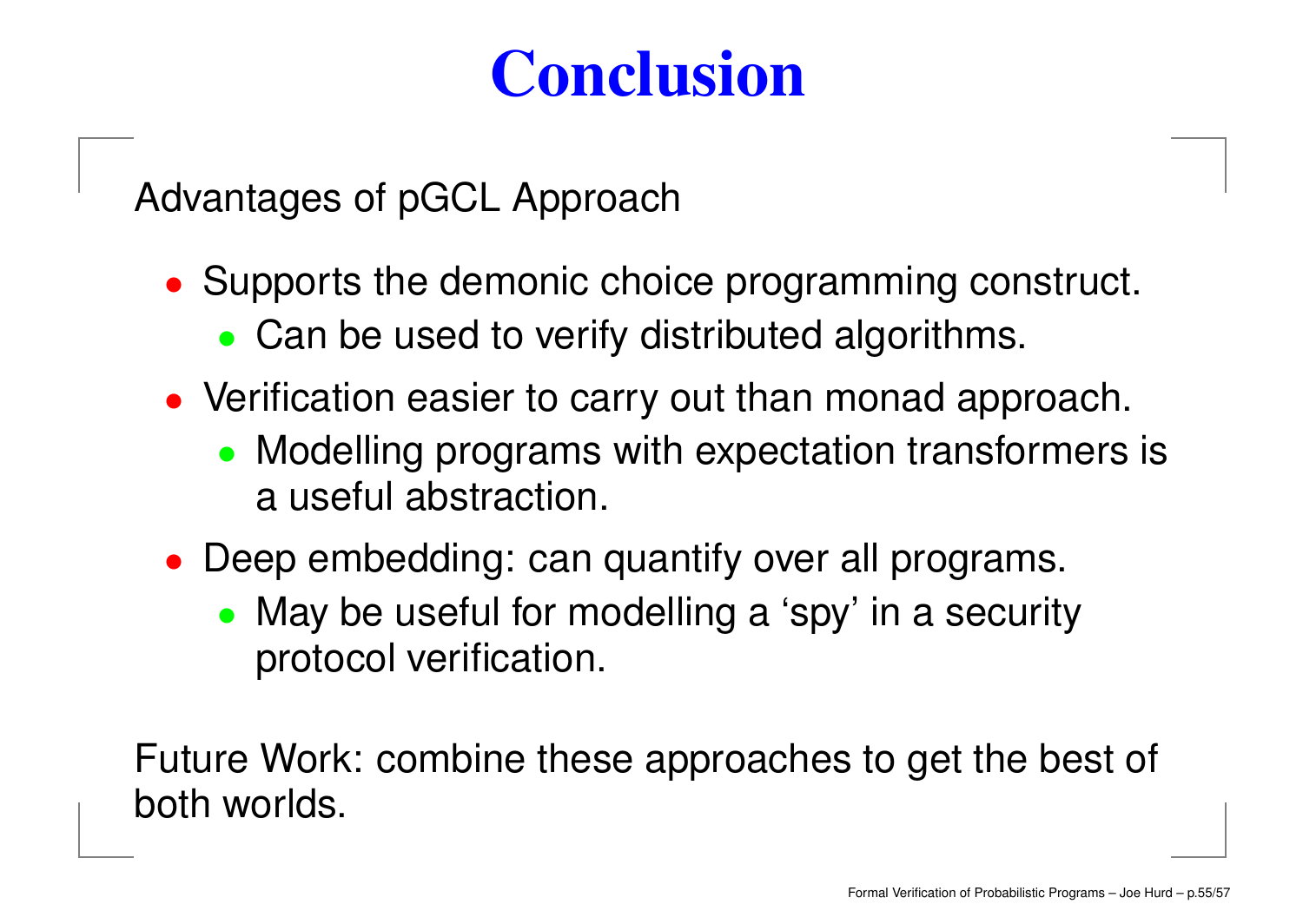### **Related Work**

- Formal methods for probabilistic programs:
	- Hurd's thesis, 2002.
	- Probabilistic invariants for probabilistic machines, Hoang et. al., 2003.
	- Christine Paulin's work in Coq, 2002.
	- Prism model checker, Kwiatkowska et. al., 2000–
- Mechanized program semantics:
	- Formalizing Dijkstra, Harrison, 1998.
	- Hoare Logics in Isabelle/HOL, Nipkow, 2001.
	- Mechanizing program logics in higher order logic, Gordon, 1989.
	- A mechanically verified verification condition generator, Homeier and Martin, 1995.